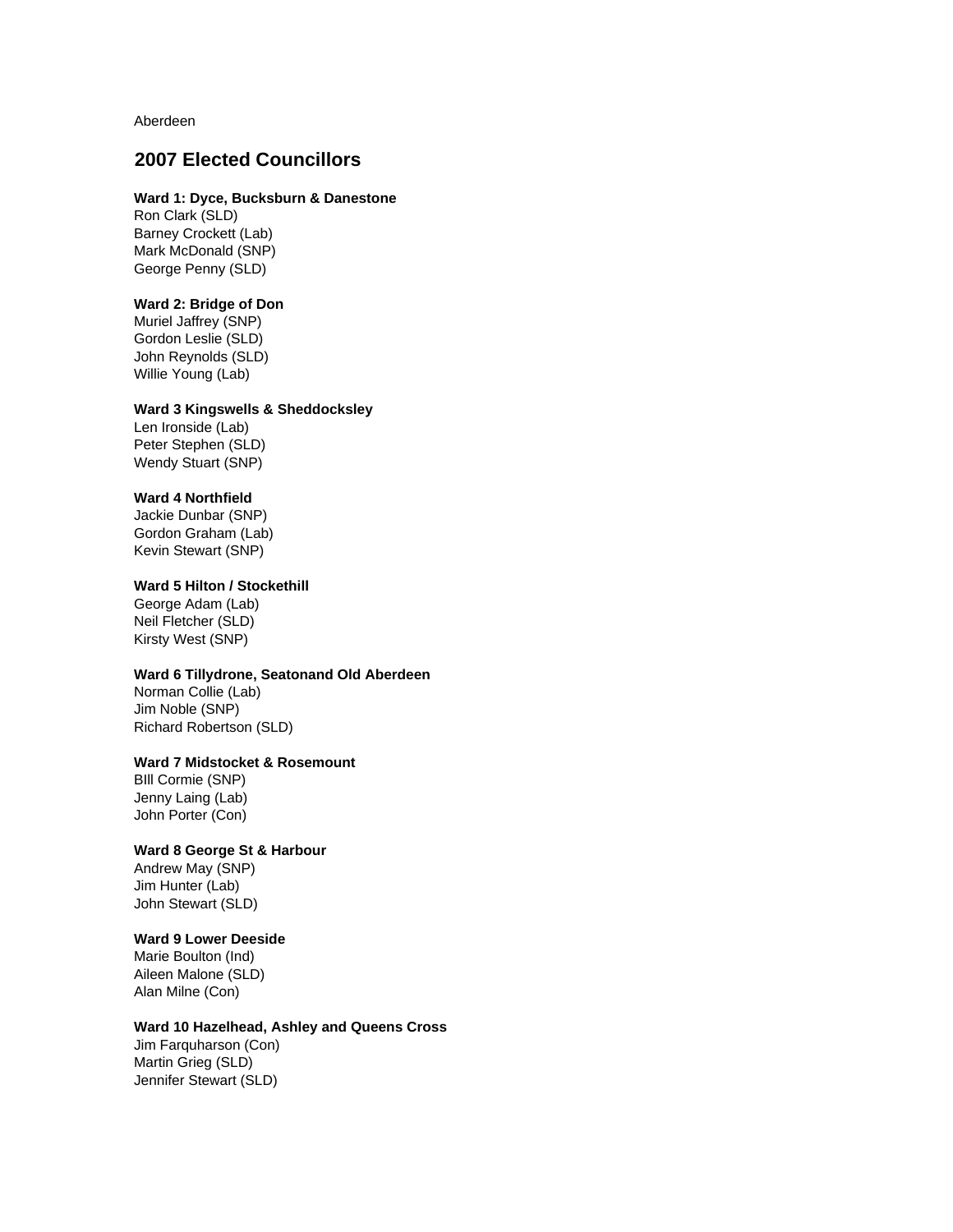John West (SNP)

# **Ward 11 Airyhall, Broomhill and Garthdee**

Scott Cassie (SLD) Jill Wisely (Con) Ian Yuill (SLD)

# **Ward 12 Torry & Ferryhill**

Yvonne Allan (Lab) Irene Cormack (SLD) Alan Donnelly (Con) Jim Kiddie (SNP)

# **Ward 13 Kincorth & Loirston**

Neil Cooney (Lab) Katherine Dean (SLD) Callum McCaig (SNP)

**ELECTORATE:** 160,500 **2003 RESULT:** SLD 20: Lab 14: SNP 6: Con 3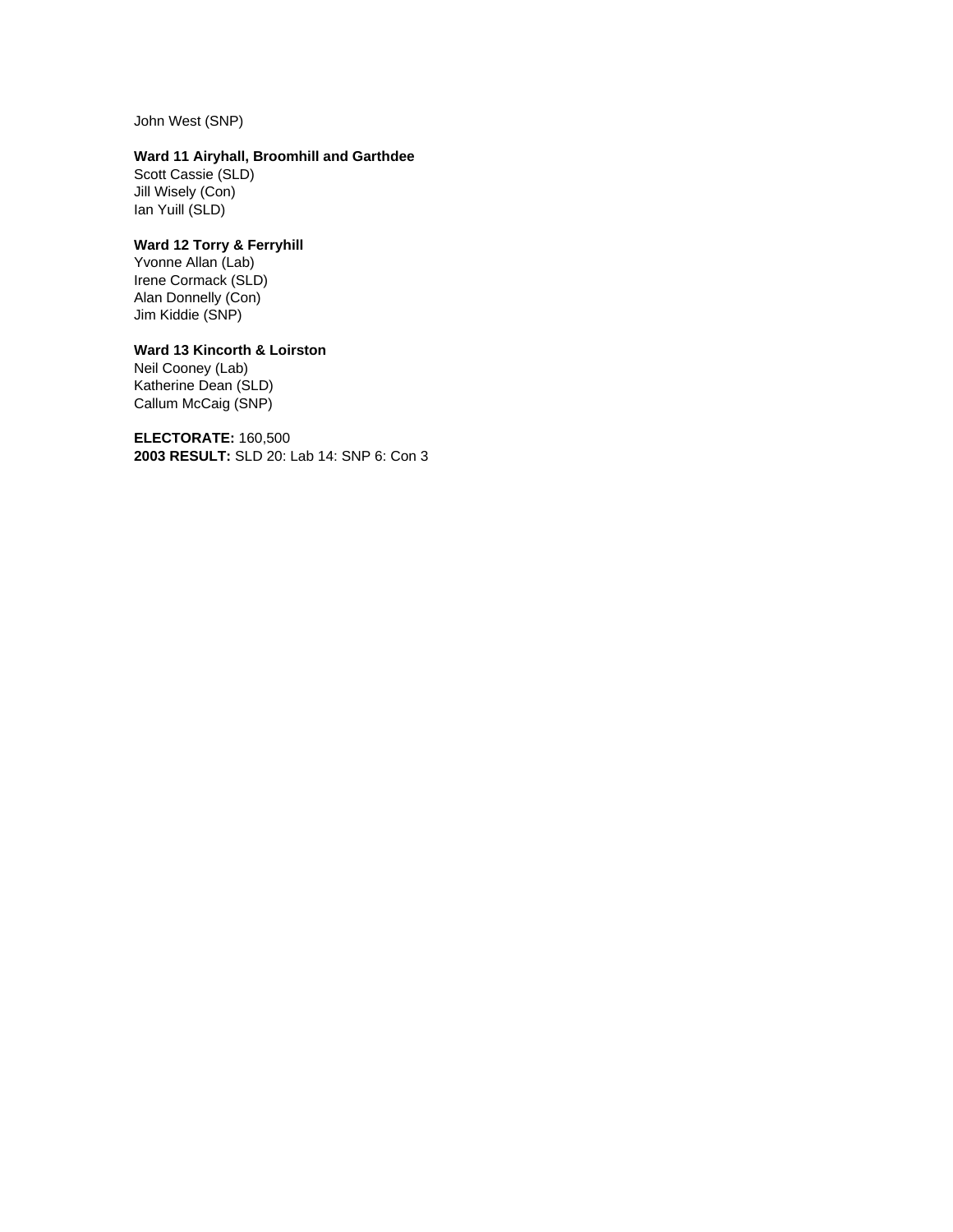Aberdeenshire

# **2007 Elected Councillors**

# **Ward 1 Banff and District**

John B Cox (Ind) Ian Winton Gray (SNP) Jack Mair (SLD)

#### **Ward 2 Troup**

Mitchell Burnett (SNP) John Duncan (Con) Sydney Mair (Ind)

#### **Ward 3 Fraserburgh and District**

Andy Ritchie (SNP) Ian Sim Tait (SNP) Brian A Topping (SNP) Michael Watt (Ind)

### **Ward 4 Central Buchan**

Peter Chapman (Con) Albert Howie (Ind) Norman Smith (Ind) Sandy Stronach (SNP)

#### **Ward 5 Peterhead North and Rattray**

Anne Allan (SNP) Alan S Buchan Fiona McRae (SNP) Robert Thomas (Con)

# **Ward 6 Peterhead South and Cruden**

Sam Coull (SLD) Stuart Wallace Pratt (SNP) Stephen William Smith (SNP)

# **Ward 7 Turriff and District**

Sandy Duncan (SNP) Alisan Norrie (Ind) Anne Robertson (SLD)

# **Ward 8 Mid-Formartine**

Jim Gifford (Con) Allan Hendry (SNP) Paul Johnston (SLD) John Kevin Loveday (SLD)

### **Ward 9 Ellon & District**

Isobel Davidson (SLD) Rob Merson (SNP) Gillian Louise Owen (Con) Debra Margaret Storr (SLD)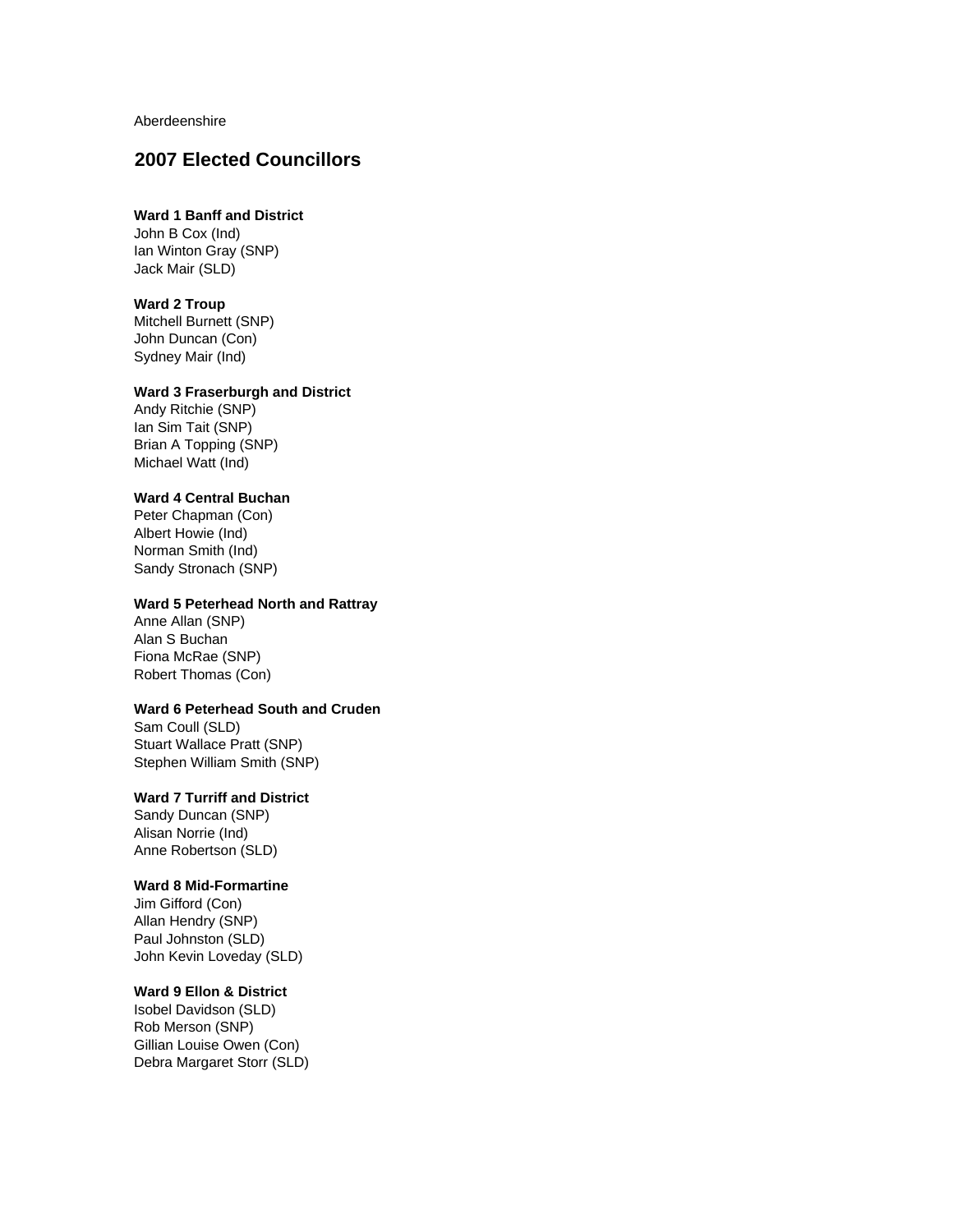### **Ward 10 West Garioch**

Hazel Al-Kowarri (SLD) Allison Grant (SNP) Sheena Margaret Lonchay (SLD)

#### **Ward 11 Inverurie and District**

Richard Cowling (Con) Martin Kitts-Hayes (SLD) Mike Raeburn (SLD) Bryan Hunter Stuart (SNP)

#### **Ward 12 East Garioch**

Nan Cullinane (SLD) Martin Anthony Ford (SLD) Fergie Hood (SNP)

#### **Ward 13 Westhill and District**

Amanda Allan (SNP) Mark Cullen (Ind) Ron McKail (Con) Gurudeo Singh Saluja (SLD)

### **Ward 14 Huntly, Strathbogie**

and Howe of Alford Moira Ingleby (Con) Alastair Ross (SLD) Joanna Strathdee (SNP) Richard C Stroud (SLD)

## **Ward 15 Aboyne, Upper**

Deeside and Donside Peter Argyle (SLD) Marcus Humphrey (Con) Bruce Luffman (Con)

#### **Ward 16 Banchory and Mid-Deeside**

Linda Clark (SNP) Karen Clark (SLD) Jill Webster (Con)

## **Ward 17 North Kincardine**

Alastair Andrew Bews (SNP) Paul Melling (SLD) Ian Mollison (SLD) Carl H Nelson (Con)

#### **Ward 18 Stonehaven and Lower Deeside**

Wendy Agnew (Con) Peter Bellarby (SLD) Graeme Clark (SNP) Mike Sullivan (SLD)

#### **Ward 19 Mearns**

George Carr (Con) Jean Dick (SNP)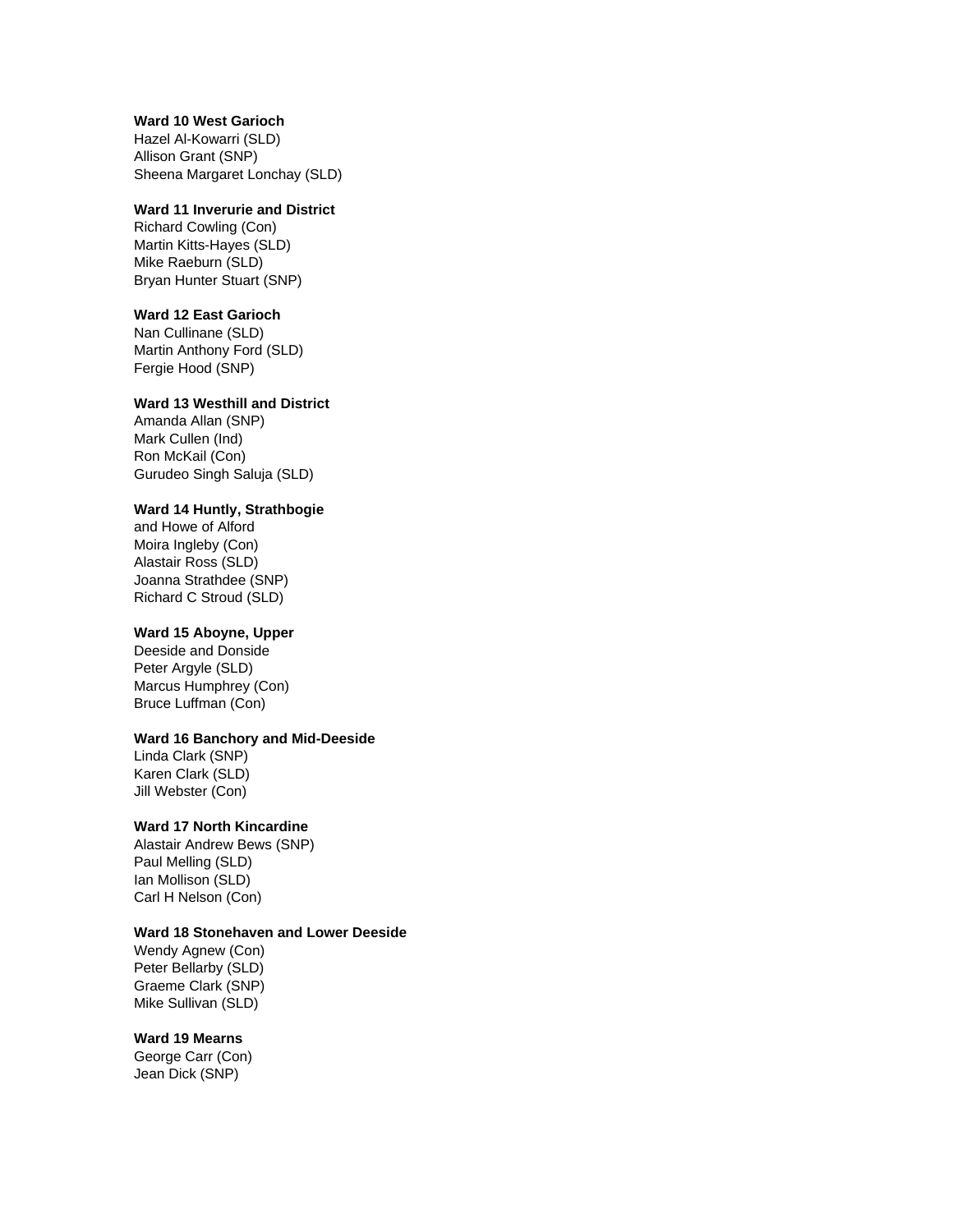Tom Fleming (SLD) Bill Howatson (SLD)

**ELECTORATE:** 181,066 **2003 RESULT:** SLD 28: SNP 15: Con 11: Ind 14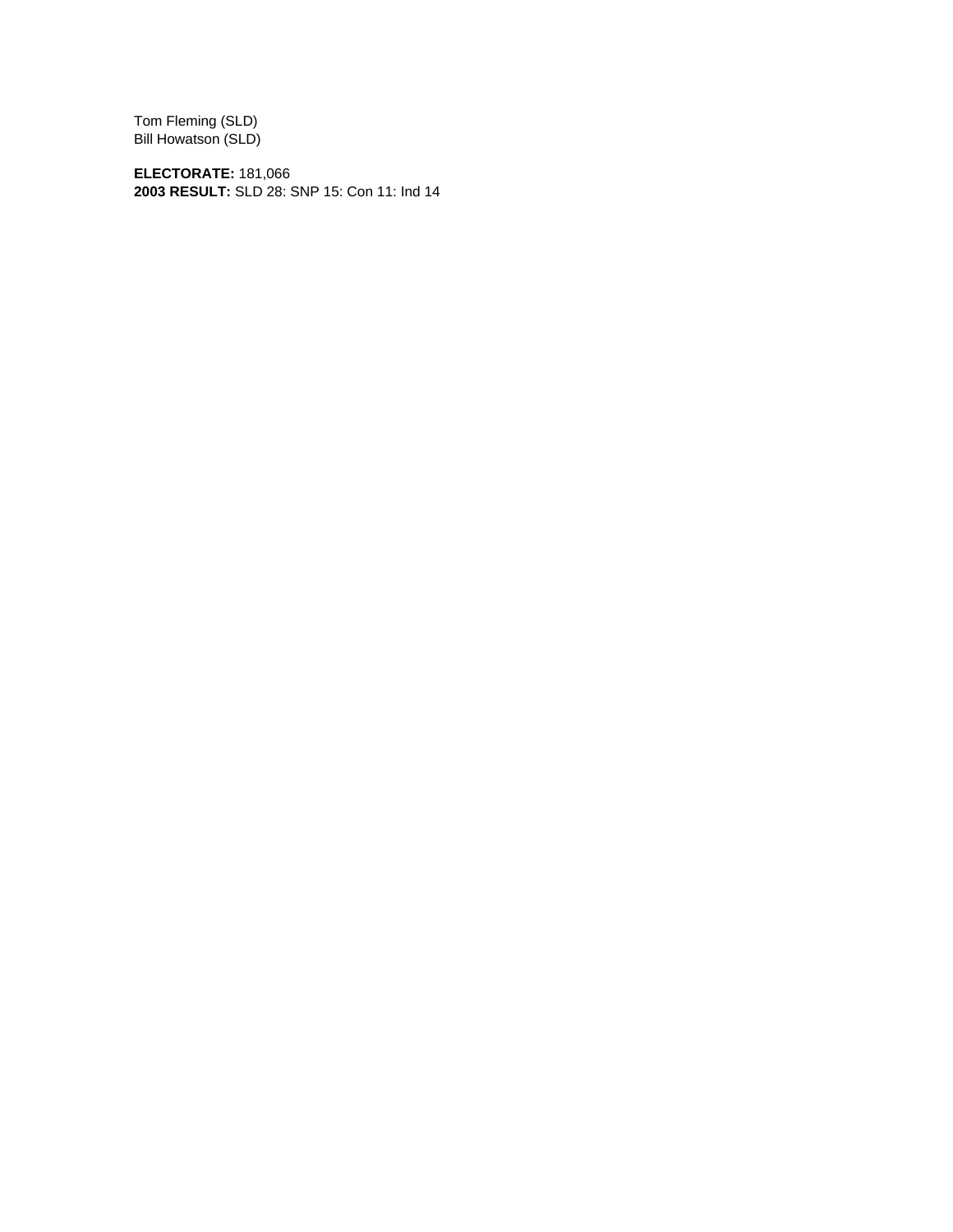Angus

# **2007 Elected Councillors**

## **Ward 1 Kirriemuir & Dean**

Alison Andrews (SLD) Iain Gaul (SNP) Ian Mackintosh (Con)

## **Ward 2 Brechin & Edzell**

Bob Myles (Ind) Mairi Evans (SNP) Ruth Leslie-Melville (Ind)

#### **Ward 3 - Forfar & District**

Colin Brown (Ind) Glennis Middleton (SNP) John Rymer (Con) William Middleton (SNP)

### **Ward 4 Monifieth & Sidlaw**

Frank Ellis (SNP) John R Whyte (Con) Margaret Thomson (Lab) Rob Murray (SNP)

### **Ward 5 Carnoustie & District**

Helen Oswald (SNP) Peter Murphy (Lab) Ralph Palmer (SNP)

### **Ward 6 Arbroath West & Letham**

Alex King (SNP) David Fairweather (Ind) David Lumgair (Con) Peter Nield (SLD)

### **Ward 7 Arbroath East & Lunan**

Donald Morrison (SNP) Jim Millar (Con) Robert Ritchie Spink (Ind) Sheena Welsh (SNP)

#### **Ward 8 - Montrose & District**

David May (SLD) Mark Salmond (Ind) Paul Valentine (SNP) Sandy West (SNP)

#### **TOTAL ELECTORATE:** 85,846

**2003 RESULT:** SNP 17: Ind 6: SLD 3: Con 2: Lab 1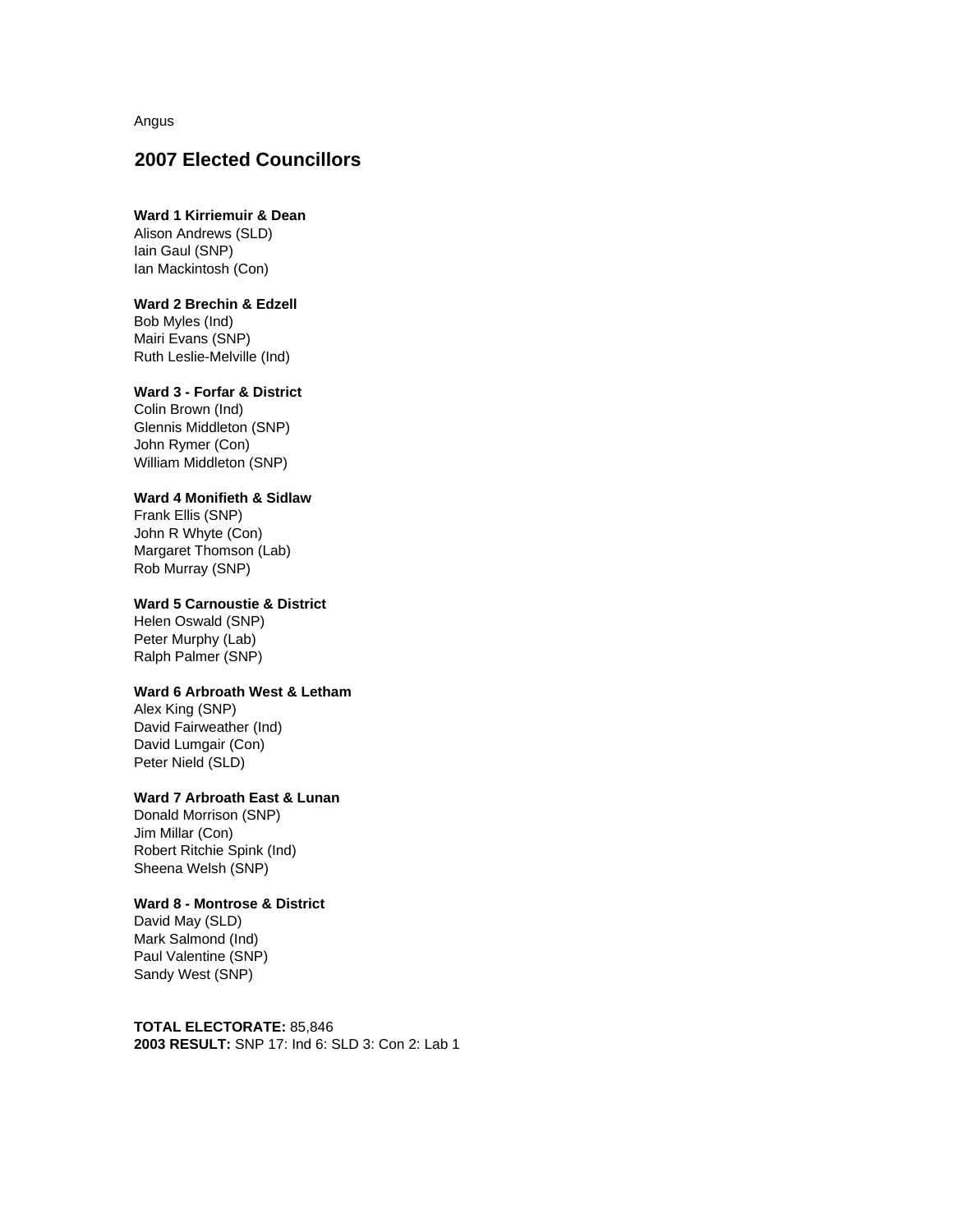Argyll & Bute

# **2007 Elected Councillors**

# **Ward 1 South Kintyre**

Rory Colville (SLD) Donald Kelly (Con) John Donald Semple (SNP)

### **Ward 2 Kintyre and the Islands**

Robin Currie (SLD) Anne Horn (SNP) John McAlpine (Ind)

#### **Ward 3 Mid Argyll**

Alison Hay (SLD) Donnie MacMillan (Ind) Douglas Trevor Philand (Ind)

#### **Ward 4 Oban South and the Isles**

Gordon Chalmers (Ind) Mary Jean Devon (SLD) Roderick William McCuish (SNP) Donald Skye Mcintosh (SNP)

### **Ward 5 Oban North and Lorn**

Donald MacDonald (SNP) Duncan MacIntyre (Ind) Neil MacKay (SLD) Elaine Robertson (Ind)

#### **Ward 6 Cowal**

Bruce Marshal (Ind) Alex McNaughton (Ind) Ron Simon (SNP)

### **Ward 7 Dunoon**

Alister MacAlister (SNP) Jimmy McQueen (Ind) Dick Walsh (Ind)

# **Ward 8 Isle of Bute**

Robert Macintyre (SNP) Len Scouller (Ind) Isobel Strong (SNP)

# **Ward 9 Lomond North**

George Freeman (Ind) Danny Kelly (Ind) Billy Petrie (Ind)

# **Ward 10 Helensburgh Central**

Vivien Dance (Ind) Gary Mulvaney (Con) Al Reay (SLD) James Alexander Robb (SNP)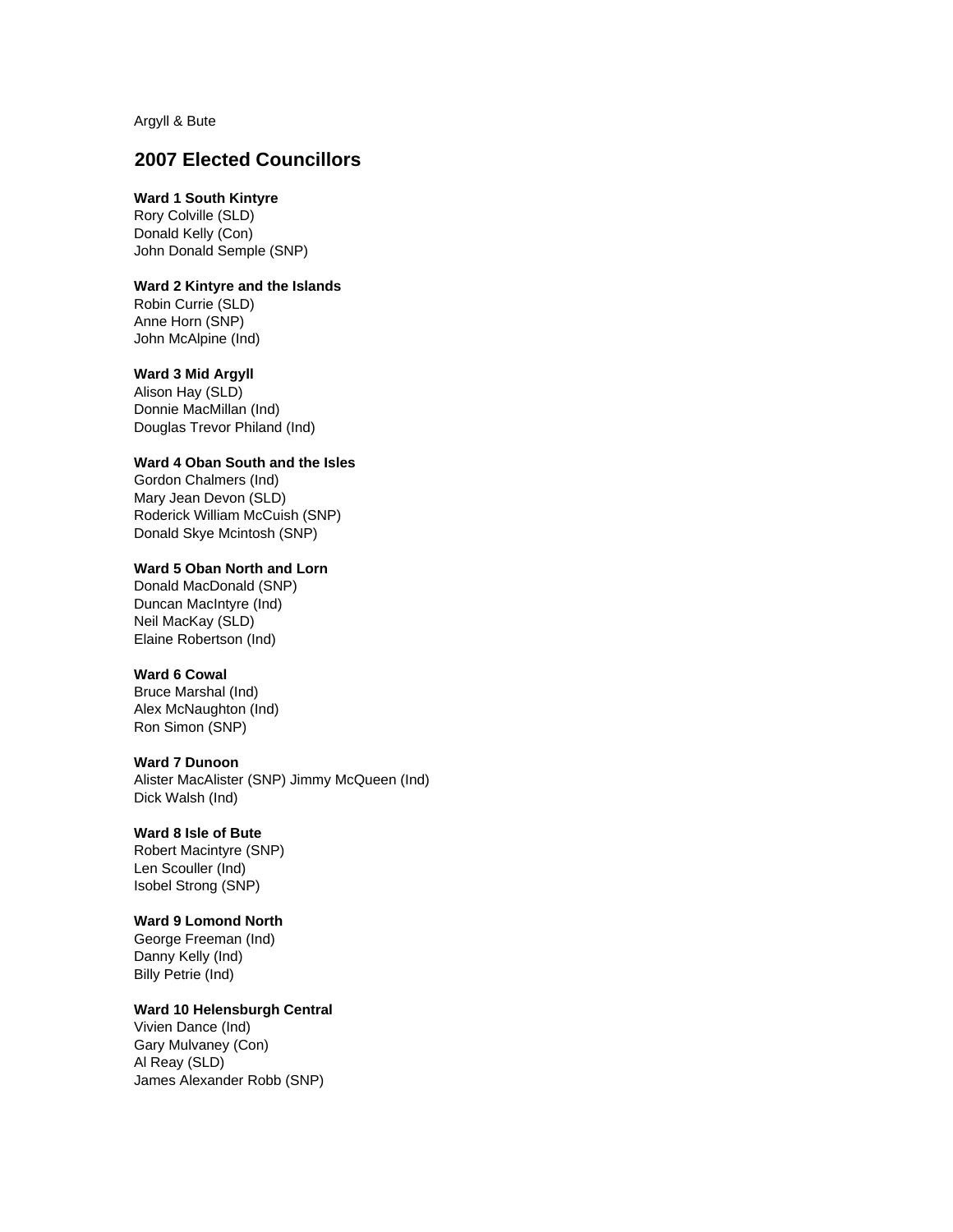**Ward 11 Helensburgh and Lomond South**

Ronald Kinloch (Ind) David Fairburn Kinniburgh (Con) Ellen Morton (SLD)

**TOTAL ELECTORATE:** 67,982

**2003 RESULT:** Ind 21: SLD 8: SNP 3: Con 2: Argyll and Bute Independents 2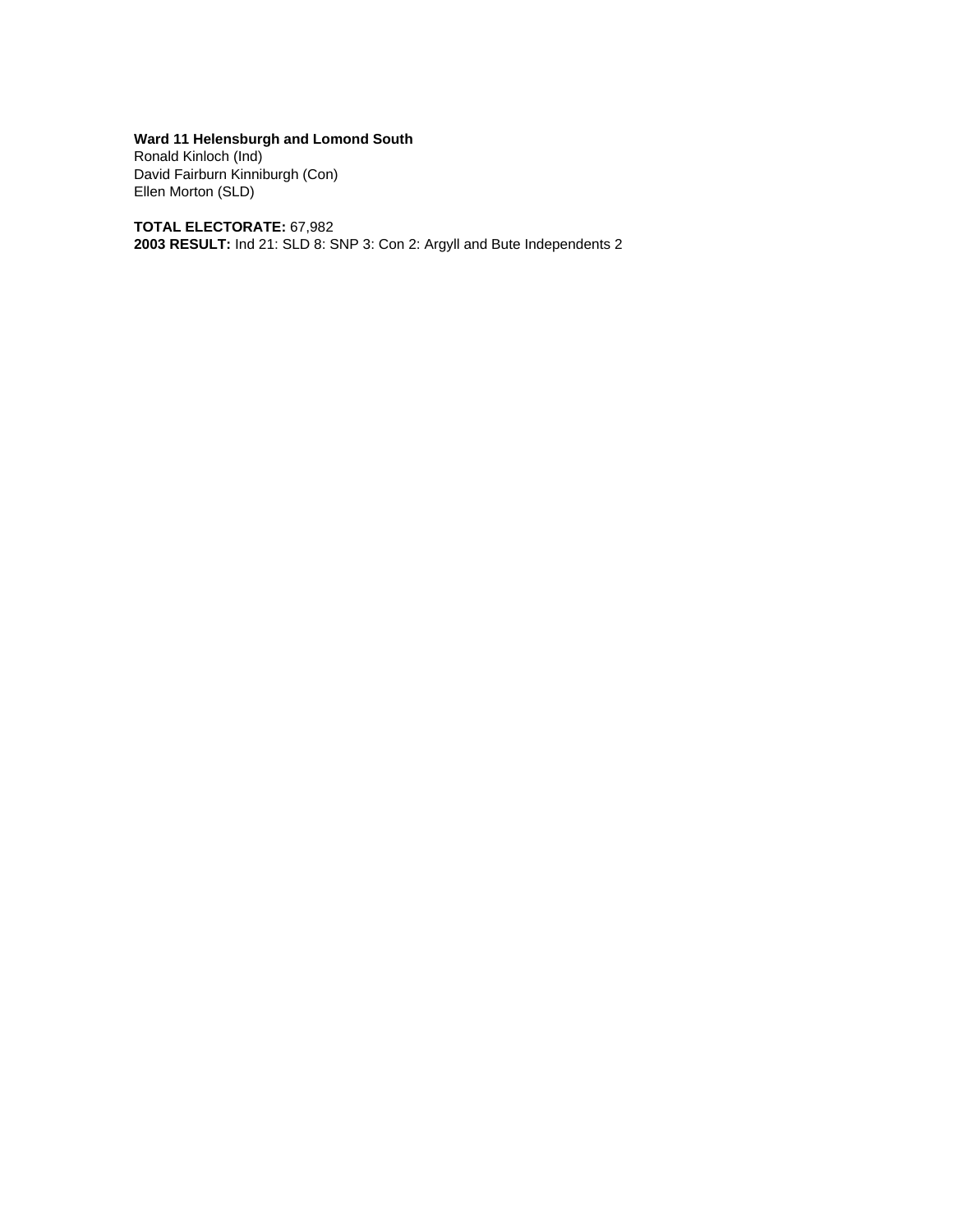### **Ward 1 Clackmannanshire West**

Eddie Carrick (Lab) George Matchett (Lab) Janis Paterson (SNP) Tina Murphy (SNP)

### **Ward 2 Clackmannanshire North**

Donald Balsillie (SNP) John Biggam (SLD) Bobby McGill (Lab) Walter McAdam (SNP)

## **Ward 3 Clackmannanshire Central**

Derek Stewart (Lab) Gary Womersly (SNP) Sam Ovens (Lab)

# **Ward 4 - Clackmannanshire South**

Craig Holden (Ind) Janet Cadenhead (Lab) Kenny Earle (Lab) Mark English (SNP)

### **Ward 5 Clackmannanshire East**

Alastair Campbell (Con) Harry McLaren (Lab) Irene Hamilton (SNP)

**ELECTORATE:** 36,274 **2003 RESULT:** Lab 10: SNP 6: Con 1: Ind 1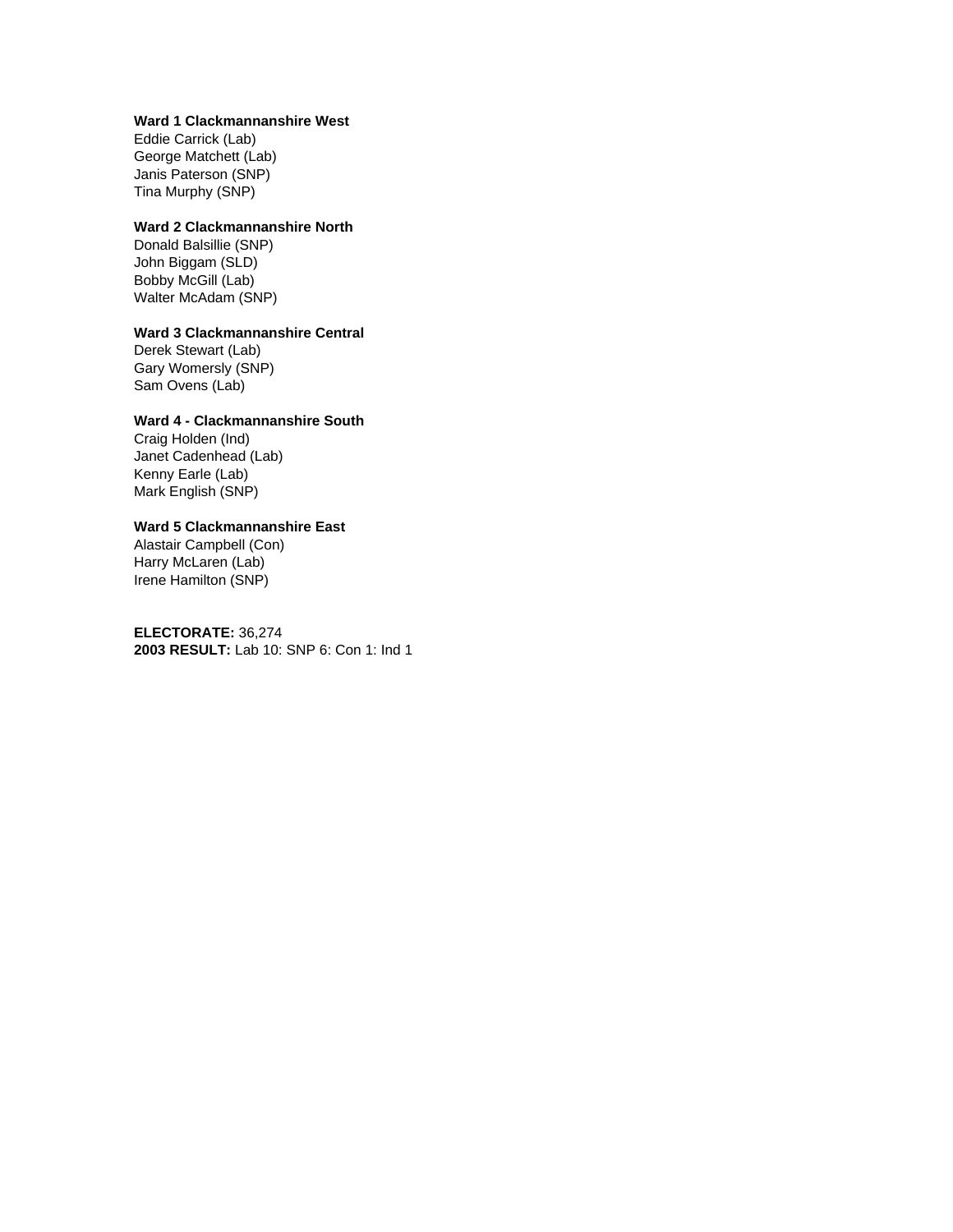Comhairle nan Eilean Siar

# **2007 Elected Councillors**

#### **Ward 1 Barraigh, Bhatarsaigh, Eirisgeigh agus Uibhist a Deas**

Donald Manford (SNP) David Blaney (Ind) Gerry Macleod (SNP) Peter Carlin (Ind)

### **Ward 2 Beinn na Foghlaagus Uibhist a Tuath**

Archie Campbell (SLP) Uisdean Robertson (Ind) Martin Taylor (Ind)

#### **Ward 3 Na Hearadh agus Ceann a Deas nan Loch**

Morag Munro (Ind) Catehrine MacDonald (Ind) Philip Mclean (SNP)

#### **Ward 4 Sgir' Uige agus Ceann a Tuath nan Loch**

Annie MacDonald (SNP) Alex MacDonald (Ind) Norman MacDonald (SLP)

#### **Ward 5 Sgire an Rubha**

Donald Macsween (Ind) Norman Macleod (Ind) Donald Nicholson (Ind)

#### **Ward 6 Steòrnabhagh a Deas**

Charlie Nicholson (Ind) Angus McCormack (Ind) Keith Dodson (Ind) Angus Campbell (Ind)

#### **Ward 7 Steòrnabhagh a Tuath**

Murdo Macleod (Ind) Roddie Mackay (Ind) Iain Mackenzie (Ind) Neil Campbell (Ind)

#### **Ward 8 Loch a Tuath**

Catriona Stewart (Ind) Kenneth Maciver (Ind) John Maciver (Ind)

### **Ward 9 An Taobh Siar agus Nis**

Iain Morrison (Ind) John Mackay (Ind) Kenneth Murray (Ind) Agnes Rennie (Ind)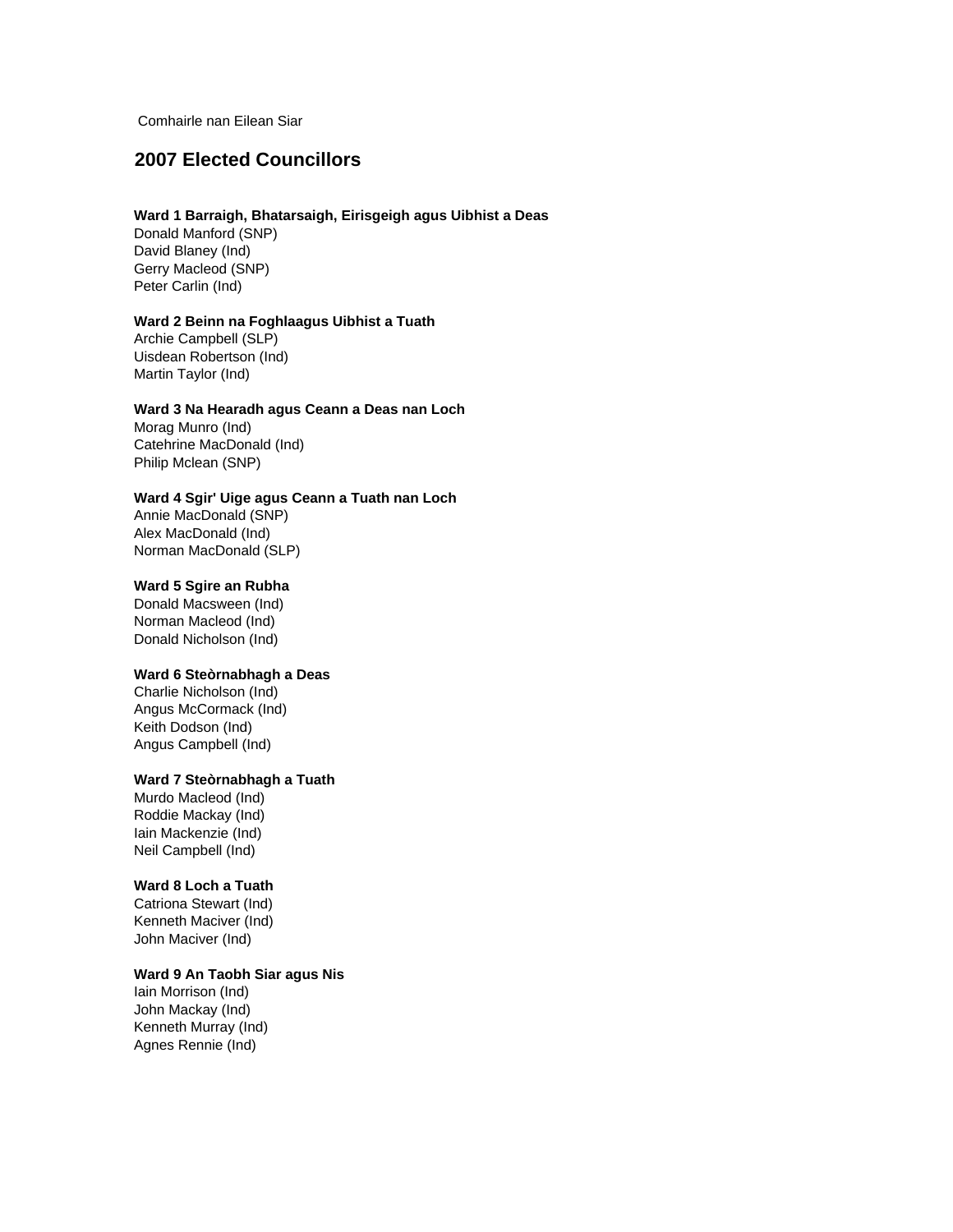## **Ward 1 Stranraer and North Rhins**

Iain Dick (SNP) John Dougan (Con) Willie Scobie (Lab)

#### **Ward 2 Wigtown West**

Grahame Forster (Lab) Robert Higgins (SNP) Roberta Tuckfield (Con)

### **Ward 3 Mid Galloway**

Alistair Geddes (SNP) Sandra McDowall (Lib Dem) Graham Nicol (Con)

### **Ward 4 Dee**

Patsy Gilroy (Con) Thomas Jacques (SNP) Jane Maitland (Ind.)

### **Ward 5 Castle Douglas and Glenkens**

Brian Collins (SNP) Peter Duncan (Con) George Prentice (Ind.)

### **Ward 6 Abbey**

Ian Blake (Con) Rob Davidson (SNP) Bruce Hogson (Con) Davie Stitt (Lab)

# **Ward 7 North West Dumfries**

John Bell (Con) David McKie (Lab) Ronnie Nicholson (Lab) Doug Snell (SNP)

### **Ward 8 Mid and Upper Nithsdale**

Jim Dempster (Lab) Gill Dykes (Con) John Syme (Lab) Andrew Wood (SNP)

### **Ward 9 Lochar**

John Charteris (Con) Ivor Hyslop (Con) Jeff Leaver (Lab) Lorna McGowan (SNP)

#### **Ward 10 Nith**

Jack Groom (Con) John Martin (Lab) Colin Smyth (Lab) Alastair Witts (SNP)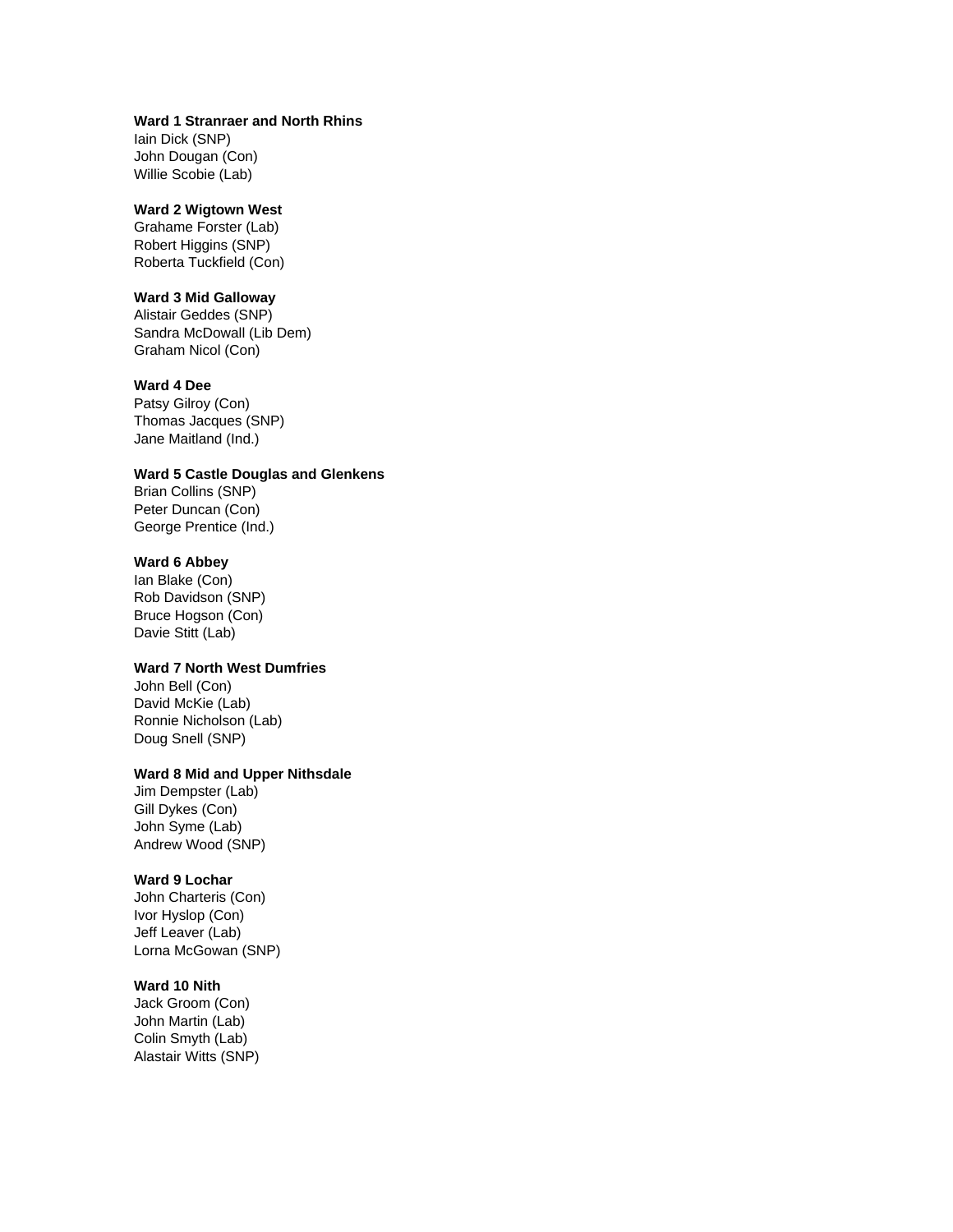#### **Ward 11 Annandale South**

Richard Brodie (Lib Dem) Ian Carruthers (Con) Sean Marshall (Lab) Ronnie Ogilvie (Lab)

## **Ward 12 Annandale North**

Ted Brown (Lab) Michael Dickie (Lib Dem) Roger Grant (Con) Gail Macgregor (Con)

# **Ward 13 Annandale East**

Archie Dryburgh(Lab) Allan Graham (Con) Ian Lindsay (Con) Denis Male (Con)

**TOTAL ELECTORATE:** 116,423 **2003 RESULT:** Lab 14: Ind 12: Con 11: Lib 5: SSP 5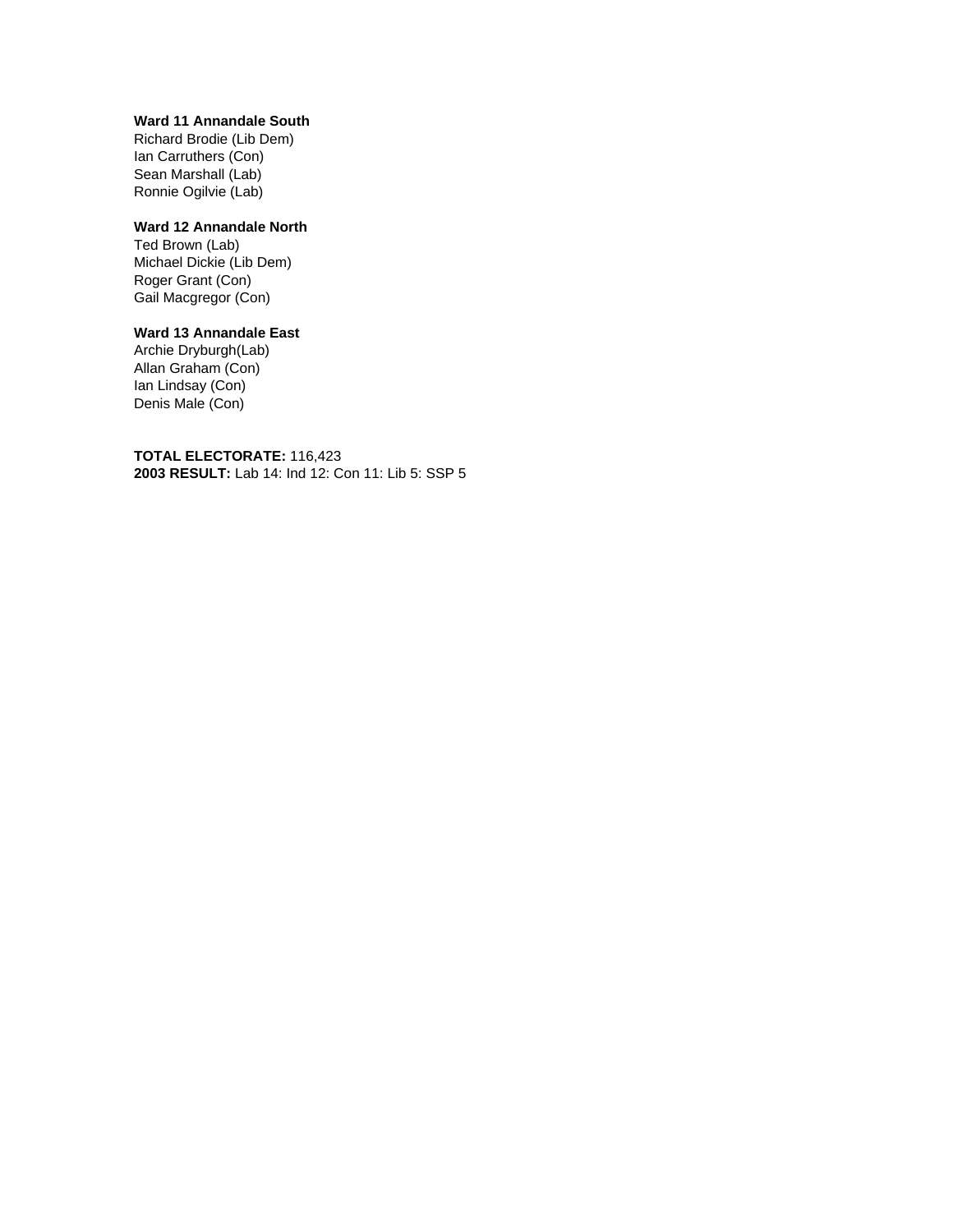## **Ward 1 Coldside**

Dave Bowes (SNP) Helen Wright (Lab) James Black (SNP) Mohammed Asif (Lab)

### **Ward 2 East End**

Christina Roberts (SNP) George Regan (Lab) William Dawson (SNP)

#### **Ward 3 Lochee**

Bob Duncan (SNP) John Letford (Lab) Nigel Don (SNP) Tom Ferguson (Lab)

#### **Ward 4 Maryfield**

Elizabeth Fordyce (SNP) Joe Morrow (Lab) Ken Lynn (SNP)

### **Ward 5 North East**

Andy Dawson (SNP) Brian Gordon (Lab) Willie Sawers (SNP)

### **Ward 6 Strathmartine**

Helen Dick (SLD) Ian Borthwick (Ind) Kevin Keenan (Lab) Stewart Hunter (SNP)

#### **Ward 7 The Ferry**

Derek Scott (Con) Kenneth Guild (SNP) Laurie Bidwell (Lab) Rod Wallace (Con)

#### **Ward 8 West End**

Donald Hay (Con) Fraser Macpherson (SLD) James Walker Barrie (SNP) Richard McCready (Lab)

**TOTAL ELECTORATE:** 103,889 **2003 RESULT:** SNP 11: Lab 10: Con 5: Lib Dem 2, Ind 1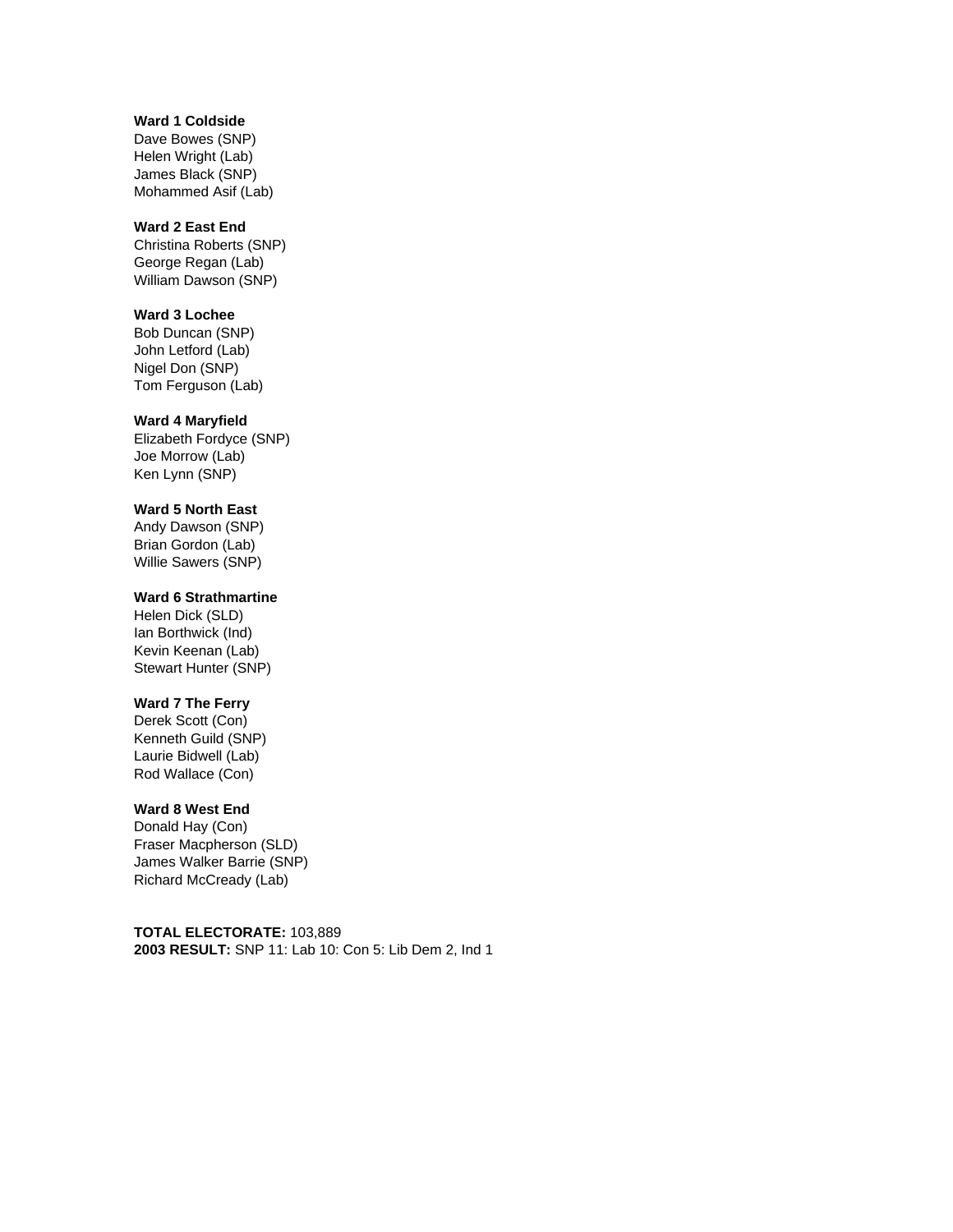East Ayrshire

# **2007 Elected Councillors**

### **Ward 1 Annick**

Rose-Ann Cunninghame (Con) John Mackay (SNP) John McGhee (Lab)

#### **Ward 2 Kilmarnock North**

Helen Coffey (SNP) Willie Coffey (SNP) Maureen McKay (Lab)

#### **Ward 3 Kilmarnock West and Crosshouse**

Tom Cook (Con) Robert Keohone (Lab) Iain Linton (SNP) Douglas Reid (SNP)

## **Ward 4 Kilmarnock East and Hurlford**

Jim Buchanan (SNP) John Campbell (SNP) Gordon Cree (Lab) Drew McIntyre (Lab)

#### **Ward 5 Kilmarnock South**

John Knapp (Lab) Hugh Munro Ross (SNP) Jim Todd (SNP)

#### **Ward 6 Irvine Valley**

Alan Robert Brown (SNP) Stuart Findlayson (Lab) Bobby McDill (SNP) Stephanie Young (Con)

### **Ward 7 Ballochmyle**

Eric Jackson (Lab) Jimmy Kelly (Lab) Neil McGhee (Lab) Jim Roberts (SNP)

#### **Ward 8 Cumnock and New Cumnock**

Billy Crawford (Lab) Barney Menzies (Lab) Kathy Morrice (SNP) Eric Ross (Lab)

#### **Ward 9 Doon Valley**

Elaine DInwoodie (Lab) Drew Filson (SNP) James Sutherland (Ind)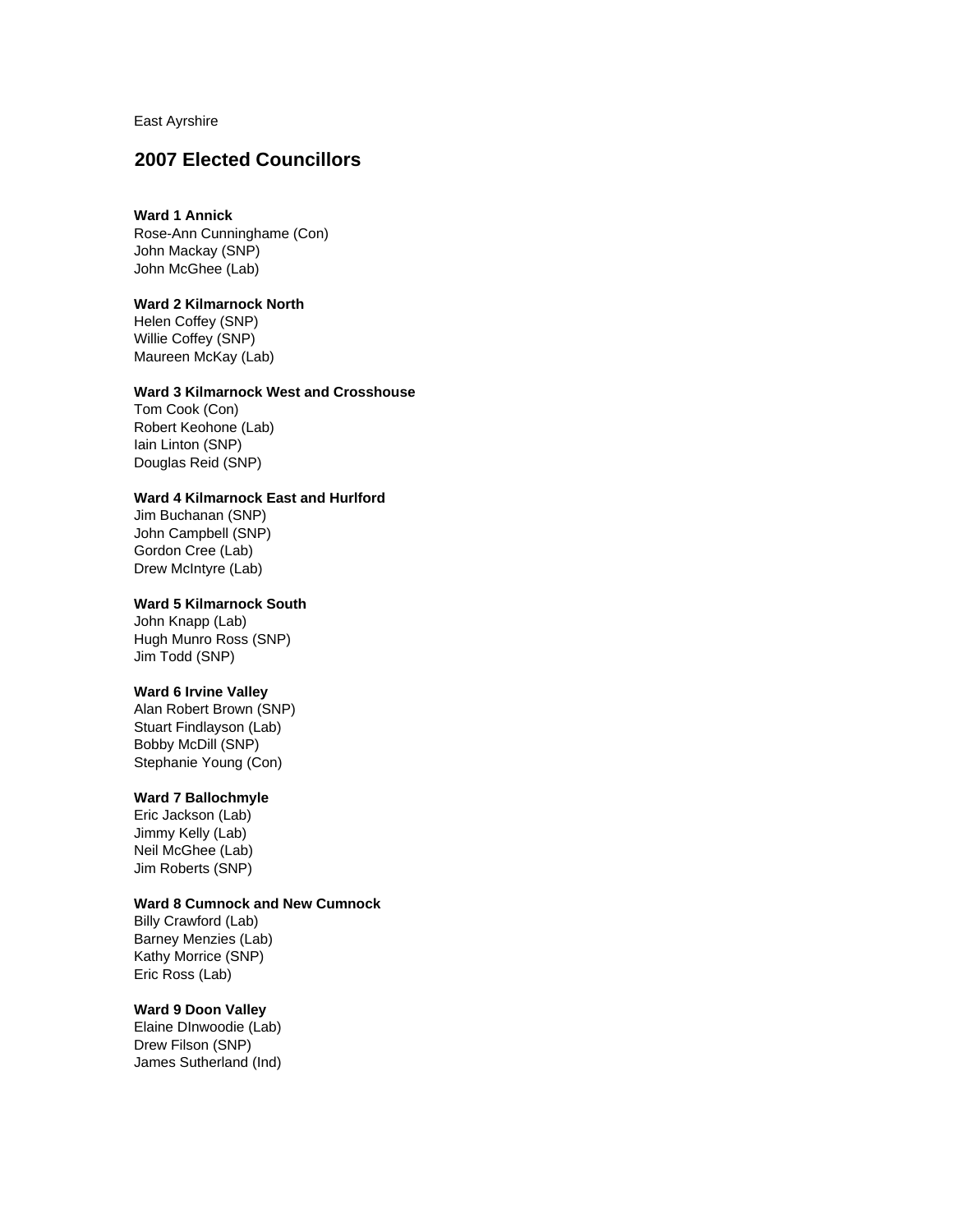**TOTAL ELECTORATE:** 120,120 **2003 RESULT:** Lab 23: SNP 8: Con 1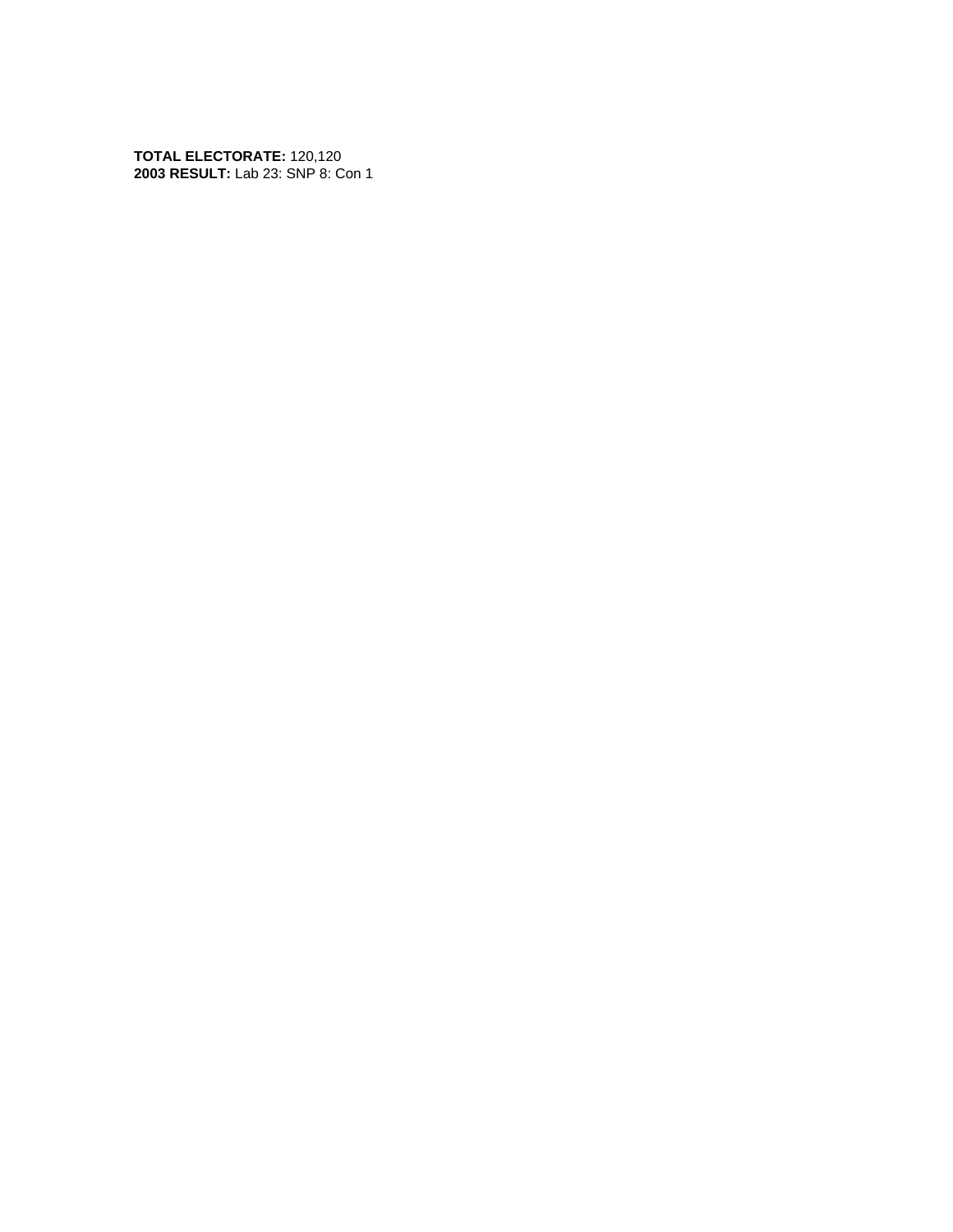East Dunbartonshire

# **2007 Elected Councillors**

# **Ward 1 Milngavie**

Bill Binks (Con) Jim Gibbons (SNP) Eric Gotts (SLD)

### **Ward 2 Bearsden North**

Duncan Cumming (SLD) Ian MacKay (SNP) Amanda Stewart (Con)

#### **Ward 3 Bearsden South**

Graeme Douglas (SNP) Simon Hutchison (Con) Vaughan Moody (SLD)

## **Ward 4 Campsie & Kirkintilloch North**

John Dempsey (Lab) Charles Kennedy (Ind) David Ritchie (SNP)

#### **Ward 5 Bishopbriggs North & Torrance**

Billy Hendry (Con) Anne McNair (SNP) Una Walker (Lab)

### **Ward 6 Bishopbriggs South**

Alex Hannah (Lab) Gordan Low (SNP) Michael O'Donnell (Lab)

### **Ward 7 Lenzie & Kirkintilloch South**

Rhondda Geekie (Lab) Anne Jarvis (Con) Gillian Renwick (SNP)

#### **Ward 8 Kirkintilloch East & Twechar**

John Jamieson (SNP) Stewart MacDonald (Lab) Jack Young (Ind)

**TOTAL ELECTORATE:** 80,268 **2003 RESULT:** SLD 12: Lab 9: Con 3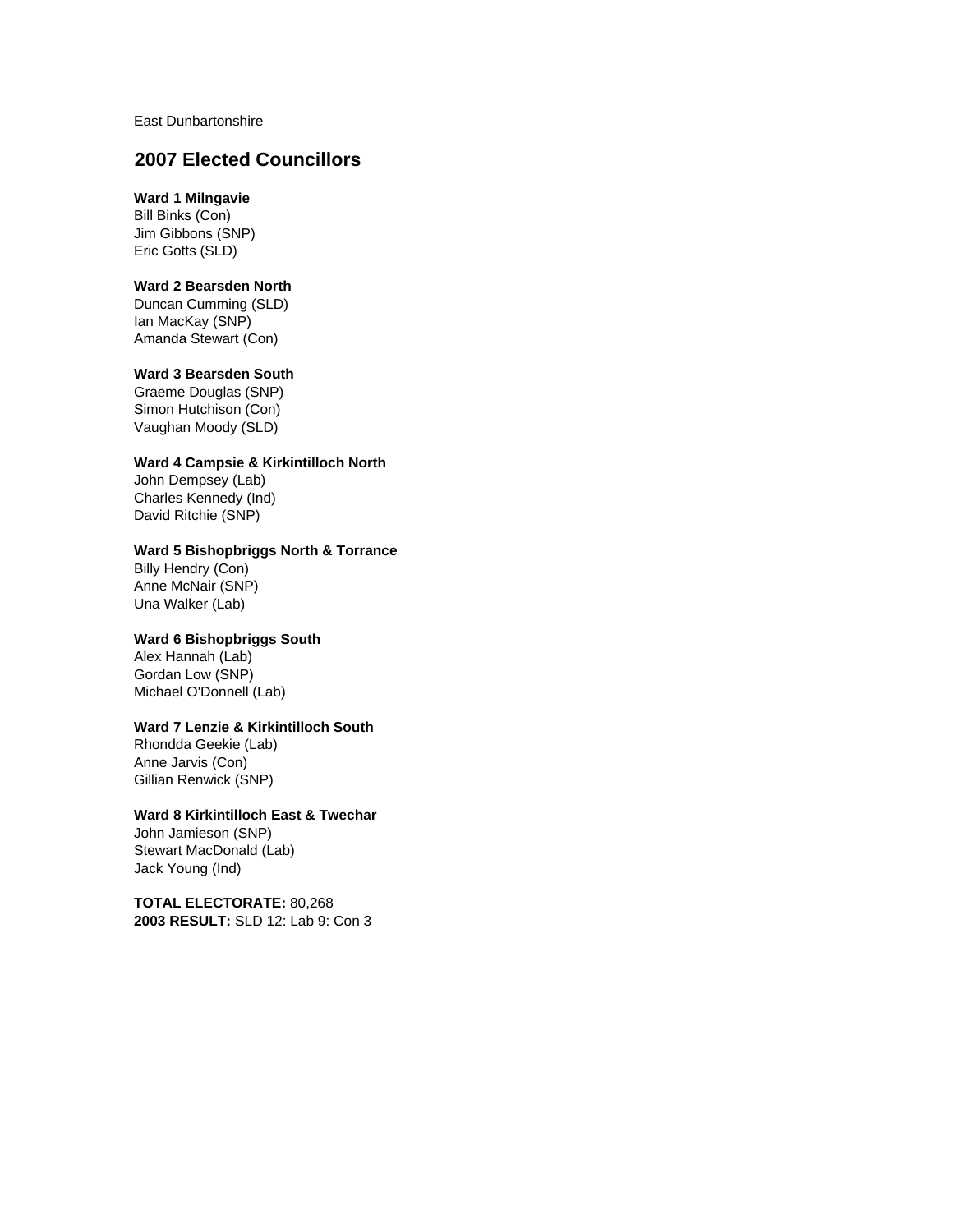East Lothian

# **2007 Elected Councillors**

# **Ward 1 Musselburgh West**

John McNeil (Lab) Barry John Turner (SLD) John Williamson (SNP)

#### **Ward 2 Musselburgh East & Carberry**

John Murray Caldwell (Ind) Andy Forrest (Lab) Roger Knox (SNP)

## **Ward 3 Preston, Seton & Gosford**

Stuart McDonald Currie (SLD) Willie Innes (Lab) Margaret Libberton (Lab) Peter Robert MacKenzie (SNP)

#### **Ward 4 Fa'side**

Ruth Catherine Lin Currie (SLD) Jim Gillies (Lab) Donald Grant (Lab) Kenny McLeod (SNP)

### **Ward 5 North Berwick Coastal**

David Berry (SNP) Stuart Leitch MacKinnon (SLD) Neil Rankin (Con)

### **Ward 6 Haddington & Lammermuir**

Ludovic D. Broun-Lindsay (Con) Sheena Margaret Richardson (SLD) Tom Trotter (SNP)

# **Ward 7 Dunbar & East Linton**

Jacquie Bell (SLD) Norman Hampshire (Lab) Paul McLennan (SNP)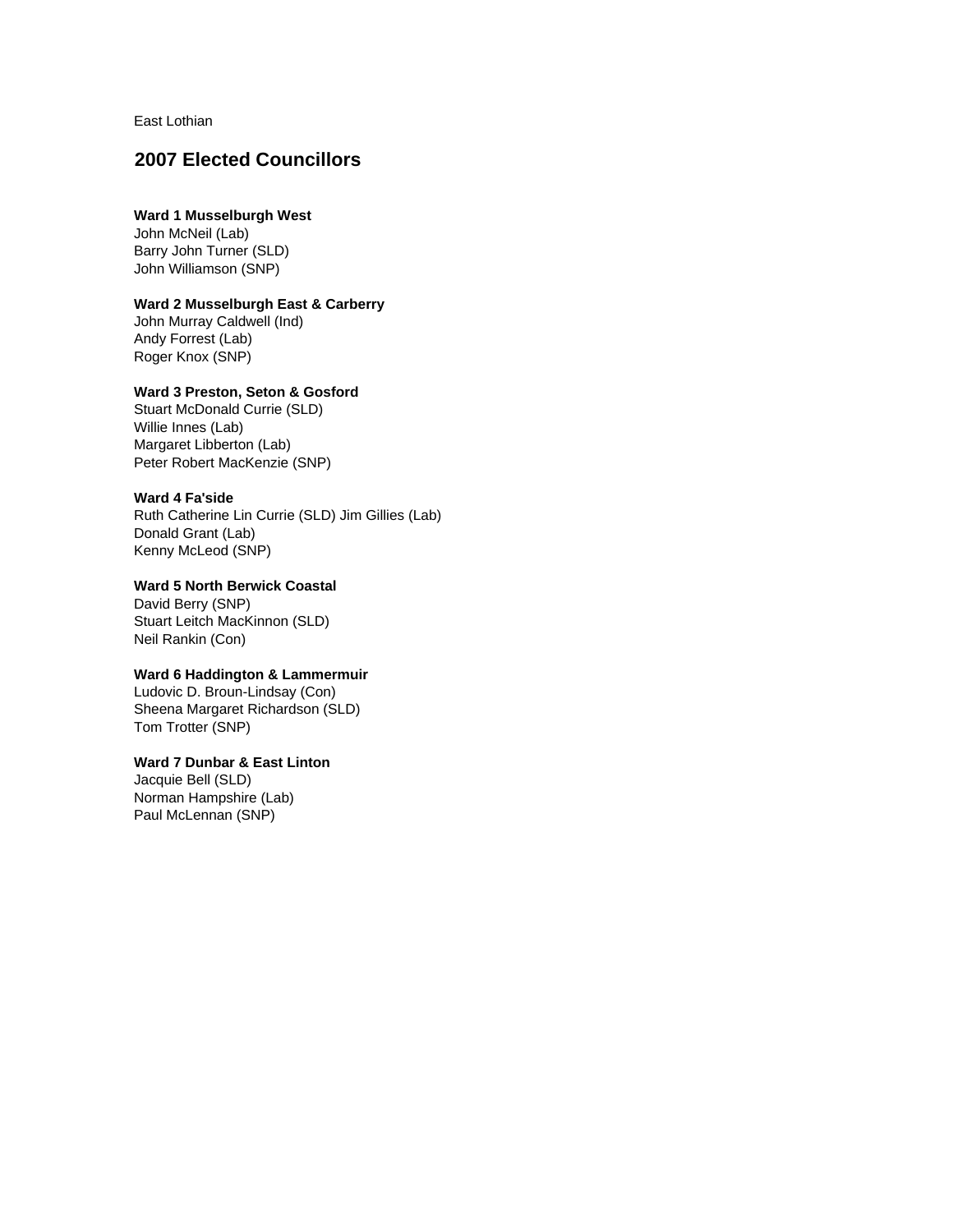East Renfrewshire

# **2007 Elected Councillors**

# **Ward 1 Neilston, Uplawmoor and Newton Mearns North**

Tony Buchanan (SNP) Charlie Gilbert (Con) Elaine Green (Lab) Leslie Rosin (Con)

#### **Ward 2 Barrhead**

Betty Cunningham (Lab) Danny Devlin (Ind.) Edward Philips (Lab) Douglas Yates (SNP)

# **Ward 3 Giffnock and Thornliebank**

Jim Fletcher (Lab) Alex Mackie (SLD) Gordon Wallace (Con)

## **Ward 4 Netherlee, Stamperland and Williamwood**

Gordon McCaskill (Con) Mary Montague (Lab) Ralph Robertson (Ind.)

### **Ward 5 Newton Mearns South**

Barbara Grant (Con) Ian McAlpine (Lab) Jim Swift (Con)

### **Ward 6 Busby, Clarkston and Eaglesham**

Alastair Carmichael (SNP) Alan Lafferty (Lab) Stewart Miller (Con)

**2003 RESULT:** Lab 8: Con 6: SLD 3: Ind 3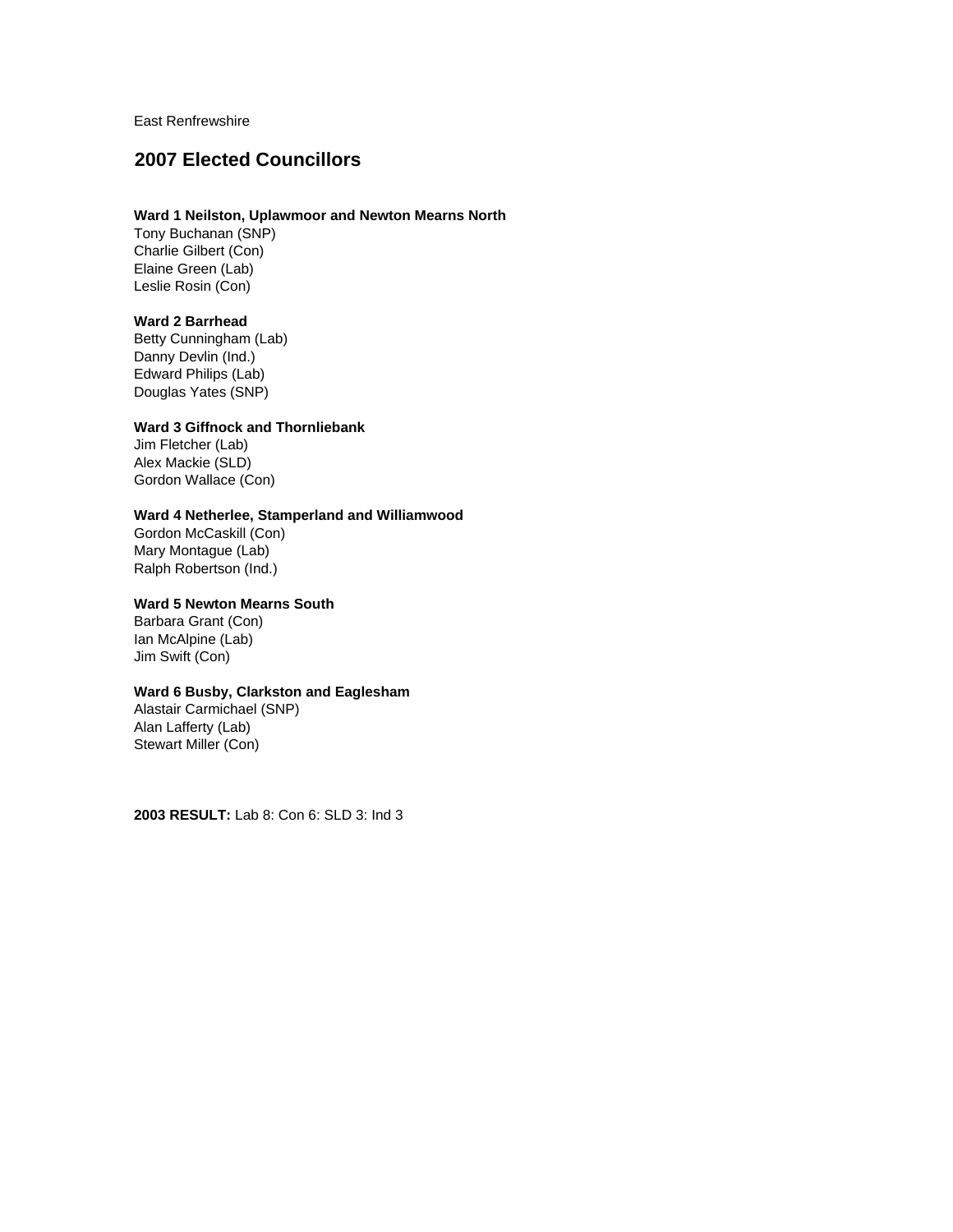Edinburgh

# **2007 Elected Councillors**

## **Ward 1 Almond**

George Grubb (SLD) Kate MacKenzie (Con) Norman Work (SNP)

### **Ward 2 Pentland Hills**

Alastair Paisley (Con) Ricky Henderson (Lab) Ronald Cairns (SNP)

#### **Ward 3 Drum Brae/Gyle**

Colin Keir (SNP) Jenny Dawe (SLD) Robert Aldridge (SLD)

#### **Ward 4 Forth**

Allan Jackson (Con) Elaine Morris (SLD) Elizabeth Maginnis (Lab) Steve Cardownie (SNP)

#### **Ward 5 Inverleith**

Iain Whyte (Con) Lesley Hinds (Lab) Stuart McIvor (SNP) Tim McKay (SLD)

#### **Ward 6 Corstorphine/ Murrayfield**

Jeremy Balfour (Con) Paul Edie (SLD) Phil Wheeler (SLD)

### **Ward 7 Sighthill/Gorgie**

Donald Wilson (Lab) Eric Milligan (Lab) Joanna Toomey (SLD) Nick Elliott-Cannon (SNP)

### **Ward 8 Colinton/Fairmilehead**

Elaine Aitken (Con) Eric Barry (Lab) Jason Rust (Con)

## **Ward 9 Fountainbridge/ Craiglockhart**

Andrew Burns (Lab) Gordon Buchan (Con) Jim Lowrie (SLD)

#### **Ward 10 Meadows/ Morningside**

Alison Johnstone (Green) Marilyne MacLaren (SLD)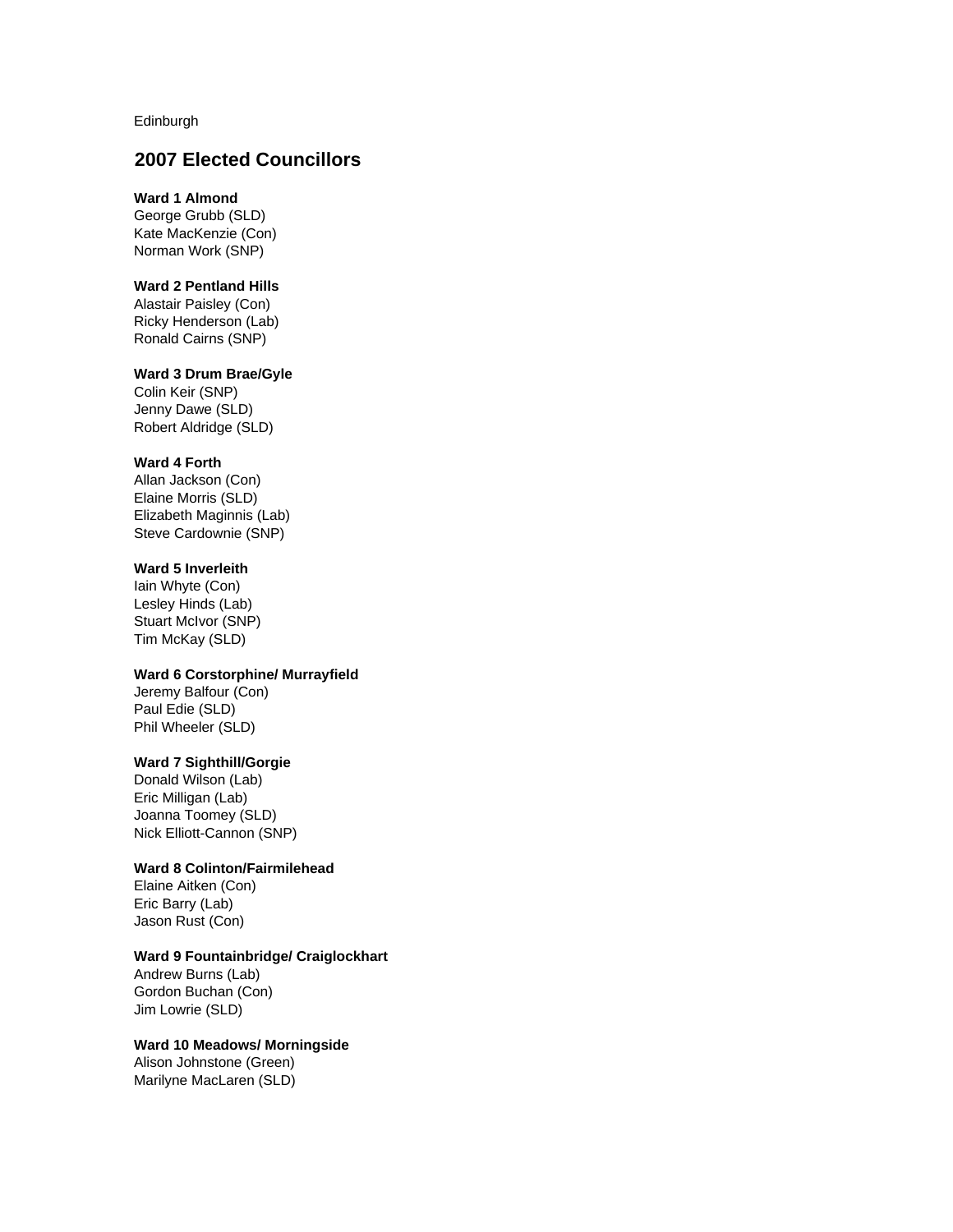Mark McInnes (Con) Paul Godzik (Lab)

#### **Ward 11 City Centre**

Charles Dundas (SLD) David Beckett (SNP) Joanna Mowat (Con)

#### **Ward 12 Leith Walk**

Angela Blacklock (Lab) Deidre Brock (SNP) Louise Lang (SLD) Maggie Chapman (Green)

## **Ward 13 Leith**

Gordon Munro (Lab) Marjorie Thomas (SLD) Rob Munn (SNP)

### **Ward 14 Craigentinny/ Duddingston**

Ewan Aitken (Lab) Gary Peacock (SLD) Stefan Tymkewycz (SNP)

## **Ward 15 Southside/Newington**

Cameron Rose (Con) Gordon MacKenzie (SLD) Ian Perry (Lab) Steve Burgess (Green)

# **Ward 16 Liberton/ Gilmerton**

Conor Snowden (SLD) Ian Murray (Lab) Norma Hart (Lab) Tom Buchanan (SNP)

#### **Ward 17 Portobello/Craigmillar**

Maureen Child (Lab) Michael Bridgeman (SNP) Stephen Hawkins (SLD)

**TOTAL ELECTORATE:** 346,352 **2003 RESULT:** Lab 30: SLD 15: Con 13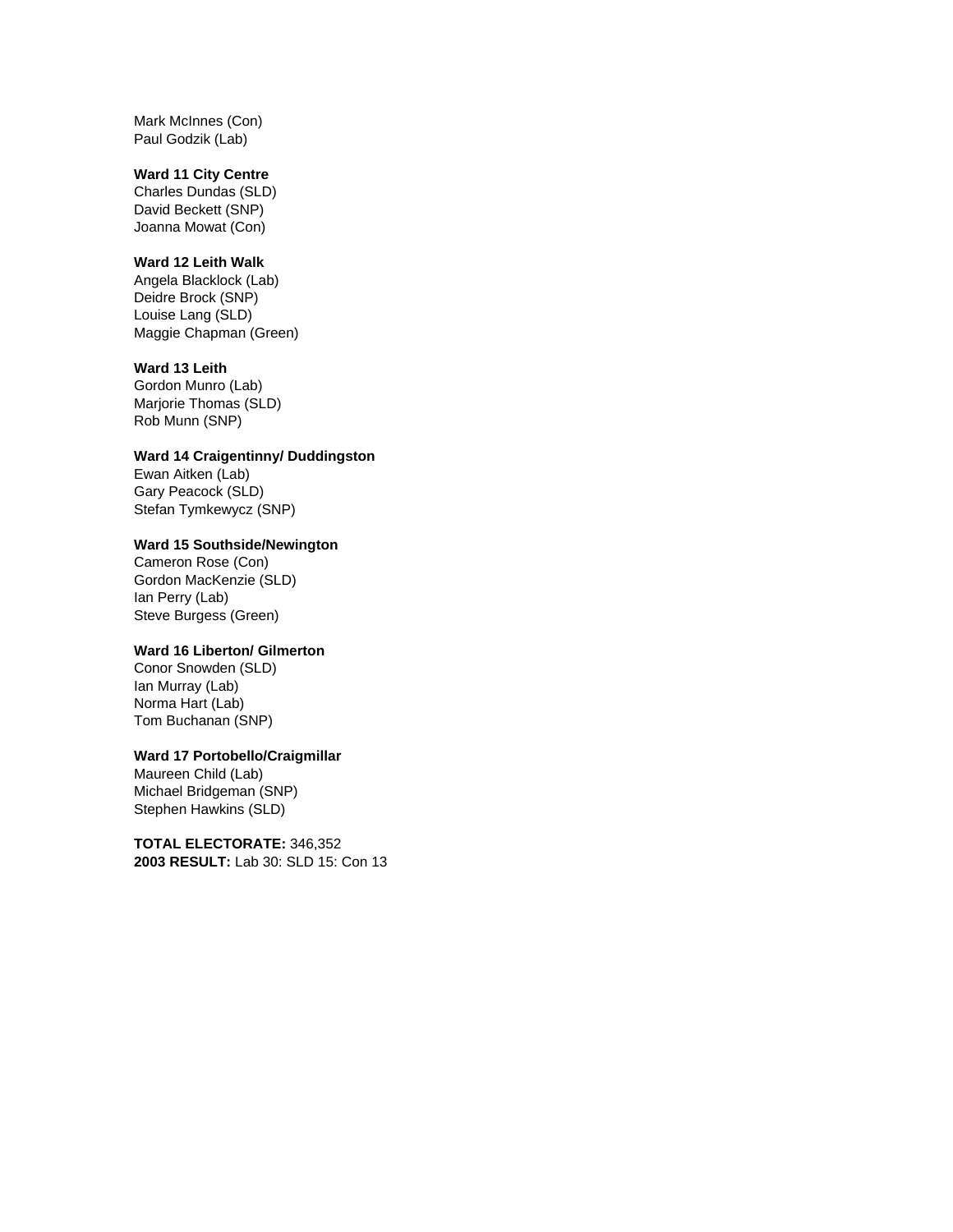Falkirk

# **2007 Elected Councillors**

## **Ward 1 Bo'ness and Blackness**

Harry Constable (SNP) John Constable (SNP) Adrian Mahoney (Lab)

### **Ward 2 Grangemouth**

Allyson Black (Lab) Angus MacDonald (SNP) Alistair McNeill (Lab) Robert Spears (Ind.)

#### **Ward 3 Denny and Banknock**

Jim Blackwood (Lab.) John McNally (SNP) David Oliver (SNP) Alexander Waddell (Ind.)

## **Ward 4 Carse, Kinnaird and Tryst**

Steven Carleschi (SNP) Lynda Kenna (SNP) Charles MacDonald (Lab) Craig Martin (Lab)

## **Ward 5 Bonnybridge and Larbert**

Billy Buchanan (Ind.) Tom Coleman (SNP) Linda Gow (Lab)

### **Ward 6 Falkirk North**

David Alexander (SNP) Craig Martin (Lab) Cecil Meiklejohn (SNP) Pat Reid (Lab)

#### **Ward 7 Falkirk South**

Georgie Thomson (SNP) Gerry Goldie (Lab) Joe Lemetti (Lab) John Patrick (Con)

### **Ward 8 Lower Braes**

Steven Jackson (SNP) Malcolm Nicol (Con) Alan Nimmo (Lab)

### **Ward 9 Upper Braes**

Stephen Fry (Lab) Gordon Hughes (SNP) John McLuckie (Lab)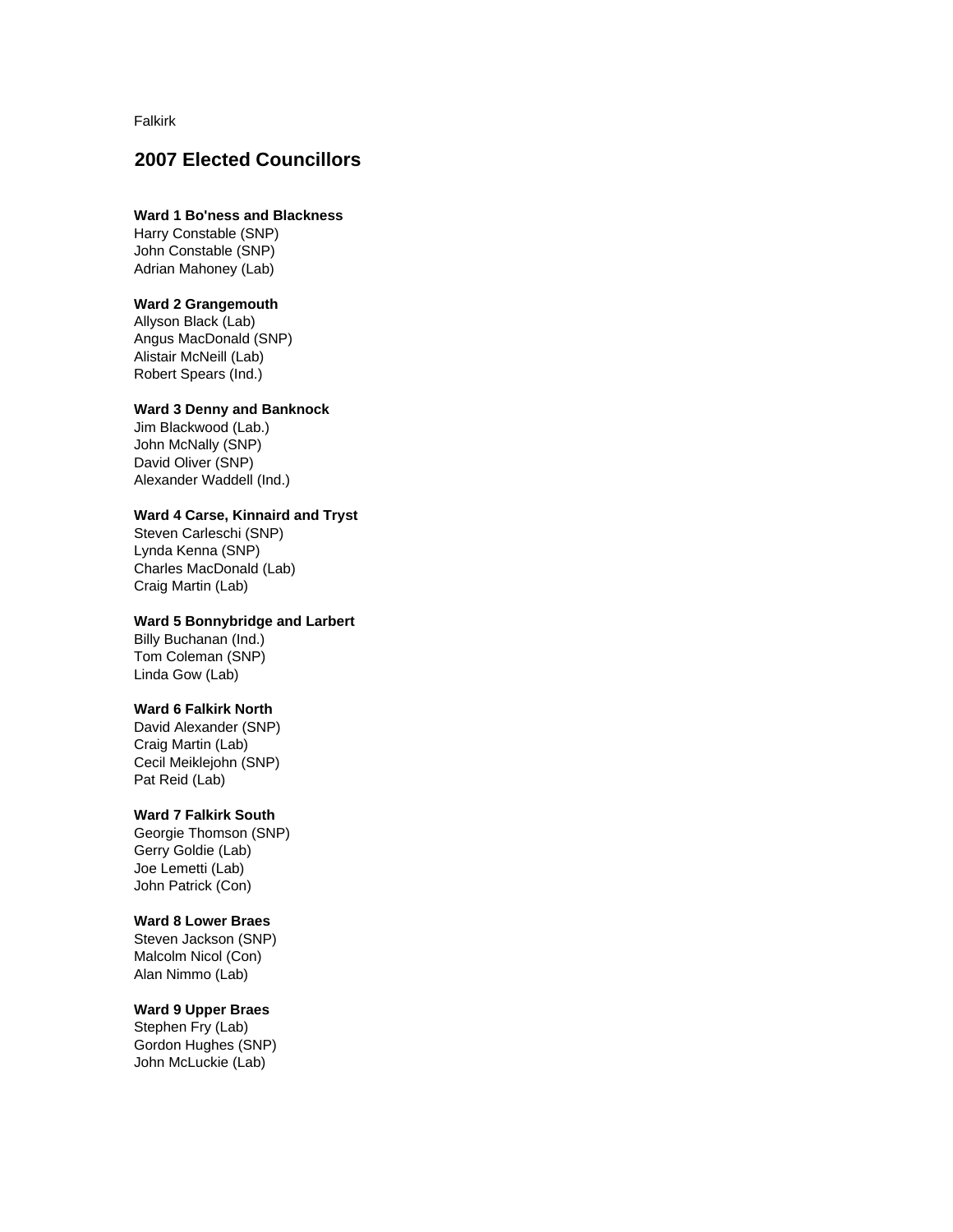**TOTAL ELECTORATE:** 107,679 **2003 RESULT:** Lab 14: SNP 9: Ind 7: Con 2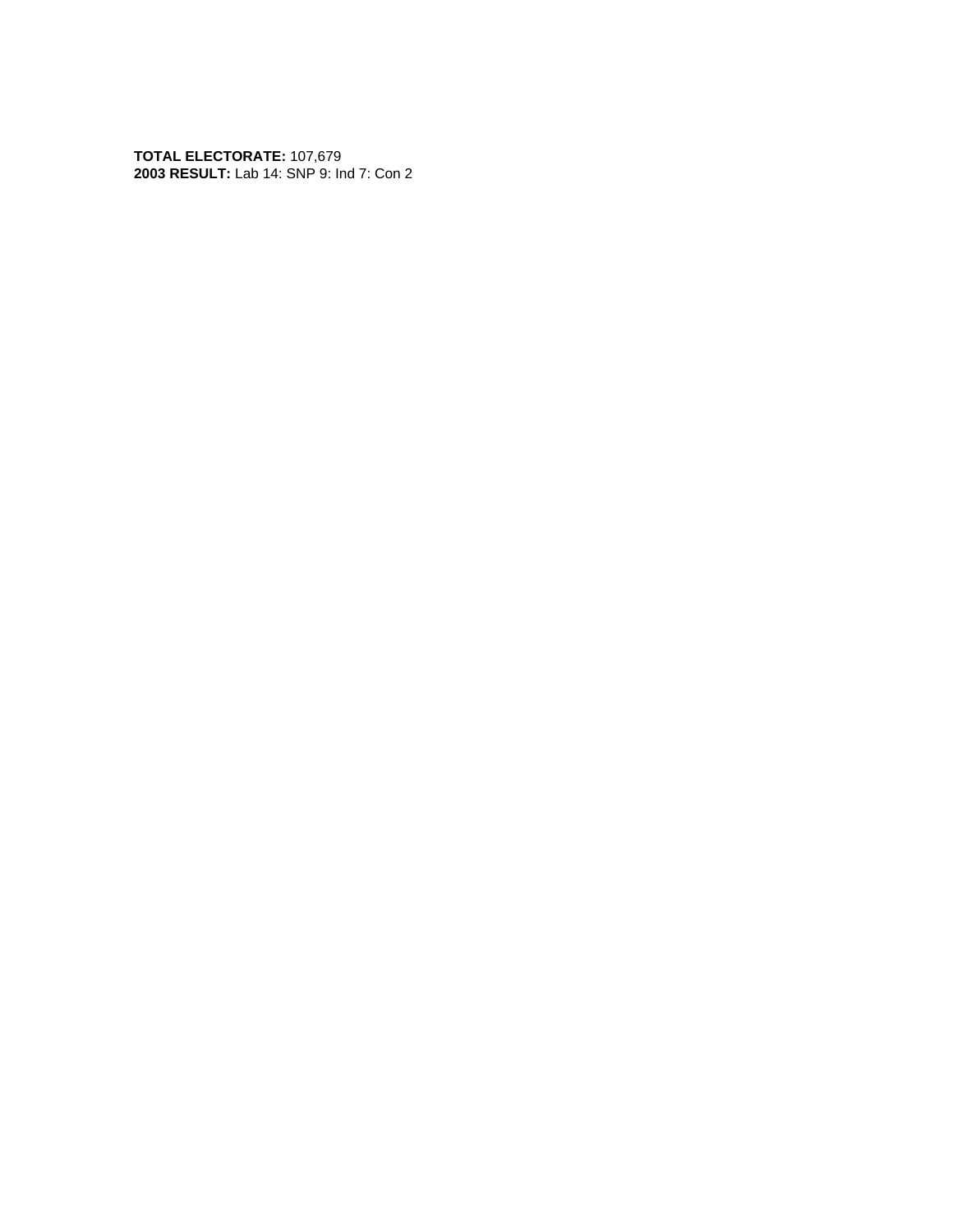# **2007 Elected Councillors**

#### **Ward 1 West Fife and Coastal Villages**

Bobby Clelland (Lab) William Ferguson (Ind) Gerry McMullan (SLD) Bill Walker (SNP)

#### **Ward 2 Dunfermline North**

Jim Burke (SLD) Bill McCulloch (Lab) David Mogg (SNP)

## **Ward 3 Dunfermline Central**

Jackie McKenna (SLD) Lizz Mogg (SNP) Joe Rosiejak (SLD) Willie Sullivan (Lab)

# **Ward 4 Dunfermline South**

Brian John Goodall (SNP) Tony Martin (SLD) Mike Rumney (Lab) Dave Walker (SLD)

#### **Ward 5 Rosyth**

Pat Callaghan (Lab) Douglas Chapman (SNP) Keith Legg (SLD)

## **Ward 6 Inverkeithing and Dalgety Bay**

Dave Dempsey (Con) Bob Eadie (Lab) Dave Herbert (SLD) Alice McGarry (SNP)

#### **Ward 7 The Lochs**

Ann Bain (SNP) Willie Clarke Alex Rowley (Lab)

#### **Ward 8 Cowdenbeath**

Alistair John Bain (SNP) Alex Maxwell John Simpson (Lab)

# **Ward 9 Lochgelly and Cardenden**

Ian Chisholm (SNP) Margot Doig (Lab) Mark Hood (Lab)

**Ward 10 Burntisland, Kinghorn and Western Kirkcaldy**

Fife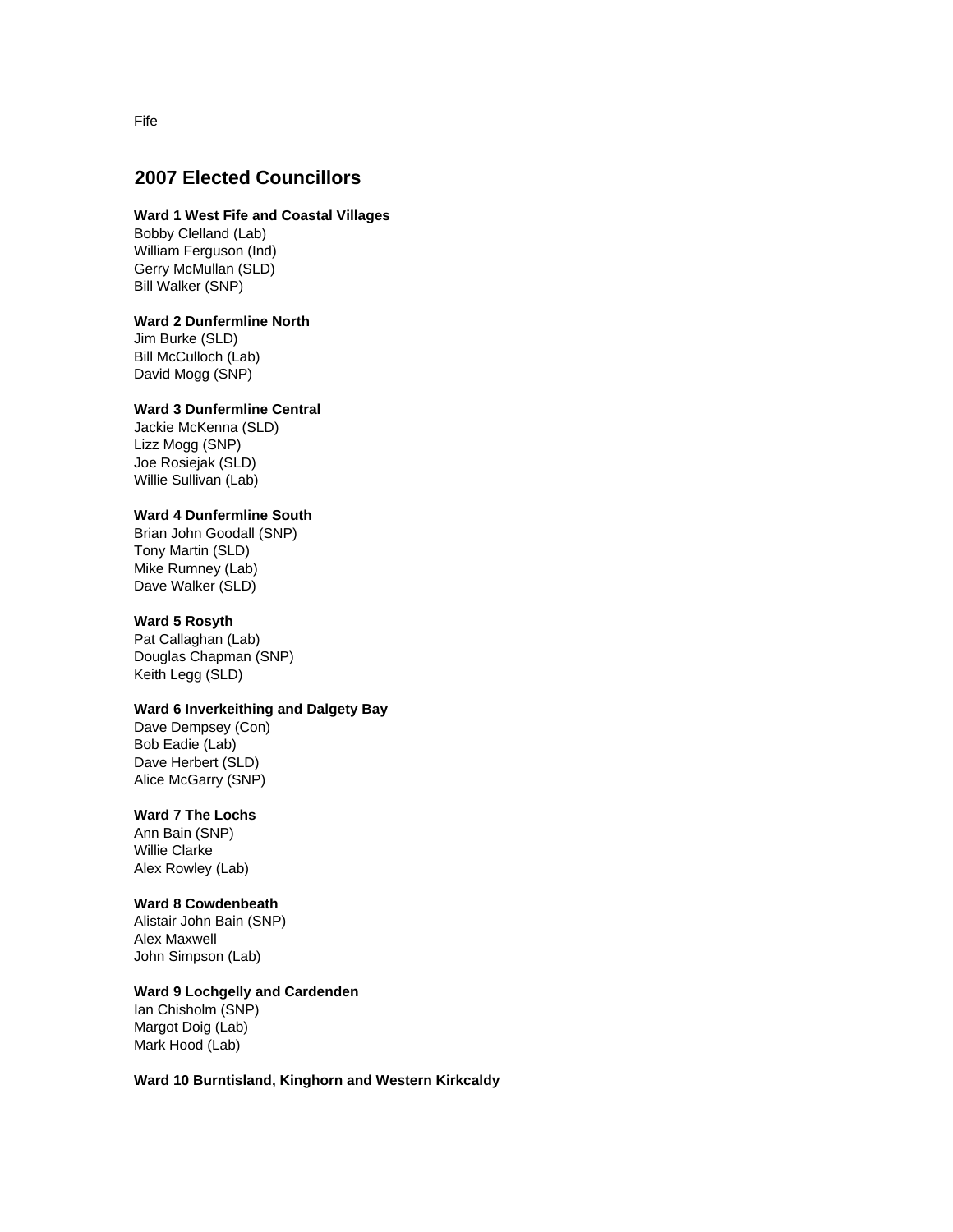Ron Edwards (Lab) George Kay (SNP) Susan Leslie (SLD)

#### **Ward 11 Kirkcaldy North**

Neil Crooks (Lab) Carol Lindsay (SNP) David Ross (Lab)

#### **War 12 Kirkcaldy Central**

Judy Hamilton (Lab) Alice Soper (SLD) David Torrance (SNP)

### **Ward 13 Kirkcaldy East**

Lawrence Brown (Lab) Kay Carrington (Lab) George Leslie (SNP)

### **Ward 14 Glenrothes West and Kinglassie**

Betty Campbell (Lab) Raymond Duguid (Lab) Peter Grant (SNP) Alf Patey (SNP)

#### **Ward 15 Glenrothes North, Leslie and Markinch**

John Beare (SNP) Fiona Grant (SNP) William Kay (Lab) Kay Morrison (Lab)

### **Ward 16 Glenrothes Central and Thornton**

Ian Crichton (Lab) Dave Cunningham (SNP) Ross Vettraino (SNP)

#### **Ward 17 Howe of Fife and Tay Coast**

Andrew Arbuckle (SLD) Donald Lothian (SLD) David MacDiarmid (SNP)

#### **Ward 18 Tay Bridgehead**

Tim Brett (SLD) Ron Caird (Con) Maggie Taylor (SLD)

#### **Ward 19 St Andrews**

Frances Melville (SLD) Dorothea Morrison (Con) Bill Sangster (SLD) Robin Waterston (SLD)

#### **Ward 20 East Neuk and Landward**

Donald MacGregor (SLD) Elizabeth Riches (SLD)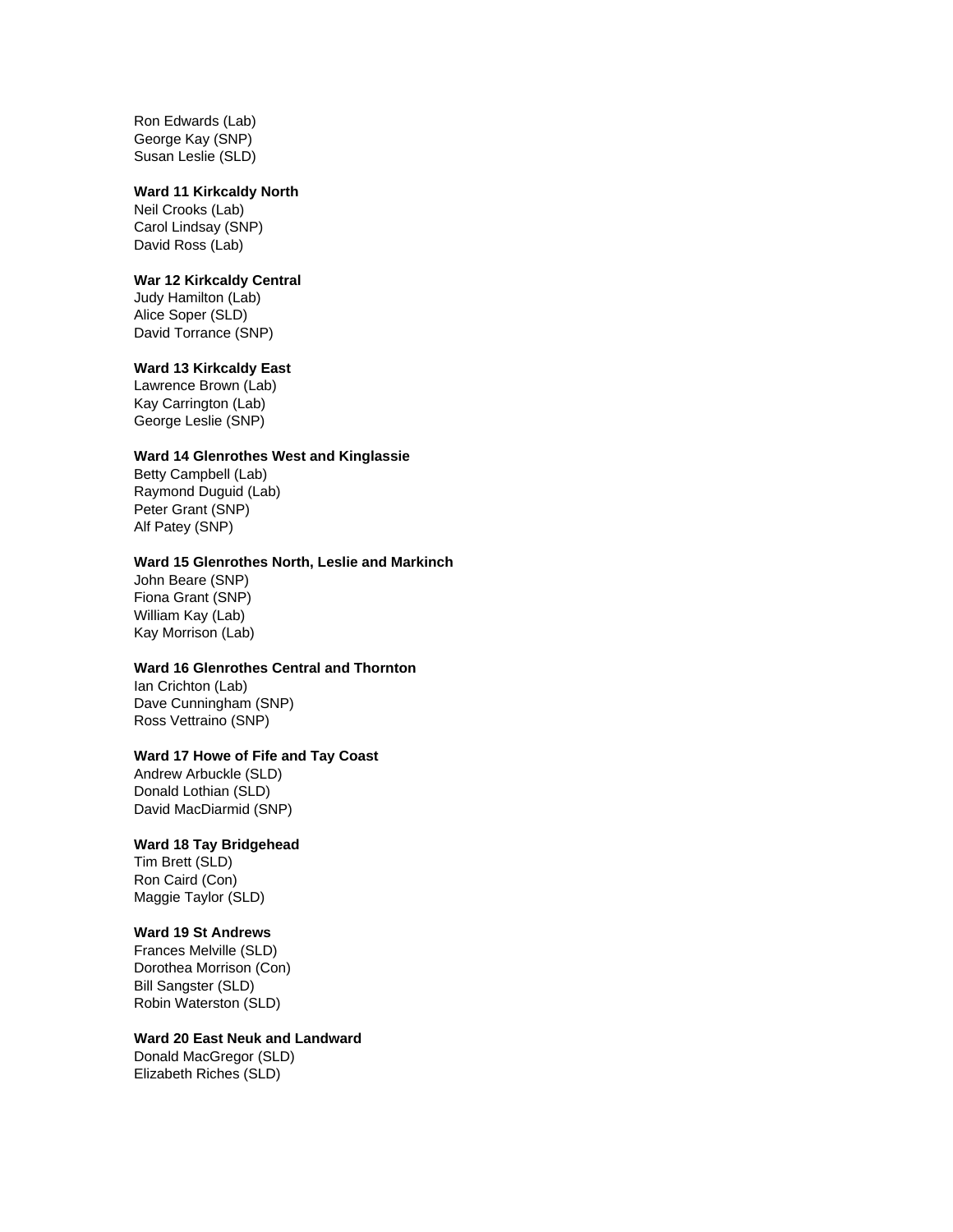Mike Scott-Hayward (Con)

# **Ward 21 Cupar**

Roger Guy (Con) Margaret Kennedy (SLD) Bryan Poole (Ind)

# **Ward 22 Leven, Kennoway and Largo**

David Alexander (SNP) Charles Haffey (Lab) Alistair Hunter (SNP) Marilyn Whitehead (SLD)

# **Ward 23 Buckhaven, Methil**

and Wemyss Villages Tom Adams (Lab) Arthur Robertson (SNP) Andrew Rodger (Ind) Jim Young (Lab)

**TOTAL ELECTORATE:** 277,796 **2003 Result:** Lab 36: SLD 23: SNP 11: Ind 4: Con 2: Others 2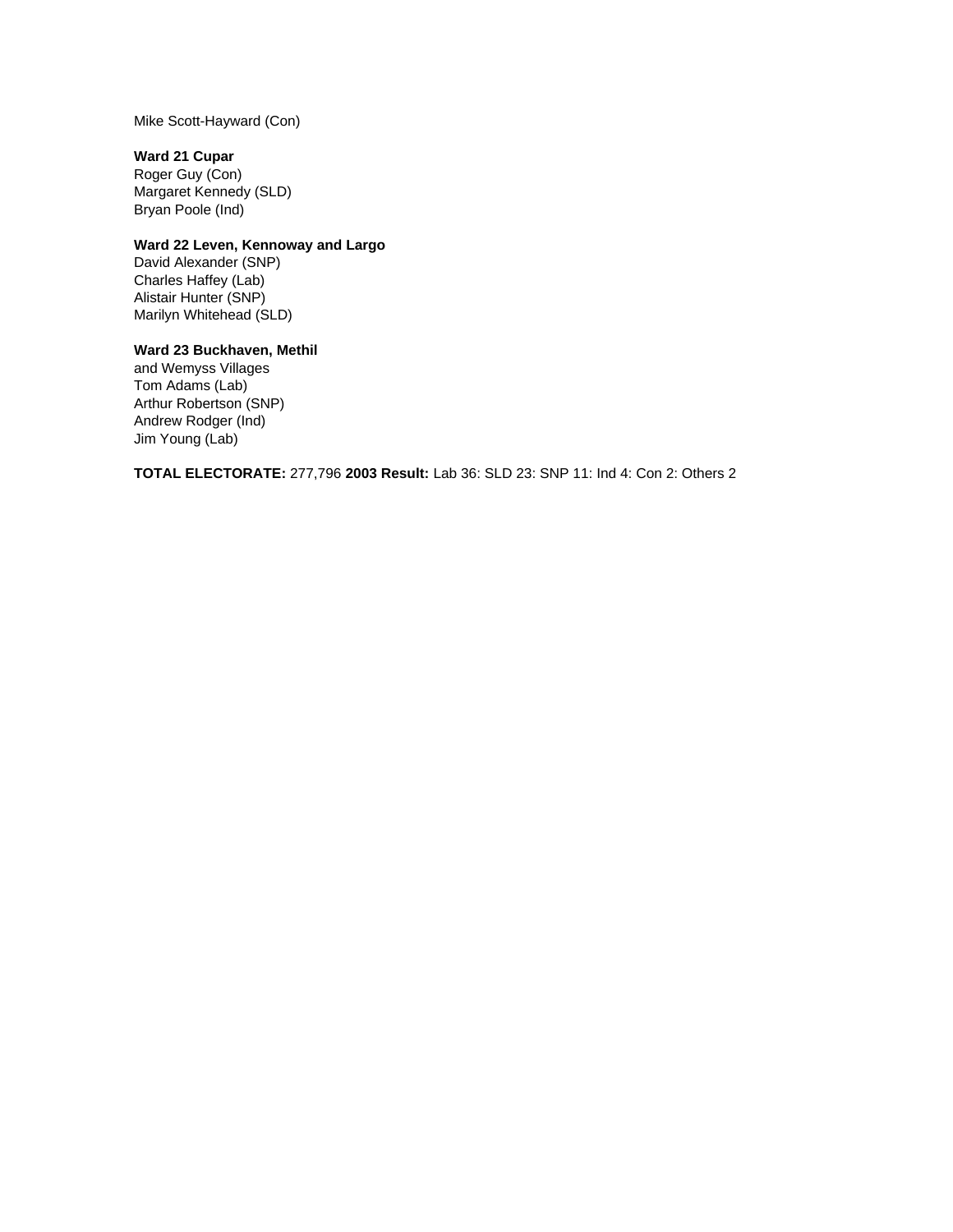Glasgow

# **2007 Elected Councillors**

## **Ward 1 Linn**

Margot Clark (SLD) Sadie Docherty (Lab) John McKenzie (Lab) David Ritchie (SNP)

### **Ward 2 Newlands/Auldburn**

Stephen Curran (Lab) Colin Deans (SNP) Jim McNally (Lab)

#### **Ward 3 Greater Pollok**

Patricia Duffy (SNP) Alex Glass (Lab) Tommy Morrison (Lab) William O'Rourke (Lab)

# **Ward 4 Craigton**

Ruth Black (Sol) Iris Gibson (SNP) Matthew Kerr (Lab) Alistair Watson (Lab)

#### **Ward 5 Govan**

Shaukat Butt (Lab) Stephen Dornan (Lab) John Flanagan (Lab) Allison Hunter (SNP)

### **Ward 6 Pollokshields**

Khalil Malik (SNP) David Meikle (Con) Irfan Rabbani (Lab)

### **Ward 7 Langside**

Paul Coleshill (SLD) James Dornan (SNP) Archie Graham (Lab)

#### **Ward 8 Southside Central**

Danny Alderslowe (Green) Jahangir Hanif (SNP) Anne Marie Millar (Lab) James Scanlon (Lab)

#### **Ward 9 Calton**

George Redmond (Lab) Ruth Simpson (Lab) Alison Thewliss (SNP)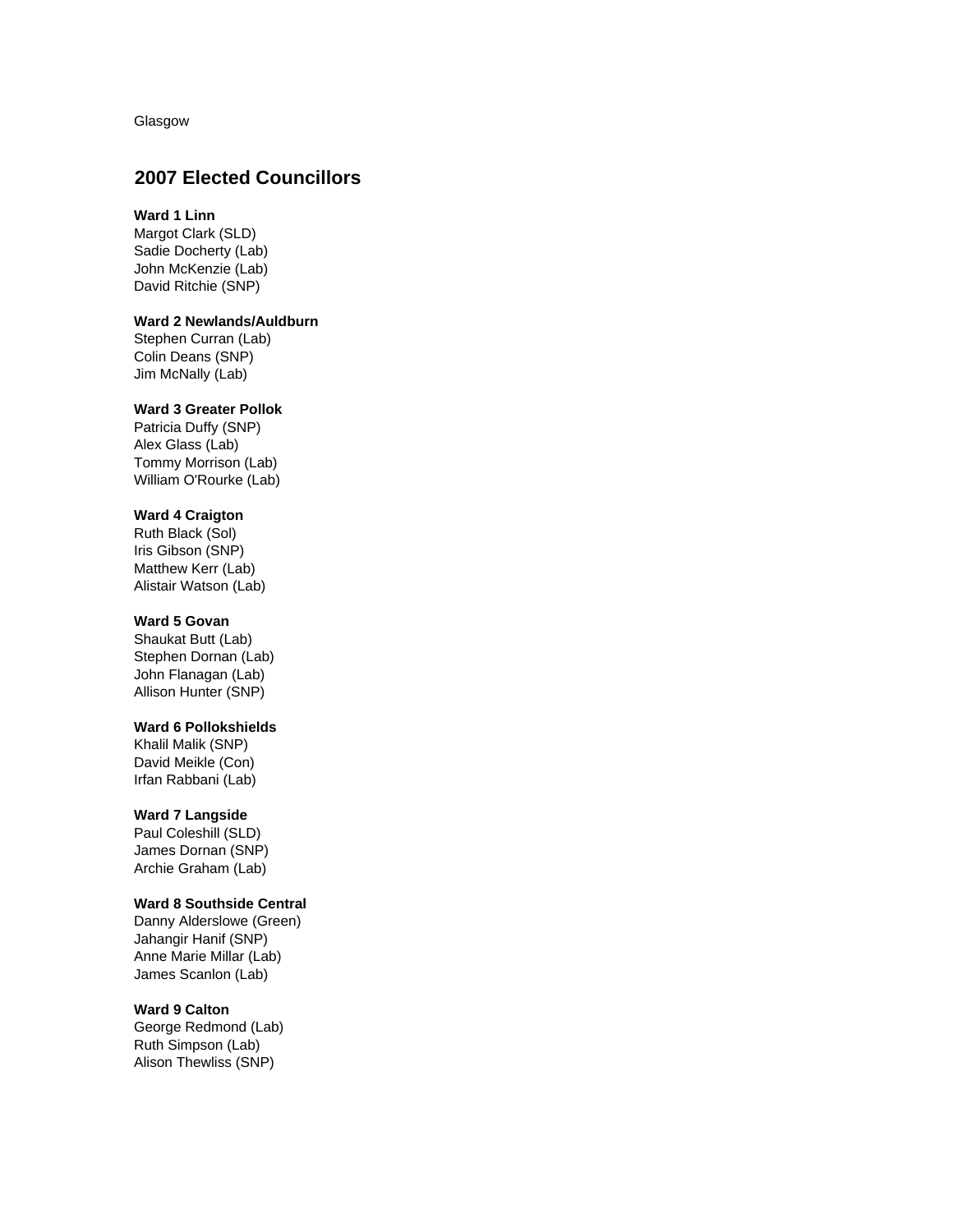#### **Ward 10 Anderston/City**

Nina Baker (Green) Philip Braat (Lab) Craig MacKay (SNP) Gordon Matheson (Lab)

### **Ward 11 Hillhead**

Kenneth Elder (SLD) Hanzala Malik (Lab) George Roberts (SNP) Martha Wardrop (Green)

### **Ward 12 Partick West**

Stuart Clay (Green) Aileen Colleran (Lab) Christopher Mason (SLD) Kenny McLean (SNP)

#### **Ward 13 Garscadden/Scotstounhill**

Liz Cameron (Lab) Graeme Hendry (SNP) Jean McFadden (Lab) Paul Ronney (Lab)

## **Ward 14 Drumchapel/ Anniesland**

Paul Carey (Lab) Jonathan Findlay (Lab) Bill Kidd (SNP) Steven Purcell (Lab)

## **Ward 15 Maryhill/Kelvin**

Alex Dingwall (SNP) Mary Paris (SLD) Mohammed Razaq (Lab) Robert Winter (Lab)

#### **Ward 16 Canal**

Jim McKechnie (Lab) Ellen Hurcombe (Lab) Billy McAllister (SNP) Kieran Wild (Green)

#### **Ward 17 Springburn**

Phil Greene (SNP) Allan Stewart (Lab) James Todd (Lab)

### **Ward 18 East Centre**

Patricia Chalmers (Lab) Frank Docherty (Lab) Jennifer Dunn (SNP) Elaine McDougall (Lab)

### **Ward 19 Shettleston**

Tom McKeown (Lab)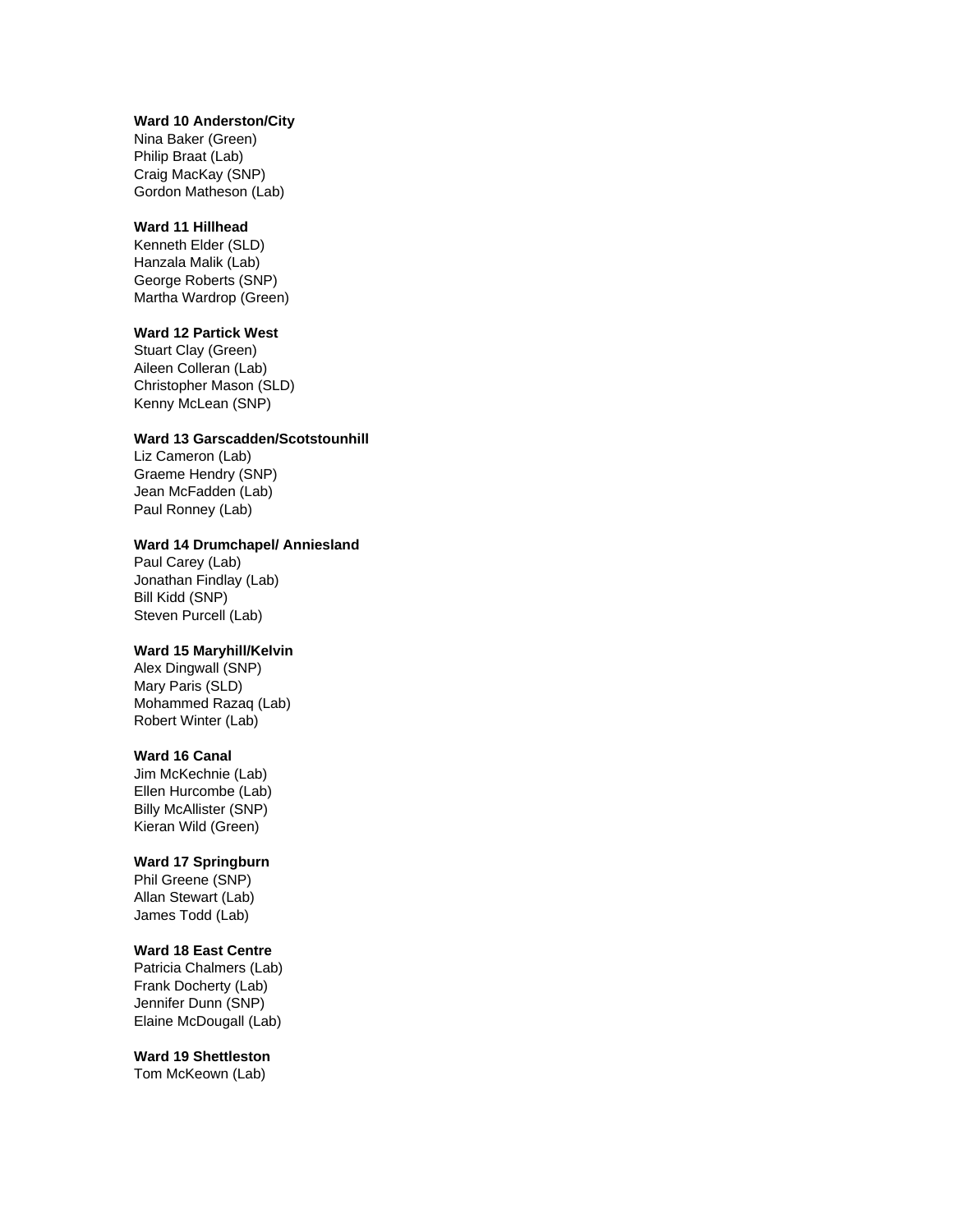John McLaughlin (SNP) Euan McLeod (Lab) George Ryan (Lab)

# **Ward 20 Baillieston**

Jim Coleman (Lab) Douglas Hay (Lab) John Mason (SNP) David McDonald (SNP)

## **Ward 21 North East**

Gilbert Davidson (Lab) Gerald Leonard (Lab) Catherine McMaster (Lab)

**TOTAL ELECTORATE:** 435,760 **2003 RESULT:** 71 Lab: 3 SNP: 3 SLD: 1 Con: 1 SSP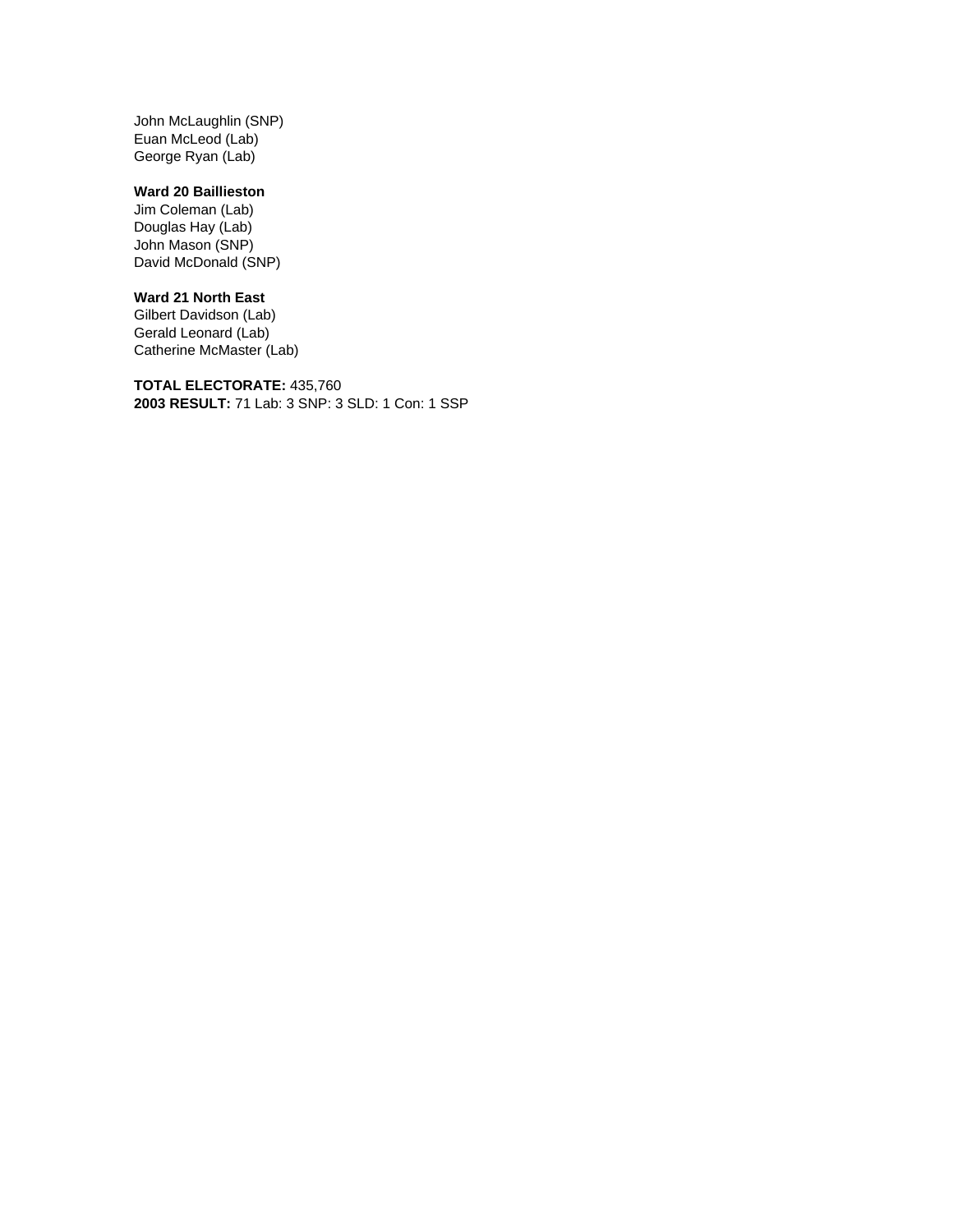Highland

# **2007 Elected Councillors**

# **Ward 1 North, West and Central Sutherland**

George Farlow (SNP) Linda Munro (Ind) Robert Rowantree (SLD)

#### **Ward 2 Thurso**

Donald Mackay John Rosie (Ind) Marion Thurso (SLD)

#### **Ward 3 Wick**

William Fernie (Ind) Katrina MacNab (Ind) Graeme Smith (SLD)

### **Ward 4 Landward Caithness**

David Bremner (SNP) Robert Coghill (Ind) David Flear (SLD) William MacKay (Ind)

#### **Ward 5 East Sutherland and Edderton**

Deirdre Mackay (Lab) James McGillivray (Ind) William Ross (SLD)

### **Ward 6 Wester Ross, Strathpeffer and Lochalsh**

Isabelle Campbell (SLD) Richard Greene (Ind) Audrey SInclair (Ind) Jean Urquhart (SNP)

### **Ward 7 Cromarty Firth**

Michael Finlayson (Ind) Martin Rattray (SLD) Maxine Smith (SNP) Carolyn Wilson (Ind)

### **Ward 8 Tain and Easter Ross**

Richard Durham (SLD) Alasdair Rhind (Ind) Alan Torance (Ind)

### **Ward 9 Dingwall and Seaforth**

Peter Cairns (SNP) David Chisholm (Ind) Angela MacLean (SLD) Margaret Peterson (Ind)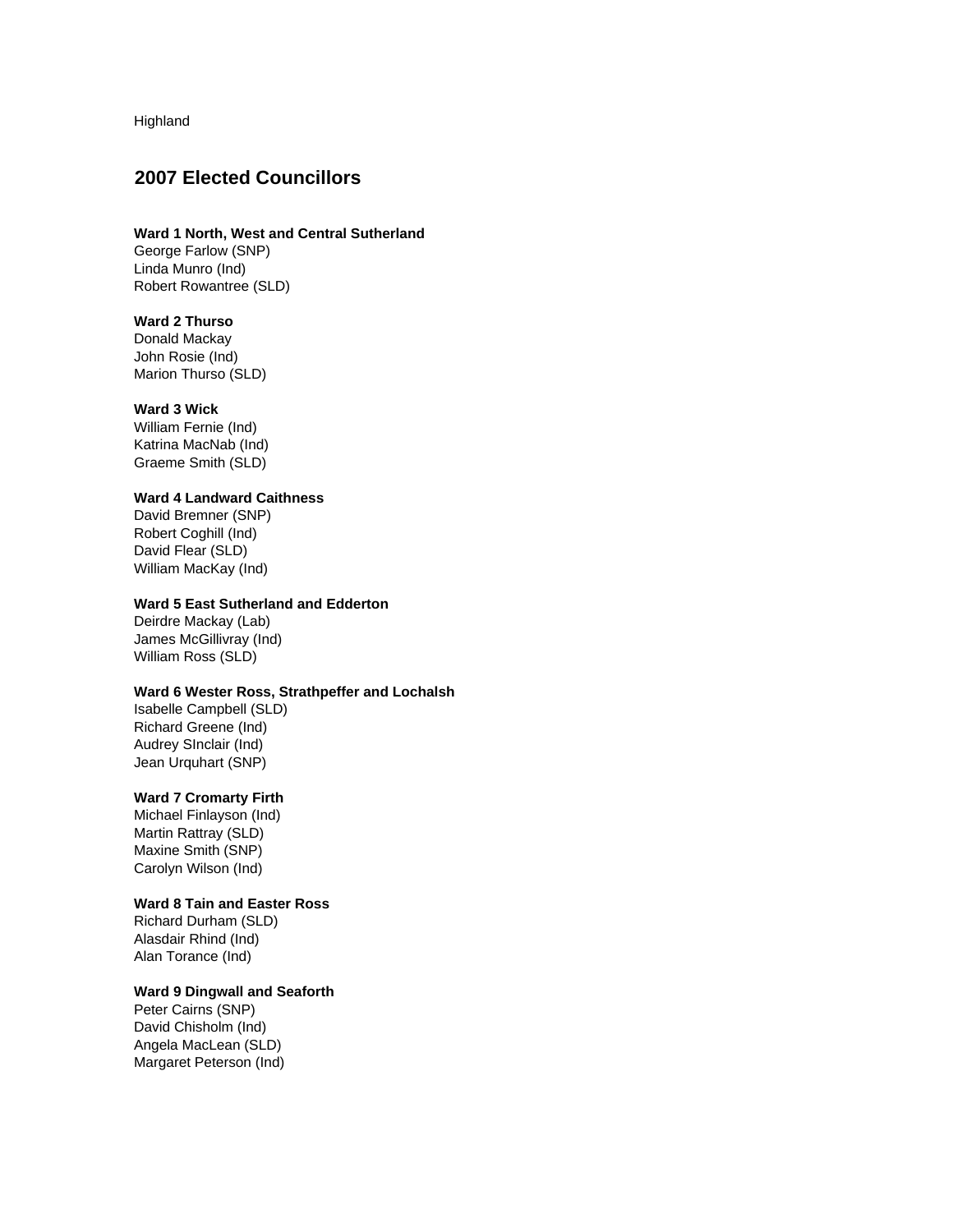## **Ward 10 Black Isle**

David Alston (SLD) Billy Barclay (Ind) Craig Fraser (SNP) Isabella McCallum (Ind)

### **Ward 11 Eilean a' Cheo**

James Fraser (Ind) John Laing (Ind) Andrew Millar (SLD) Ian Renwick (SNP)

#### **Ward 12 Caol and Mallaig**

William Clark (Ind) Allan Henderson (Ind) Edward Hunter (Ind)

### **Ward 13 Aird and Loch Ness**

Helen Carmichael (Ind) Margaret Davidson Andrew Hendry (SNP) Hamish Wood (SLD)

### **Ward 14 Inverness West**

Alexander Graham (SLD) James MacDonald Pauline Munro (SNP)

### **Ward 15 Inverness Central**

Janet Campbell (SLD) Peter Corbett Donald Kerr (SNP) Elizabeth McAllister (Lab)

# **Ward 16 Inverness Ness-side**

Norman Donald (Ind) John Finnie (SNP) David Henderson (SLD) Fraser Parr (Lab)

### **Ward 17 Inverness Millburn**

Ian Brown (SNP) James Grey (Lab) Kenneth MacLeod (SLD)

### **Ward 18 Culloden and Ardersier**

Roderick Balfour (Ind) John Ford (Lab) Glynis Sinclair (SLD) Robert Wynd (SNP)

## **Ward 19 Nairn**

Laurie Fraser (Ind) Elizabeth MacDonald (SNP) Graham Marsden (SLD)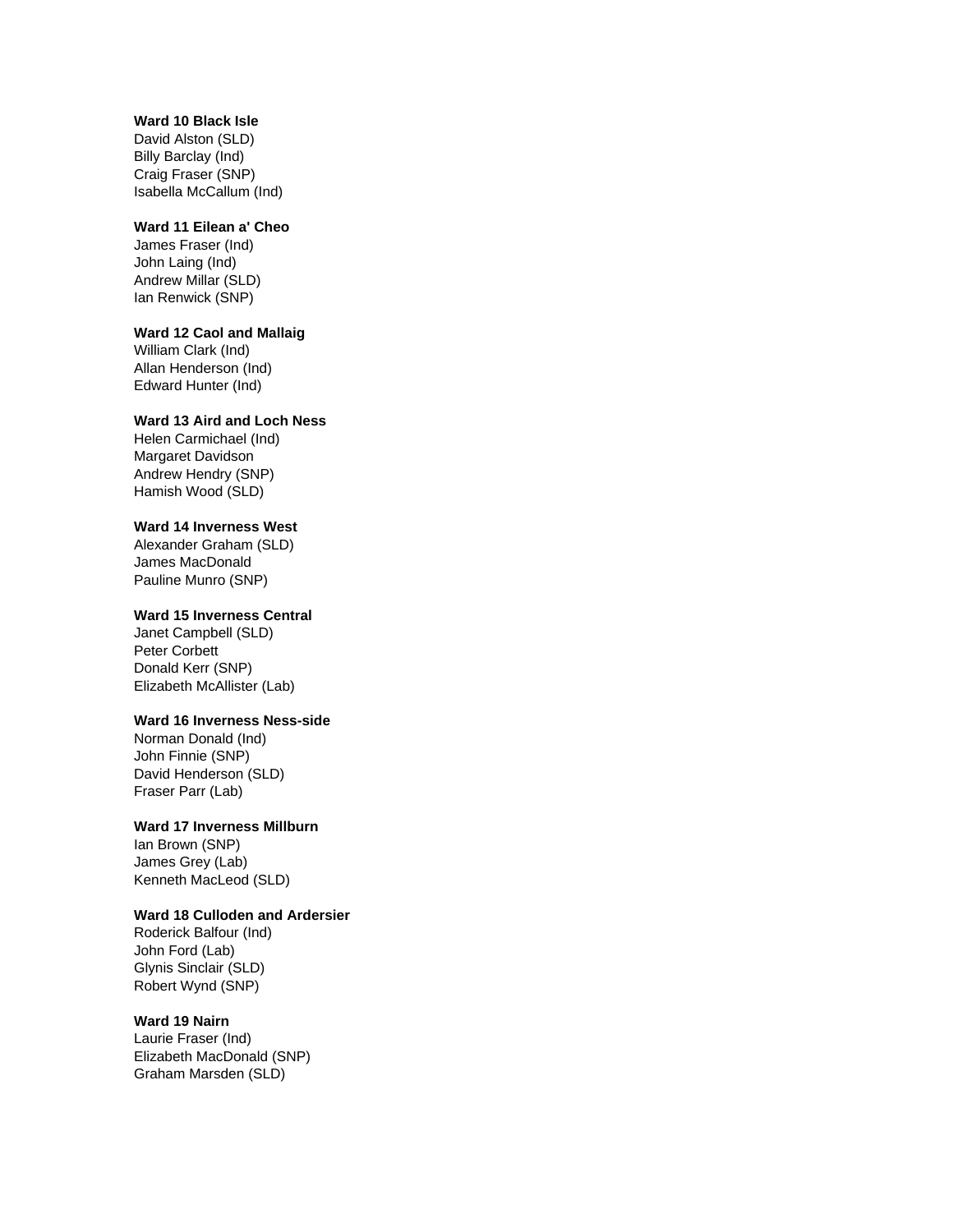Alexander Park (Ind)

# **Ward 20 Inverness South**

James Crawford (Ind) John Holden (Lab) Roy Pedersen (SNP) Thomas Parg (SLD)

## **Ward 21 Badenoch and Strathspey**

Stuart Black (SLD) Jacqueline Douglas (Ind) David Fallows (SNP) Gregor Rimell (Ind)

### **Ward 22 Fort William and Ardnamurchan**

Donald Cameron Michael Foxley (SLD) Brendon Gormely (SNP) Brian Murphy (Lab)

**TOTAL ELECTORATE:** 171,915 **2003 RESULT:** Ind 53: SLD 13: Labour 7: SNP 6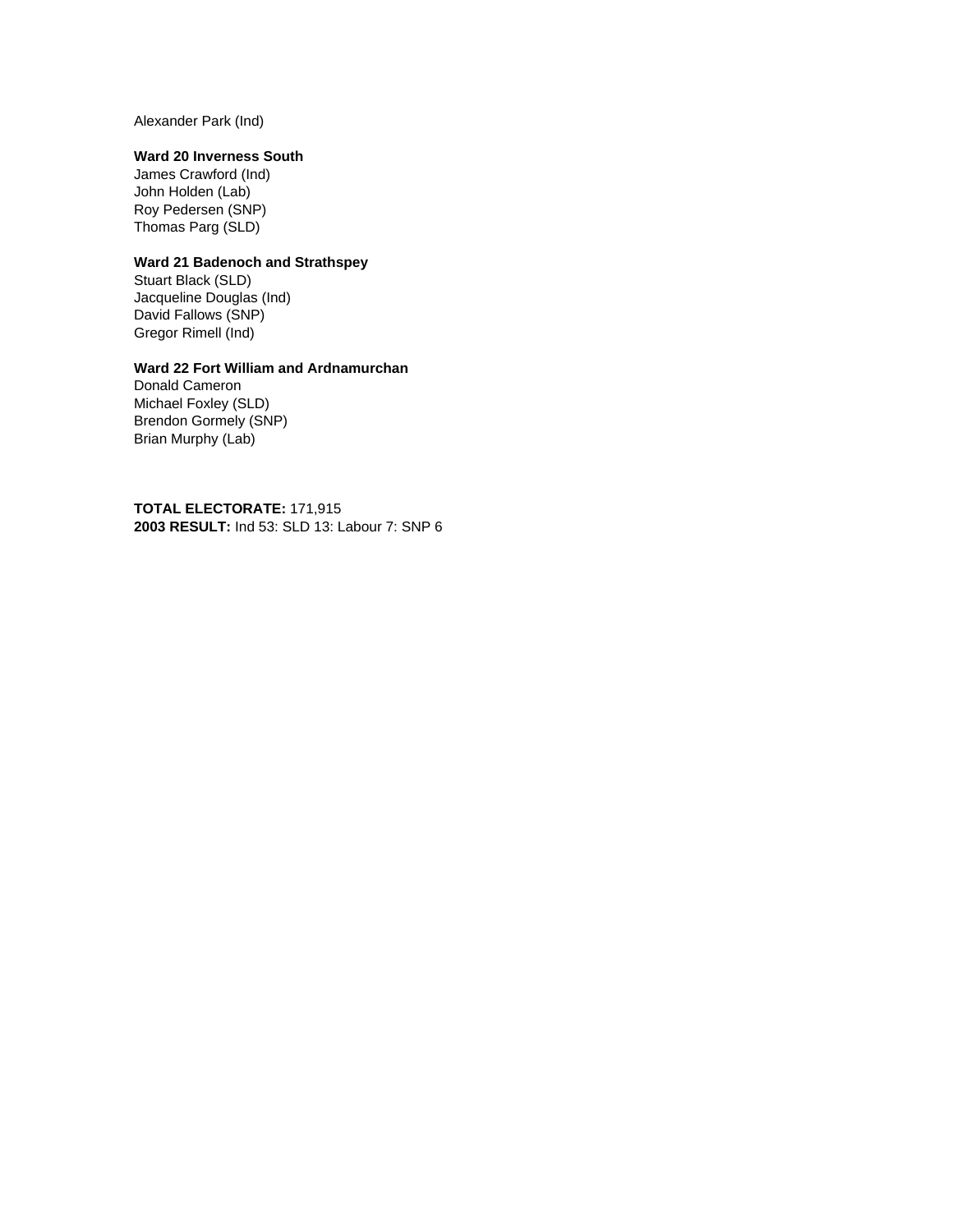Inverclyde

# **2007 Elected Councillors**

# **Ward 1 Inverclyde East**

Tom Fyfe (SLD) Jim Macleod (SNP) Stephen McCabe (SLP) David Wilson (Con)

### **Ward 2 Inverclyde East Central**

Jim Grieve (SNP) Michael McCormick (SLP) Robert Moran (SLP)

### **Ward 3 Inverclyde North**

Alan Blair (SLD) Jim Clocherty (SLP) Charles McCallum (SLP) Chris Osbourne (SNP)

# **Ward 4 Inverclyde South**

Keith Brooks (SNP) Joseph McIlwee (SLP) Iain McKenzie (SLP)

### **Ward 5 Inverclyde West**

Ronald Ahlfeld (Ind) Terry Loughran (SLP) George White (SLD)

#### **Ward 6 Inverclyde South West**

Gerry Dorrian (SLP) Ken Ferguson (SNP) Ciano Rebecchi (SLD)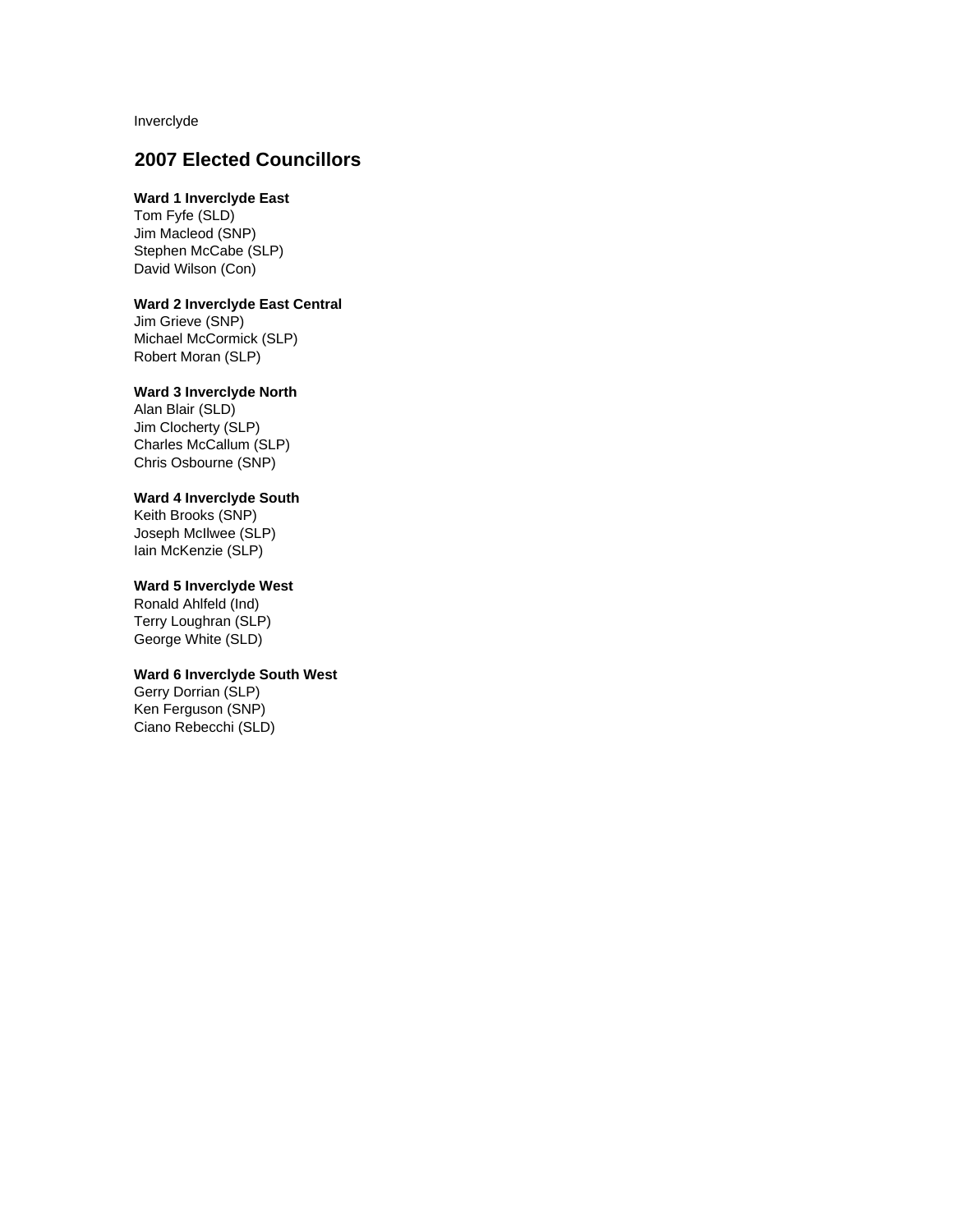Midlothian

# **2007 Elected Councillors**

## **Ward 1 Penicuik**

Adam Montgomery (Lab) Ken Brown (Lib Dem) Margaret Wilson (SNP)

## **Ward 2 Bonnyrigg**

Bob Constable (SNP) Derek Milligan (Lab) Jack Aitchison (Lab)

#### **Ward 3 Dalkeith**

Alex Bennett (Lab) Craig Statham (SNP) Margot Russell (Lab)

# **Ward 4 Midlothian West**

Les Thacker (Lib Dem) Owen Thompson (SNP) Russell Imrie (Lab)

# **Ward 5 Midlothian East**

Katie Moffat (Lib Dem) Lisa Beattie (SNP) Peter Boyes (Lab)

### **Ward 6 Midlothian South**

Colin Beattie (SNP) James Muirhead (Lab) Wilma Chalmers (Lab)

**TOTAL ELECTORATE:** 61,848 **2003 RESULT: Lab 15:** LibDem 2: Ind 1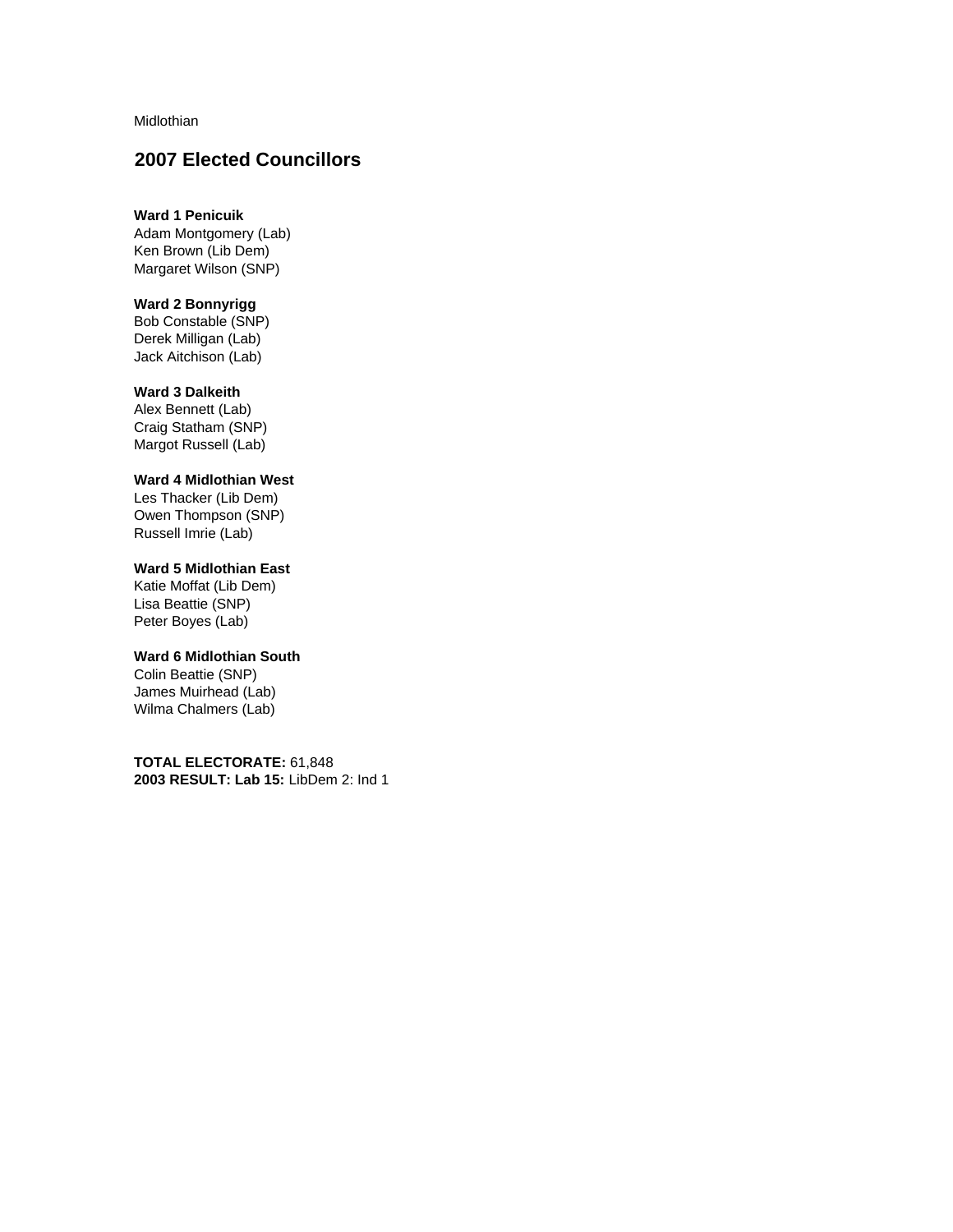Moray

# **2007 Elected Councillors**

## **Ward 1 Speyside Glenlivet**

M J McConachie (SNP) F J Murdoch (Ind) P Paul (SNP)

### **Ward 2 Keith and Cullan**

G S Coull (SNP) J S Cree (Ind) R H Shepherd (Ind)

### **Ward 3 Buckie**

J Mackay (Ind) G McDonald (SNP) A C McKay (Ind)

### **Ward 4 Fochabers Lanbryde**

A D McDonald (SNP) McIntyre G (Ind) D G Ross (Con)

# **Ward 5 Heldon and Laich**

J C Hogg (Ind) E M McGillivary (Ind) D C Stewart (SNP) A G Wright (Con)

## **Ward 6 Elgin City North**

B Jarvis (Lab) J G Russell (Ind) M Shand (SNP)

# **Ward 7 Elgin City South**

A G K Bisset (Ind) J A Divers (Lab) G Leadbitter (SNP)

### **Ward 8 Forres**

L A Bell (Ind) J Hamilton (Ind) I Ogilvie (SNP) I R Young (Con)

**TOTAL ELECTORATE:** 58,008 **2003 RESULT:** Ind 16: Lab 5: SNP 3: Con 1: SLD 1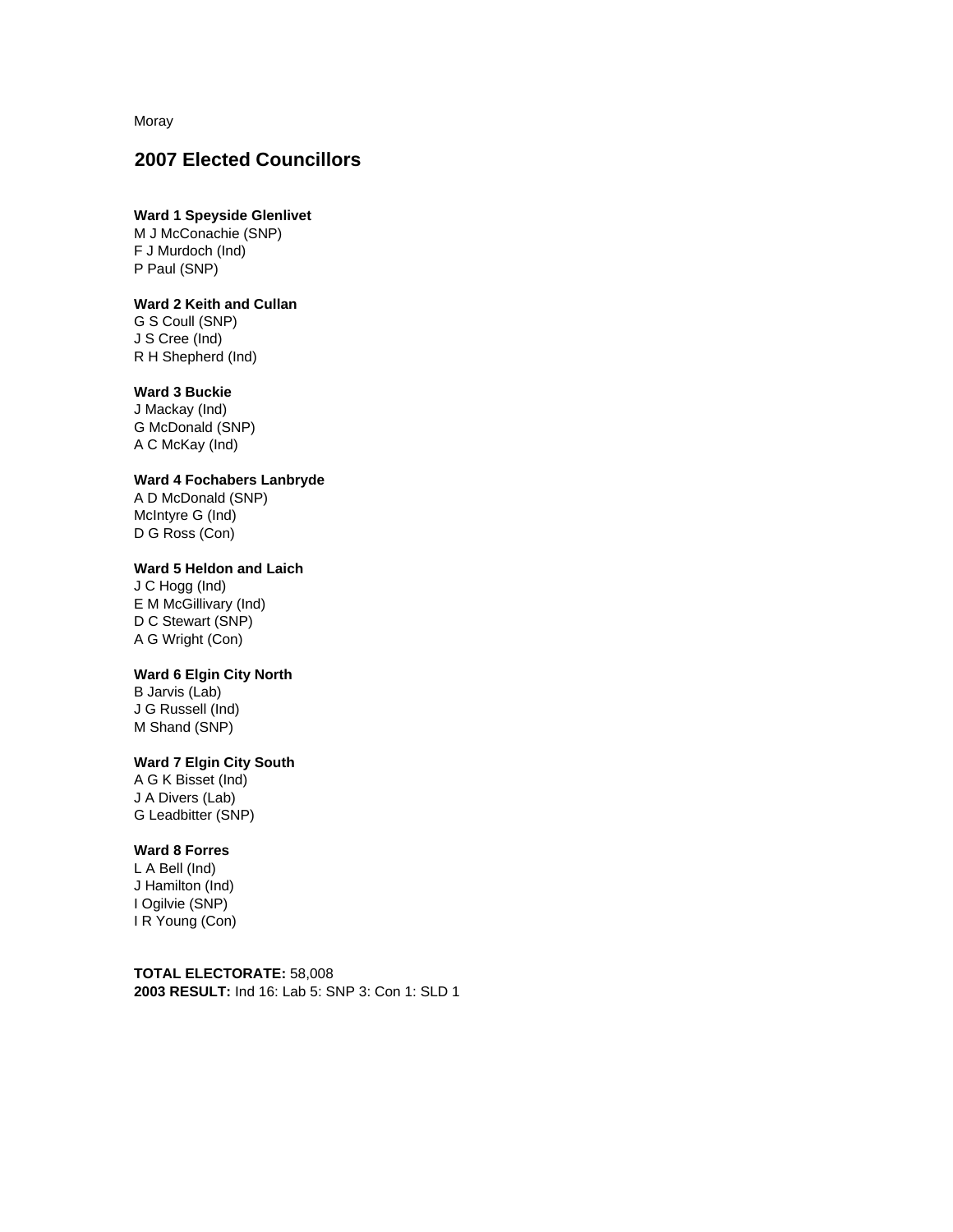North Ayrshire

# **2007 Elected Councillors**

# **Ward 1 Irvine West**

Matt Brown (SNP) Ian Clarkson (Lab) David O'Neill (Lab) Pat McPhee (Con)

#### **Ward 2 Irvine East**

Joan Sturgeon (SNP) Tom Barr (Lab) John Moffat (Lab) Ruby Kirkwood (SLD)

### **Ward 3 Kilwinning**

Andrew Chamberlain (SLD) John Ferguson (SNP) Margaret McDougall (Lab) Ryan Oldfather (Lab)

# **Ward 4 Saltcoats & Stevenston**

Alan Munro (Lab) David Munn (Lab) William Gibson (SNP) Ronnie McNicol (Ind.)

#### **Ward 5 Ardrossan & Arran**

John Hunter (Ind.) Margie Currie (Ind.) Peter McNamara (Lab) Tony Gurnie (SNP)

# **Ward 6 Dalry & West Kilbride**

Elizabeth McLardy (Ind.) John Reid (Lab) Robert Barr (Con)

### **Ward 7 Kilbirnie & Beith**

Craig Taylor (SNP) Jean Highgate (Ind.) John Bell (Lab)

### **Ward 8 North Coast & Cumbraes**

Alan Hill (SNP) Alex Gallagher (Lab) Bobby Rae (SNP) Elizabeth Marshall (Con)

**TOTAL ELECTORATE:** 135,810 **2003 RESULT:** Lab 21: Con 4: SNP 3: Ind 2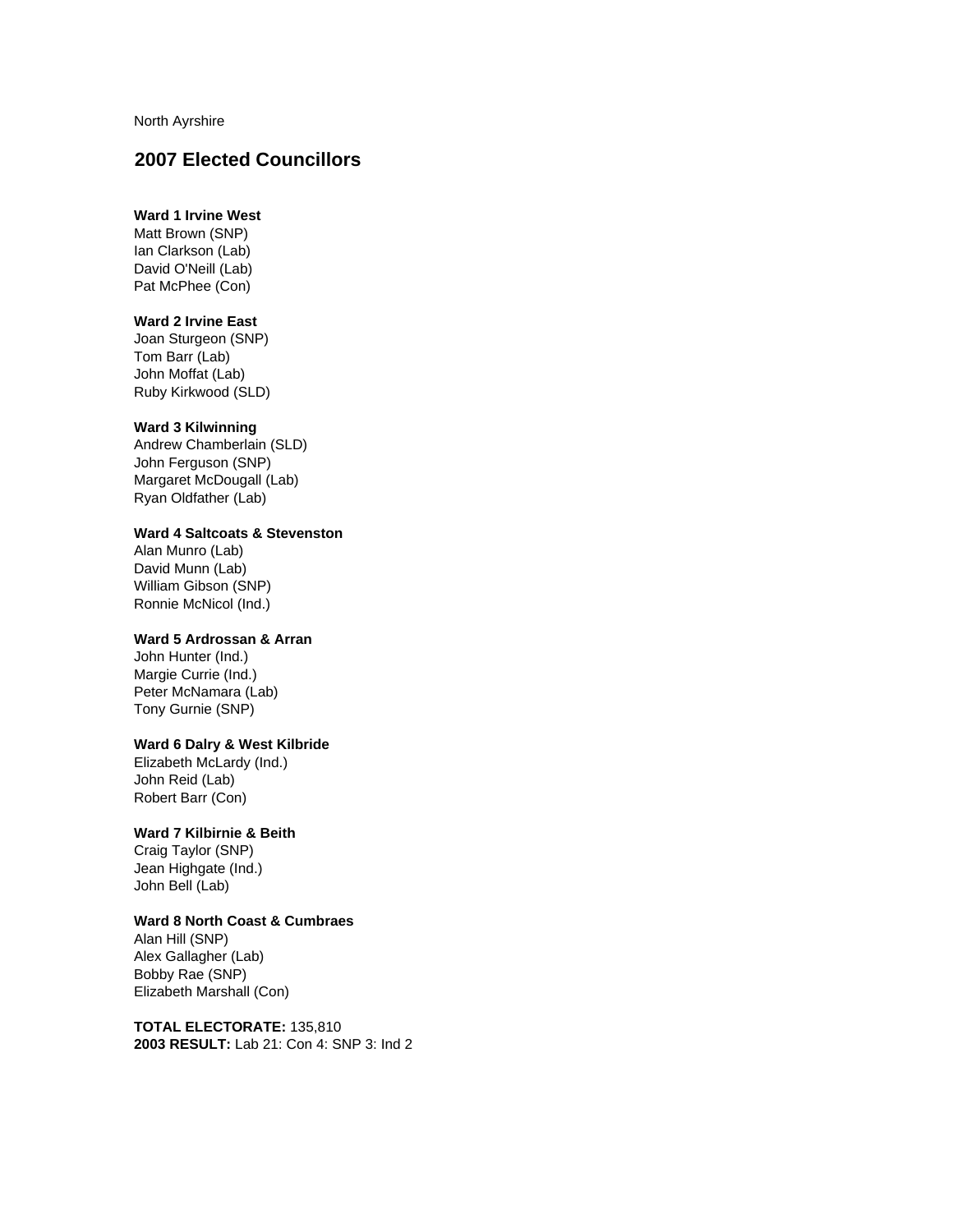North Lanarkshire

# **2007 Elected Councillors**

# **Ward 1 Kilsyth**

David Key (SNP) Francis Griffin (Lab) Jean Jones (Lab)

## **Ward 2 Cumbernauld North**

Alan O Brien (SNP) Barry McCulloch (Lab) Bob Chadha (Lab) Gordon Murray (Cumbernauld Independent Councillors Alliance Cumbernauld First)

## **Ward 3 Cumbernauld South**

Danny Carrigan (Lab) Gerry McElroy (Lab) William Goldie (SNP) William Homer (SNP)

### **Ward 4 Abronhill, Kildrum and the Village**

Elizabeth Irvine (SNP) Stephen Grant (Lab) Tom Johnston (SNP)

## **Ward 5 Strathkelvin**

Brian Wallace (Lab) Francis McGlinchey (SNP) Joe Shaw (Lab) William Hogg (Lab)

#### **Ward 6 Coatbridge North and Glenboig**

Bill Shields (Lab) John Wilson (SNP) Martin McWilliams (Ind) Tony Clarke (Lab)

#### **Ward 7 Airdrie North**

Campbell Cameron (SNP) Jim McGuigan (Lab) Sophia Coyle (SNP) Tommy Morgan (Lab)

#### **Ward 8 Airdrie Central**

David Stocks (SNP) George Devine (Ind.) Jim Logue (Lab)

### **Ward 9 Coatbridge West**

Jim Smith (Lab) Paul Welsh (SNP) Tom Maginnis (Lab)

**Ward 10 Coatbridge South**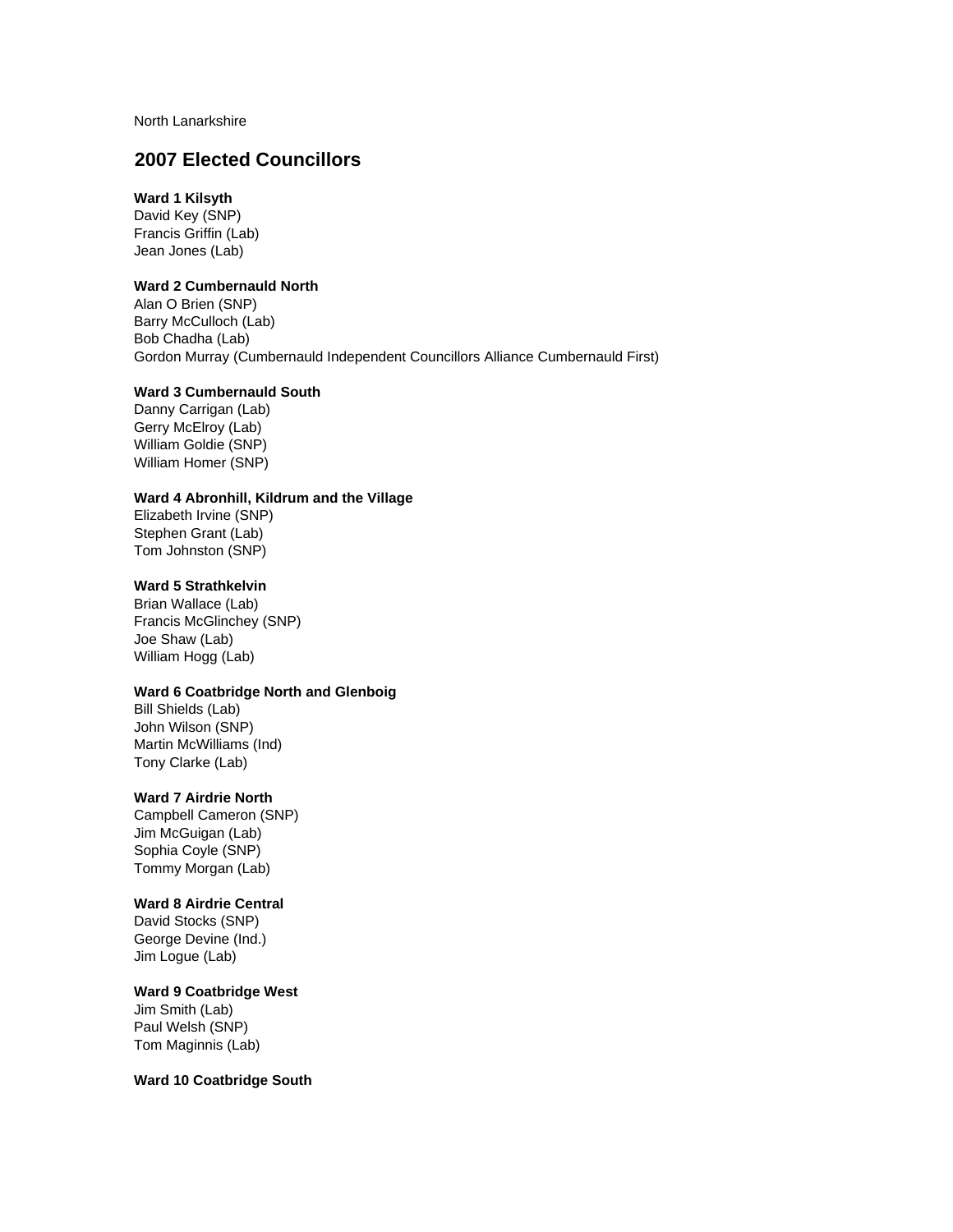Ian Ferrie (SNP) James Brooks (Lab) John Higgins (Lab)

#### **Ward 11 Airdrie South**

David Fagan (Lab) John Love (SLD) Michael Coyle (SNP) Tom Curley (Lab)

#### **Ward 12 Fortissat**

Charles Cefferty (Ind) JIm Robertson (Lab) Malcolm Mcmillan (SNP)

# **Ward 13 Thorniewood**

Bob Burrows (Lab) Duncan McShannon (SNP) Jim McCabe (Lab)

# **Ward 14 Bellshill**

Harry Curran (Lab) Harry McGuigan (Lab) Richard Lyle (SNP)

#### **Ward 15 Mossend and Holytown**

James Coyle (Lab) Kevin McKeown (Lab) Paul Delaney (SNP)

# **Ward 16 Motherwell West**

Annette Valentine (SNP) Michael Ross (Lab) Paul Kelly (Lab)

# **Ward 17 Motherwell North**

Annita McAuley (Lab) Gordon Stewart (SNP) Helen McKenna (Lab) Peter Nolan (Lab)

### **Ward 18 Motherwell South East and Ravenscraig**

Alan Valentine (SNP) Kaye Harmon (Lab) Linsey McKay (Con) Tommy Lunny (Lab)

### **Ward 19 Murdostoun**

Jimmy Martin (Lab) John Taggart (SNP) Nicky Shelvin (Lab) Robert McKendrick (Ind)

#### **Ward 20 Wishaw**

Clare Adamson (SNP)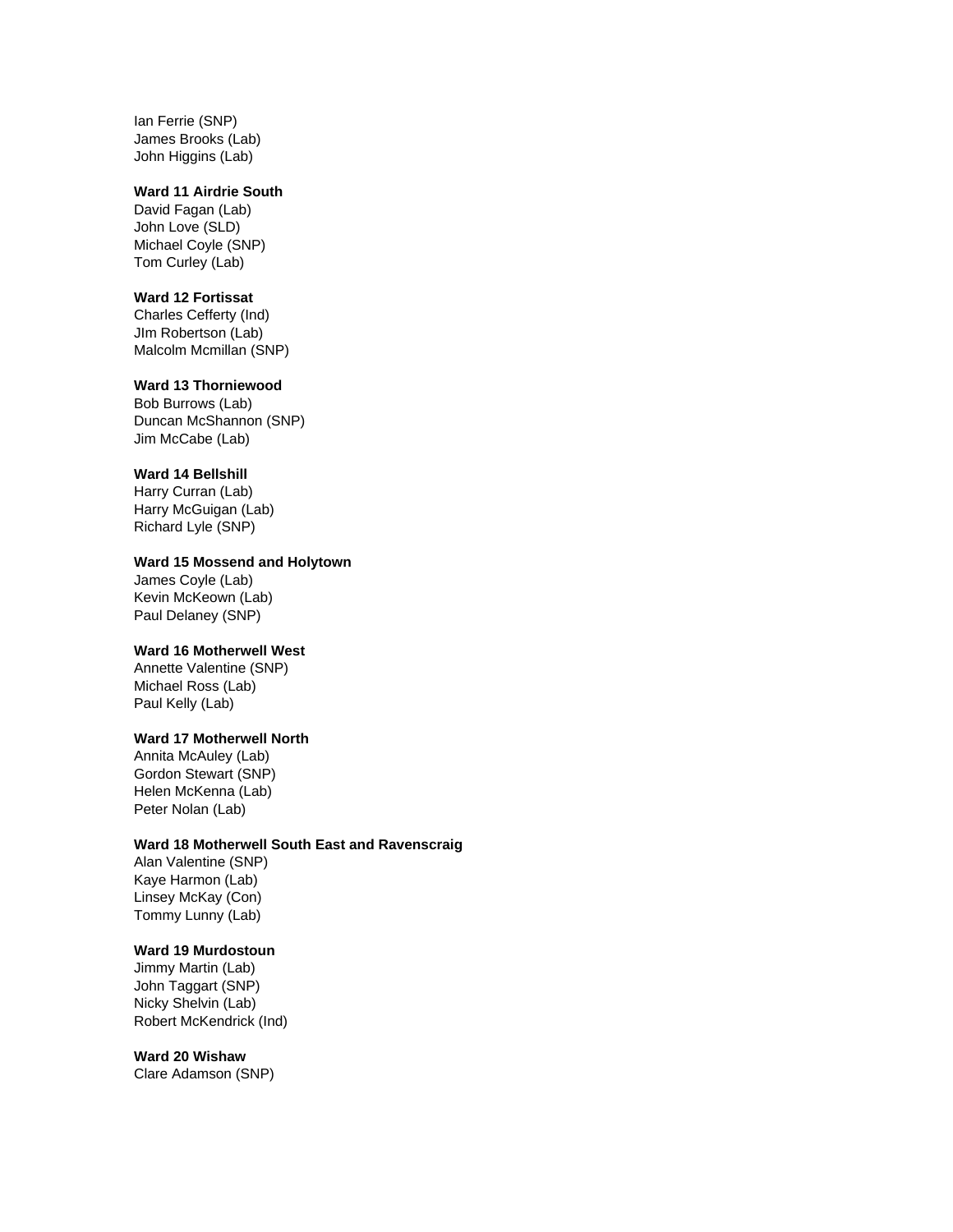Frank McKay (Lab) John Pentland (Lab) Sam Love (Lab)

**TOTAL ELECTORATE:** 230,000 **2003 RESULT:** Lab 54: SNP 13: Ind 3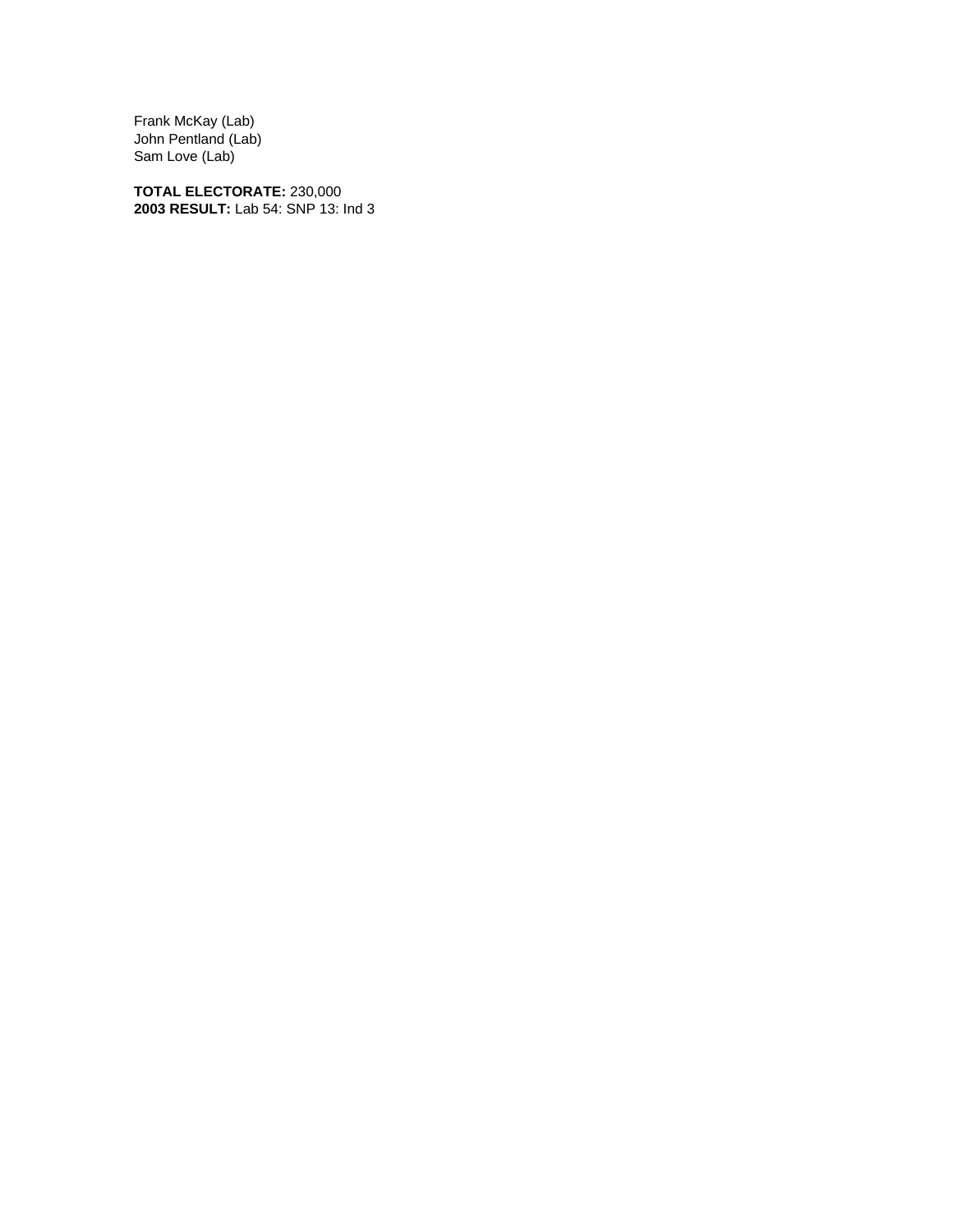Orkney Islands

# **2007 Elected Councillors**

## **Kirkwall East**

Janice Annal (Ind) Mike Drever (Ind) Steven Heddle Bobby Leslie

#### **Kirkwall West & Orphir**

Allan Leslie (Ind) Roderick McLeod Jack Moodie David Tullock

### **Stromness & South Isles**

John Eccles Ian Johnstone (Ind) James Stockan (Ind)

# **West Mainland**

Bob Crichton (Ind) Alistair Gordon (Ind) Jimmy Moar Eoin Scott

# **East Mainland, South Ronaldsay**

& Burray Andrew Drever (Ind) Jim Foubister (Ind) Russ Madge

#### **North Isles**

Stephen Hagan (Ind) Sam Harcus (Ind) Graham Sinclair (Ind)

**TOTAL ELECTORATE:** 15,984 **2003 RESULTS:** 21 Ind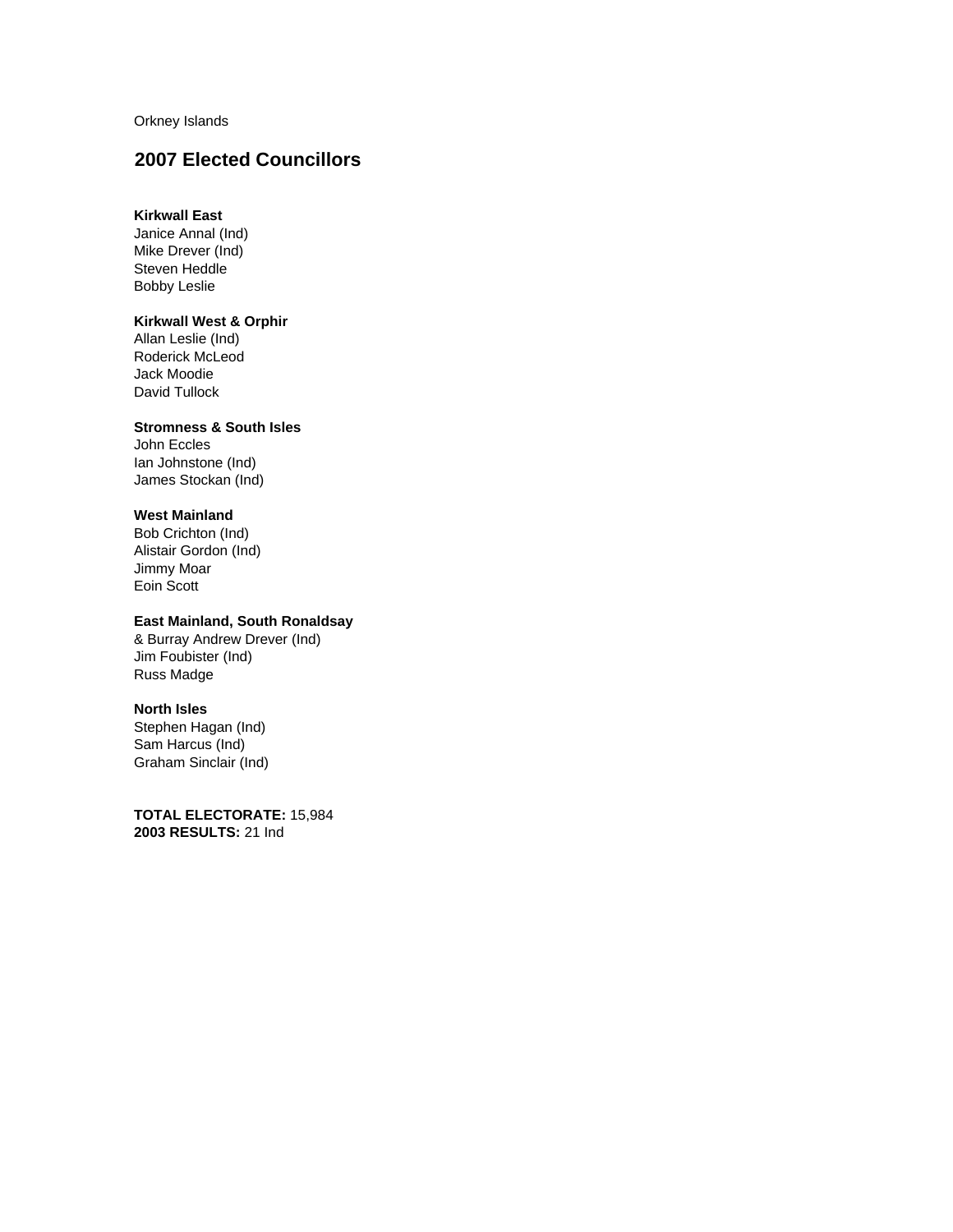Perth & Kinross

# **2007 Elected Councillors**

# **Ward 1 Carse of Gowrie**

John Hulbert (SNP) Peter Mulheron (SNP) Mac Roberts (Con)

### **Ward 2 Strathmore**

Alan Grant (SNP) Dennis Malloy (Con) Ian Miller (SNP) Lewis David Dawson SImpson (SLD)

## **Ward 3 Blairgowrie & Glens**

Bob Ellis (SNP) Liz Grant (SNP) Caroline Shiers (SNP)

#### **Ward 4 Highland**

Ian Campbell (Con) Eleanor Howie (SNP) Ken Lyall (SNP)

## **Ward 5 Strathtay**

John Kellas (SNP) Barbara Vaughan (Con) Alasdair Wylie (SNP)

#### **Ward 6 Strathearn**

Ann Cowan (Con) Helen McDonald (Con) Anne Younger (SNP)

# **Ward 7 Strathallan**

Ann Gourlay Gaunt (SLD) John Law (SNP) Murray Lyle (Con)

### **Ward 8 Kinross-shire**

Kathleen Baird (Con) Michael Anthony Barnacle (SLD) Sandy Miller (SNP) Willie Robertson (SLD)

#### **Ward 9 Almond & Earn**

George Hayton (SLD) Alan Jack (Con) Wilma Lumsden (SNP)

#### **Ward 10 Perth City - South** Robert Band (SNP)

Lorraine Caddell (SLD)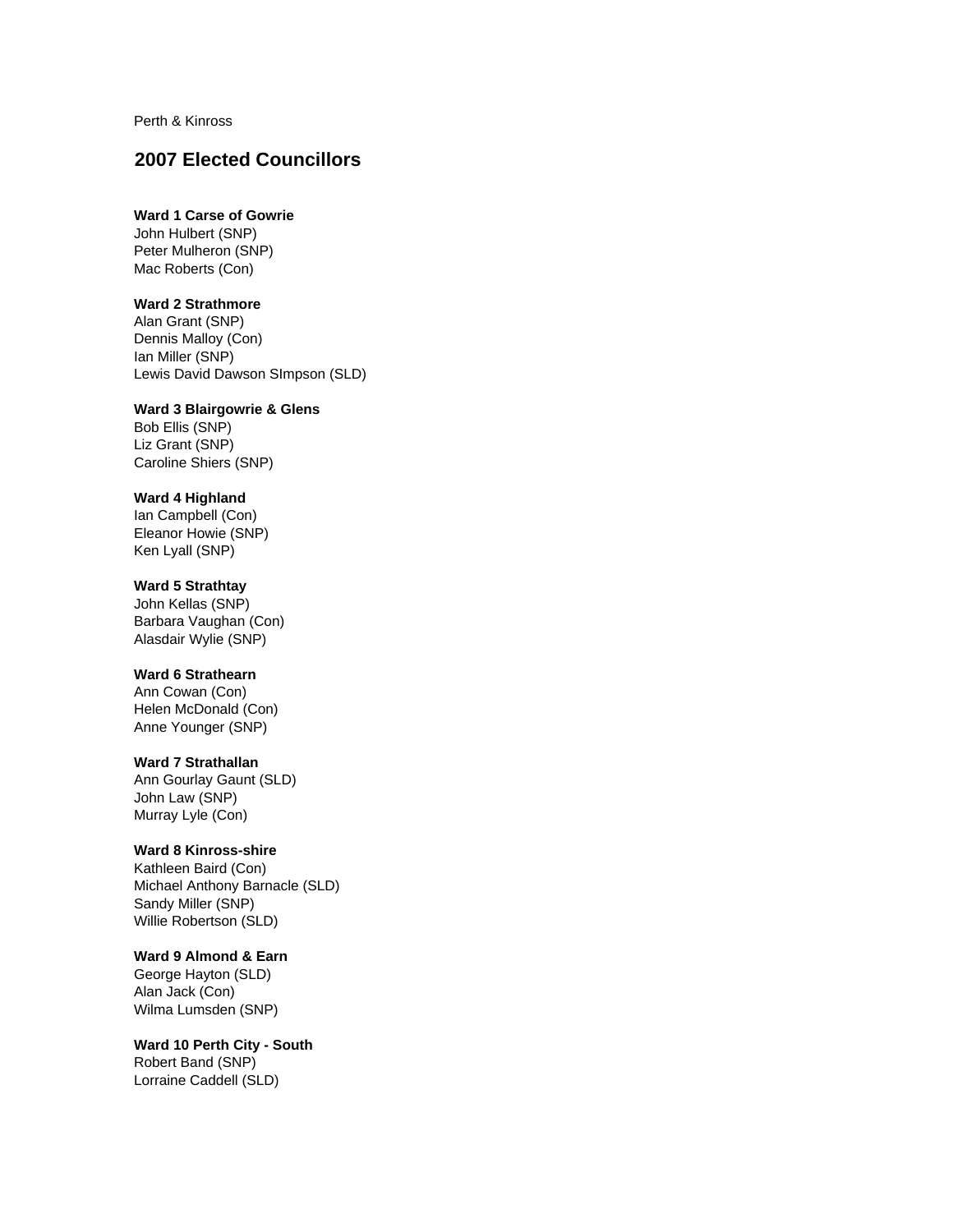Alexander Stewart (Con) Willie WIlson (SLD)

# **Ward 11 Perth City - North**

John Flynn (Lab) Callum Gillies (Lab) Elspeth Maclachlan (SNP) Dave Scott (SNP)

# **Ward 12 Perth City Centre**

Peter Barrett (SLD) Jack Coburn (SNP) Archie Maclellan (Lab) Heather Stewart (Con)

**TOTAL ELECTORATE:** 108,093 **2003 result:** SNP 15: Con 10: SLD 9: Lab 5: Ind 2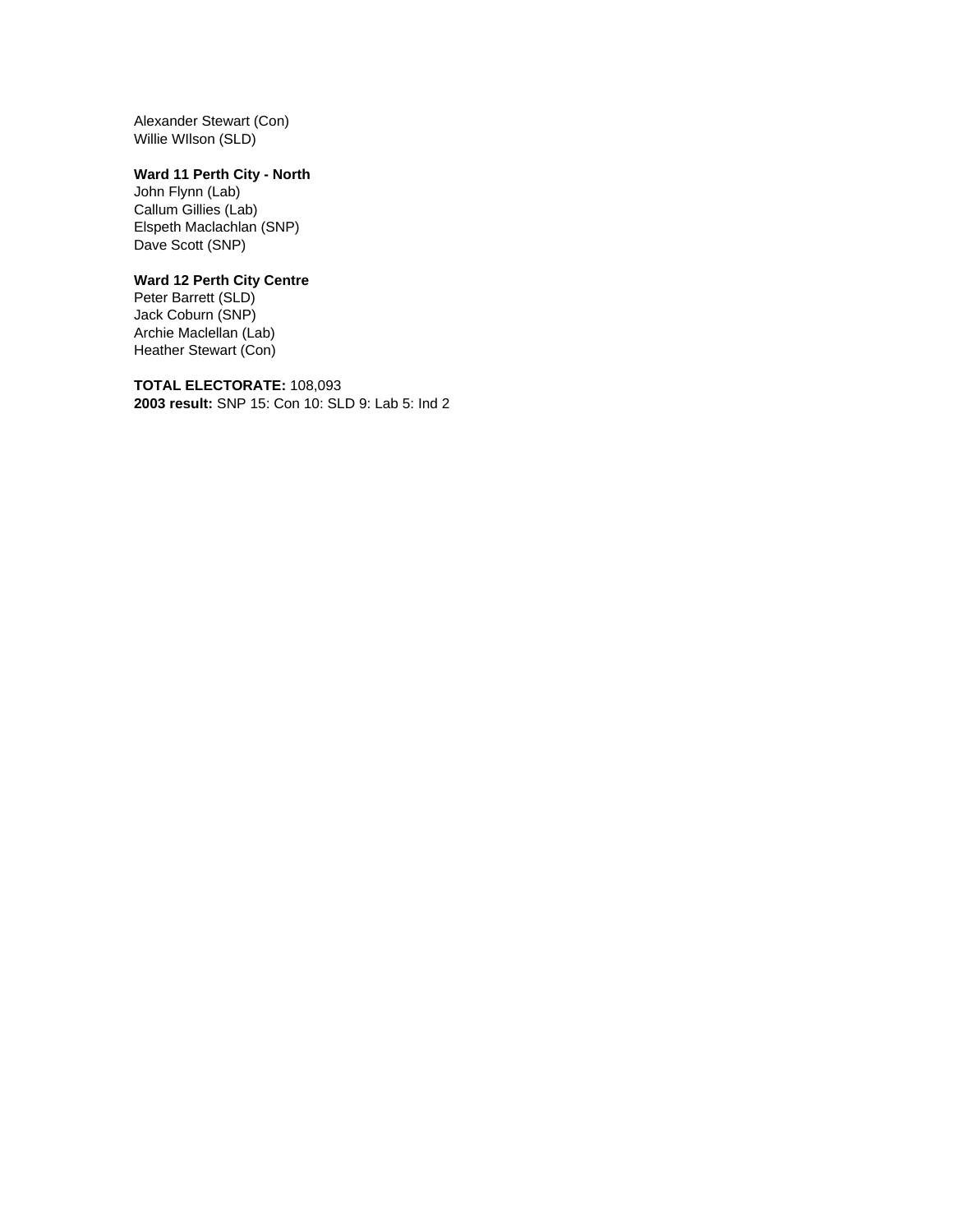**Renfrewshire** 

# **2007 Elected Councillors**

# **Ward 1 Renfrew North**

Derek MacKay (SNP) Alexander Murrin (SLP) Bill Perrie (SNP)

#### **Ward 2 Renfrew South and Gallowhill**

Mary Fee (SLP) Cathy McEwan (SNP) Eddie Gray (SLP)

### **Ward 3 Paisley East and Ralston**

Brian Lawson (SNP) Susan McDonald (SLD) Celia Lawson (SNP) Jim Sharkey (SLP)

### **Ward 4 Paisley North West**

Terry Kelly (SLP) Kenny MacLaren (SNP) Tommy Williams (SLP) Mike Dillon (SLD)

#### **Ward 5 Paisley South**

Eddie Divine (SLP) George Adam (SNP) Marie McGurk (SLD) Jim Mitchell (SNP)

#### **Ward 6 Paisley South West**

Lorraine Cameron (SNP) Jackie Green (SLP) Eileen McCartin (SLD) Mark MacMillan (SLP)

#### **Ward 7 Johnstone South, Elderslie and Howwood**

John Caldwell (SLP) Tracie McGee (SNP) John Hood (SLP) Iain MacMillan (SLP)

### **Ward 8 Johnstone North, Kilbarchan and Lochwinnoch**

David Arthur (SNP) Bruce McFee (SNP) Neil Bibby (SLP)

### **Ward 9 Houston, Crosslee and Linwood**

Anne Hall (SLP) Audrey Doig (SNP) David Clews (Con) Allan Noon (SNP)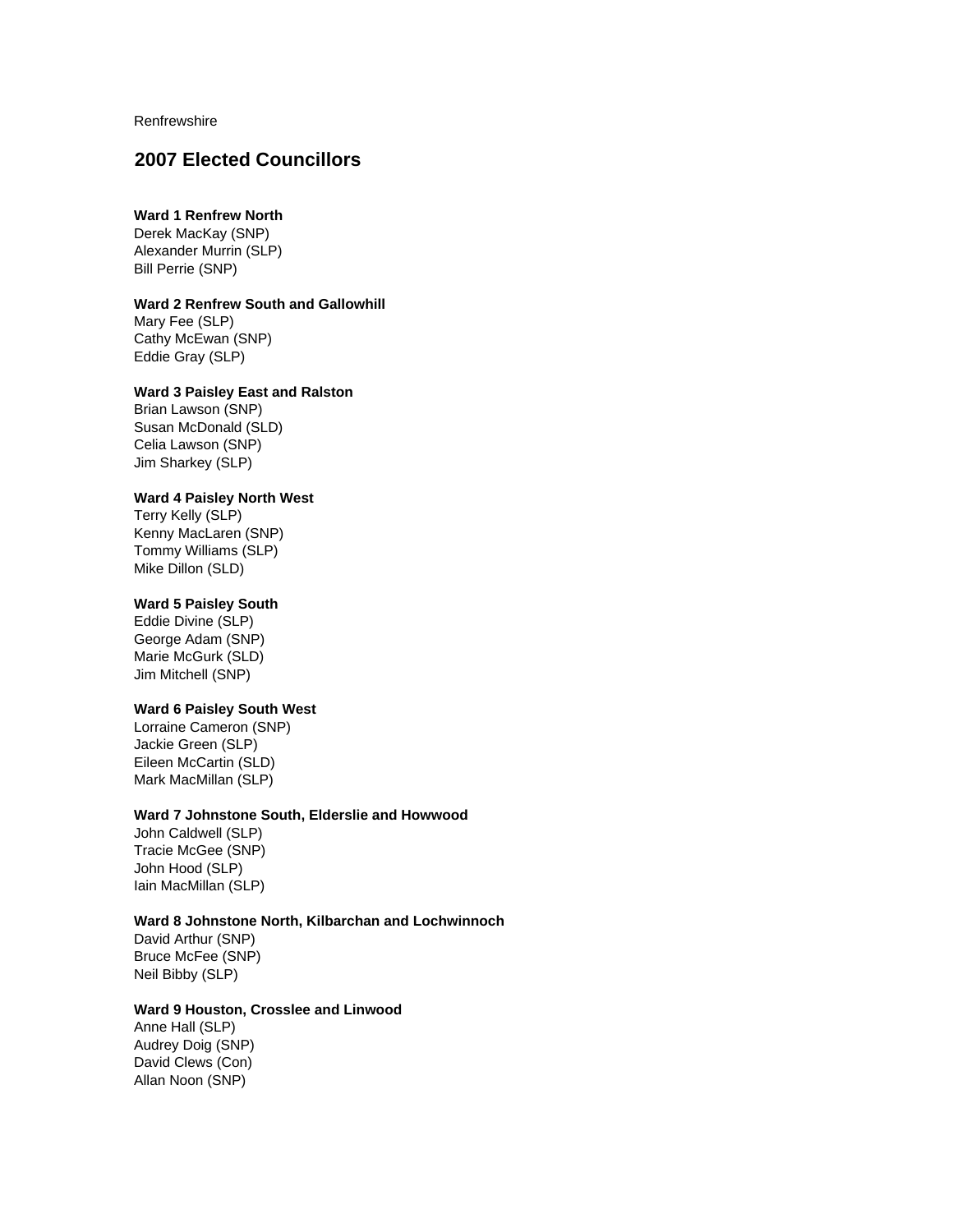# **Ward 10 Bishopton, Bridge of Weir and Langbank**

Ian Langlands (Con) Carol Puthucheary (SNP) Michael Holmes (SLP)

# **Ward 11 Erskine and Inchinnan**

Jim Harte (SLP) Sam Mullin (SLP) James McQuade (SNP) Iain Nicolson (SNP)

**TOTAL ELECTORATE:** 128,358 **2003 RESULT:** Lab 20: SNP 13: SLD 3: Ind 2: Con 1: Other 1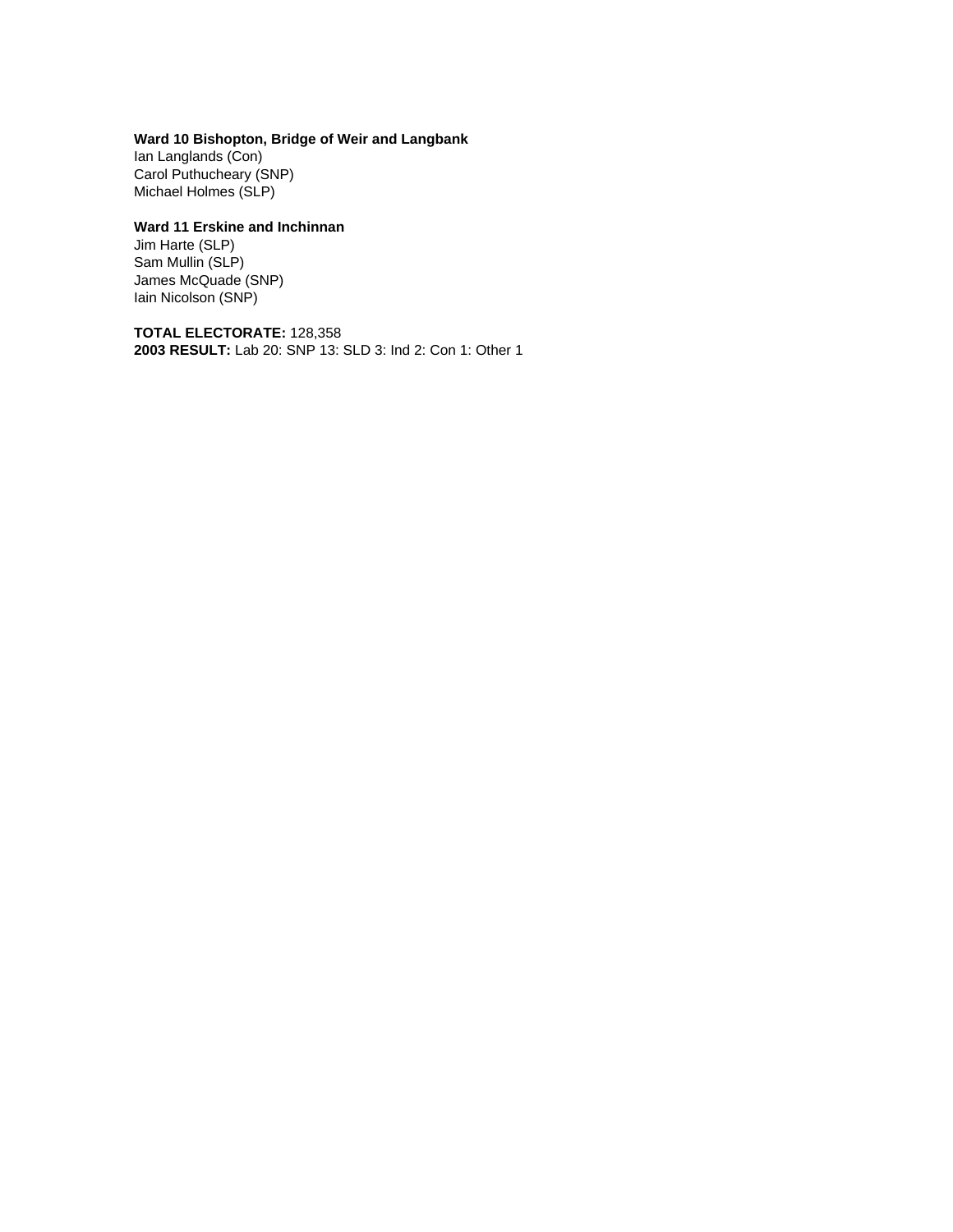Scottish Borders

# **2007 Elected Councillors**

### **Tweeddale West**

Willie Archibald (SNP) Catriona Bhatia (SLD) Neil Calvert (Con)

#### **Tweeddale East**

Graham Garvie (SLD) Bill Herd (SNP) Gavin Logan (Con)

#### **Galashiels & District**

Sandy Aitchison (The Borders Party) Jim Hume (SLD) Fiona Lackenby (Con) John Mitchell (SNP)

#### **Selkirkshire**

Vicky Davidson (SLD) Kenneth Gunn (SNP) Carolyn Riddell-Carre (Con)

#### **Leaderdale & Melrose**

David Parker (Ind) John Paton-Day (SLD) Nicholas Watson (The Borders Party)

### **Mid Berwickshire**

Trevor Jones (Con) Donald Moffat (SNP) Frances Renton (SLD)

### **East Berwickshire**

Michael Cook (Ind) Jim Fullarton (Con) David Raw (SLD)

#### **Kelso & District**

Alasdair Hutton (Con) Alec Nicol (SLD) Tom Weatherston (Ind)

### **Jedburgh & District**

Jim Brown (SNP) Sandy Scott (Con) Len Wyse (Con)

# **Hawick & Denholm**

Zandra Elliott (Con) Jock Houston (SLD) Stewart Marshall (Ind)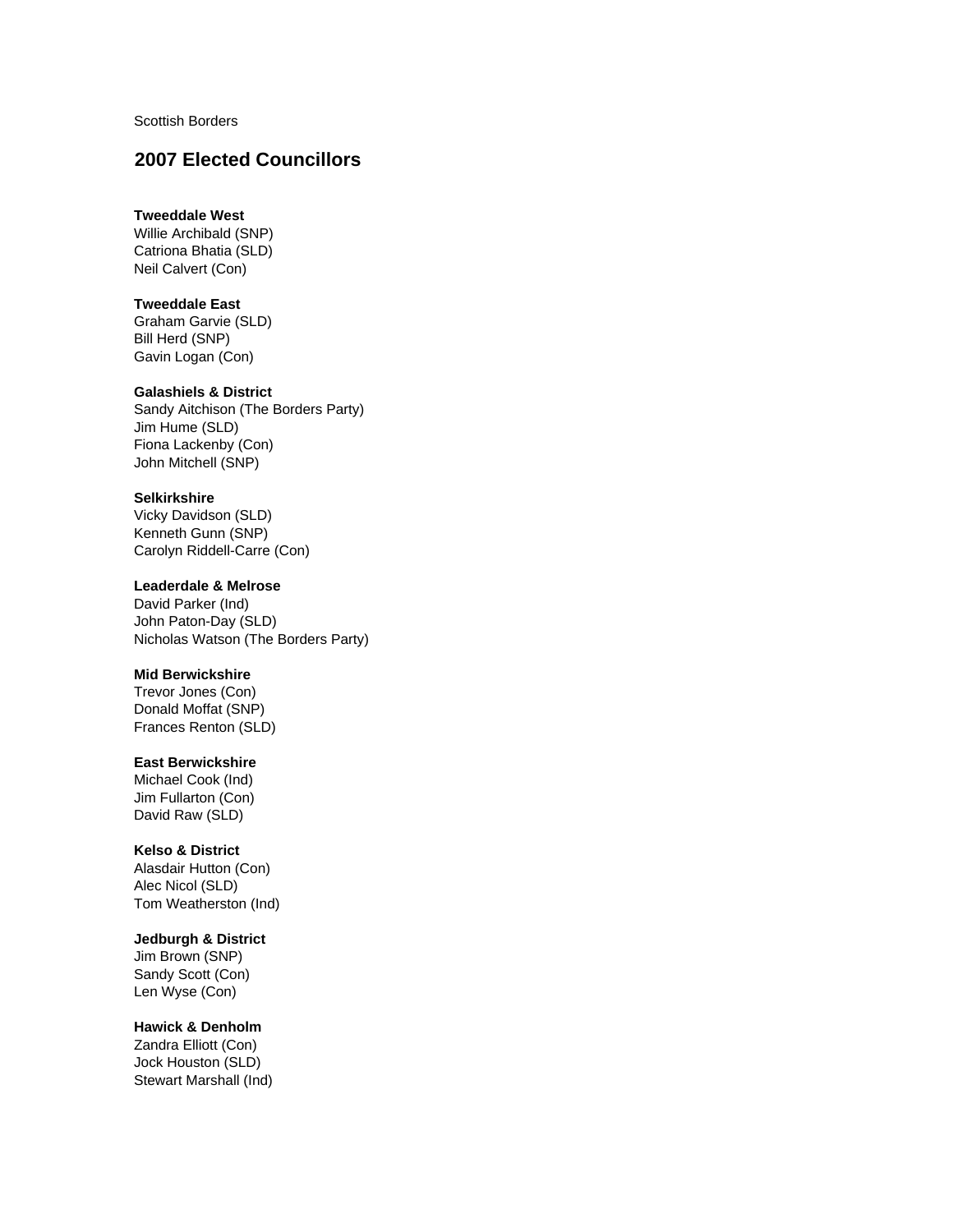**Hawick & Hermitage**

David Paterson (Ind) Ron Smith (SLD) George Turnbull (Con)

**TOTAL ELECTORATE:** 106,000 **2003 RESULT:** Ind 15: Con 10: Lib 8: SNP 1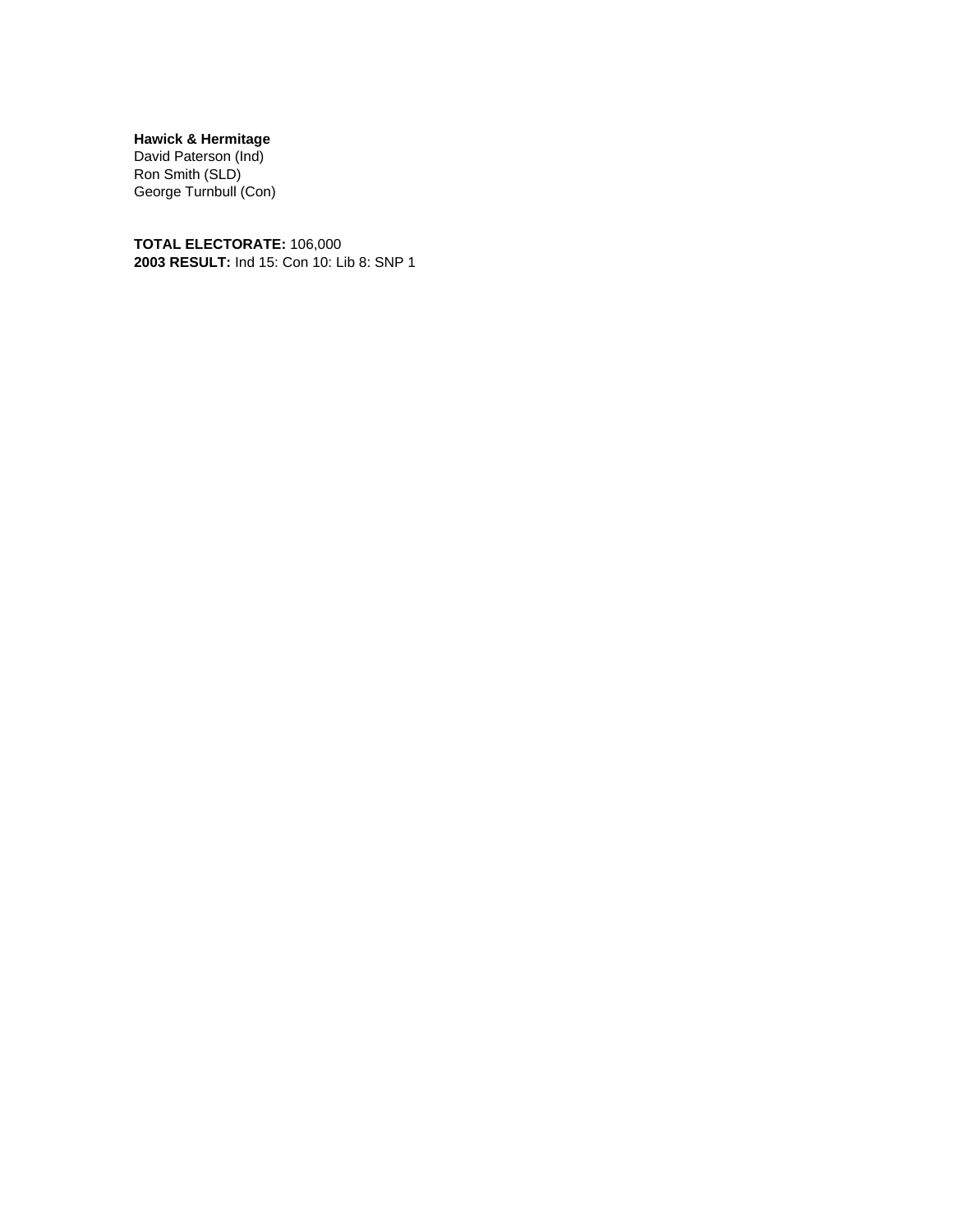Shetland

# **2007 Elected Councillors**

# **Ward 1 North Isles**

Laura Baisley (Ind) Robert Henderson (Ind) Josie Simpson (Ind)

### **Ward 2 Shetland North**

Alastair Cooper (Ind) > Addie Doul (Ind) Bill Manson (Ind)

#### **Ward 3 Shetland West**

Florence Grains (Ind) Frank Robertson (Ind) Gary Robinson (Ind)

### **Ward 4 Shetland Central**

Betty Fullerton (Ind) Iris Hawkins (Ind) Andrew Hughson (Ind)

## **Ward 5 Shetland South**

Jim Budge (Ind) Allison Duncan (Ind) Rick Nickerson (Ind)

### **Ward 6 Lerwick North**

Sandy Cluness (Ind) Caroline Miller (Ind) Allan Wishart (Ind)

# **Ward 7 Lerwick South**

Gussie Angus (Ind) Cecil Eunson (Ind) Jim Henry (Ind) Cecil Smith (Ind)

**TOTAL ELECTORATE:** 17,200 **2003 RESULTS:** Ind 17: SLD 5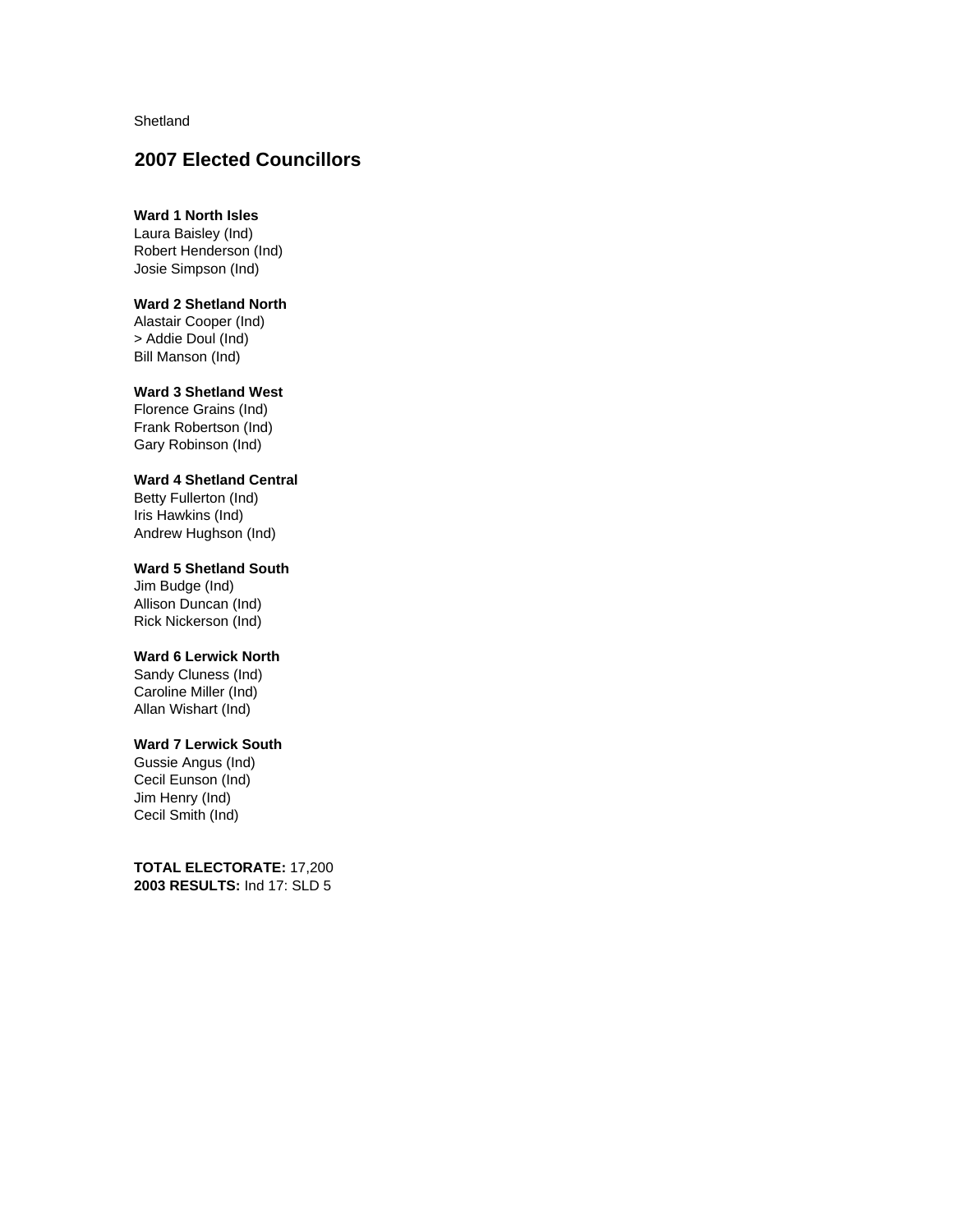South Lanarkshire

# **2007 Elected Councillors**

# **Ward 1 Clydesdale West**

Alex Allison (SNP) Ian Gray (SNP) Eileen Logan (SLP) David R Shearer (SNP)

### **Ward 2 Clydesdale North**

Mary McNeill (SLP) Patrick Ross-Taylor (Con) George Sutherland (SNP)

## **Ward 3 Clydesdale East**

Beith Forrest (Con) Bev Gauld (SNP) Hamish Stewart (Con)

#### **Ward 4 Clydesdale South**

Archie Manson (SNP) Alex McInnes (SLP) Danny Meikle (SLP)

#### **Ward 5 Avondale and Stonehouse**

Graeme Campbell (Con) Lynn Filshie (Ind) William Holman (SNP) James Malloy (SLP)

# **Ward 6 East Kilbride South**

Archie Buchanan (SNP) Jim Docherty (SLP) Douglas Edwards (SNP)

#### **Ward 7 East Kilbride Central South**

John Anderson (SNP) Gerry Convery (SLP) Pat Watters (SLP)

## **Ward 8 East Kilbride Central North**

Anne Maggs (SNP) Alice Marie Mitchell (SLP) Christopher Thompson (SLP) Sheena Wardhaugh (SNP)

#### **Ward 9 East Kilbride West**

Michael McCann (SLP) Graham Simpson (Con) David Watson (SNP)

**Ward 10 East Kilbride East** John Cairney (SLP)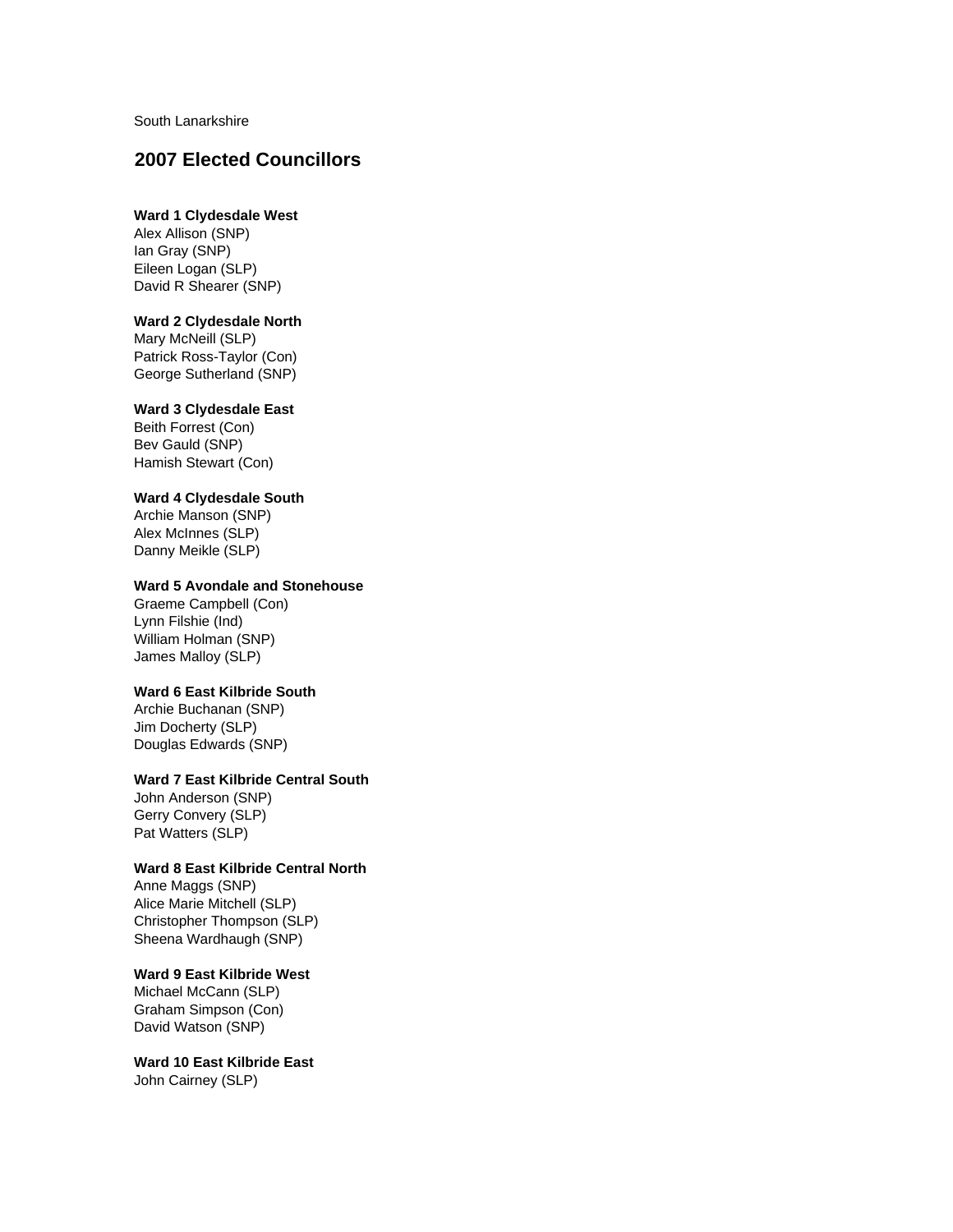Graham Scott (SLP) Jim Wardhaugh (SNP)

#### **Ward 11 Rutherglen South**

Eileen Baxendale (SLD) Anne Higgins (SNP) Brian McKenna (SLP)

#### **Ward 12 Rutherglen Central and North**

Gordon Clark (SNP) Edward McAvoy (SLP) Denis McKenna (SLP)

### **Ward 13 Cambuslang West**

David Baillie (SLD) Russel Clearie (SLP) Clare McColl (SNP)

## **Ward 14 Cambuslang East**

Walter Brogan (SLP) Pam Clearie (SLP) John Higgins (SNP)

#### **Ward 15 Blantyre**

Hugh Dunsmuir (SLP) Jim Handibode (SLP) John McNamee (SNP) Bert Thompson (Ind)

### **Ward 16 Bothwell & Uddingston**

Maureen Devlin (SLP) James McGuigan (SNP) Henry Mitchell (Con)

### **Ward 17 Hamilton & North East**

Barry Douglas (SNP) David McLachlan (SLP) Mary Smith (SNP)

### **Ward 18 Hamilton West & Earnock**

Allan Falconer (SLP) Tommy Gilligan (Ind) Graeme Horne (SNP) Jean McKeown (SLP)

#### **Ward 19 Hamilton South**

Bobby Lawson (SNP) Joe Lowe (SLP) Brian McCaig (SLP) John Murray (Con)

### **Ward 20 Larkhall**

Jackie Burns (SLP) Andy Carmichael (SLP) Peter Craig (SNP)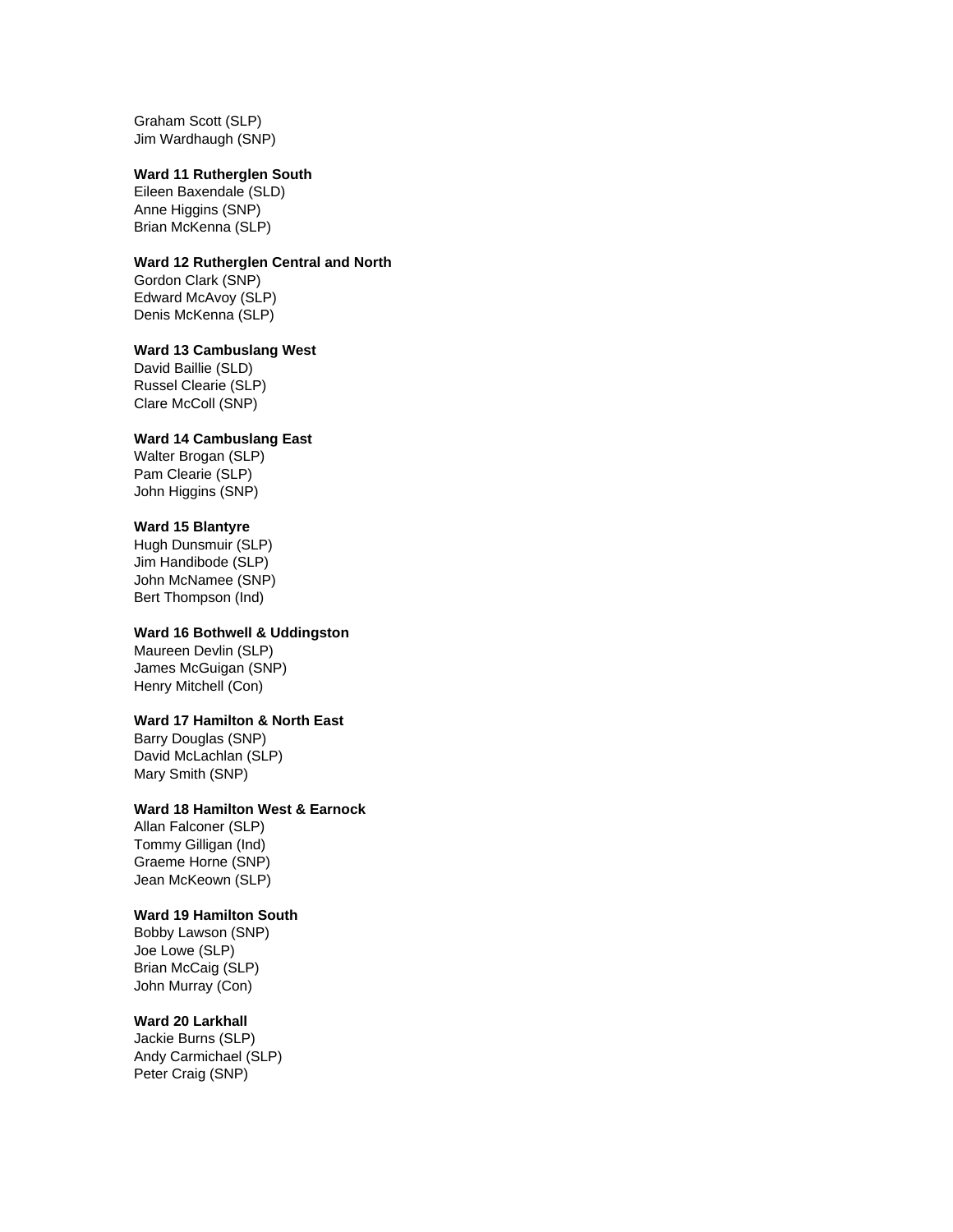Lesley McDonald (SNP)

**TOTAL ELECTORATE:** 256,500 **2003 RESULT:** Lab 49: SNP 9: Con 4: Ind 3: SLD 2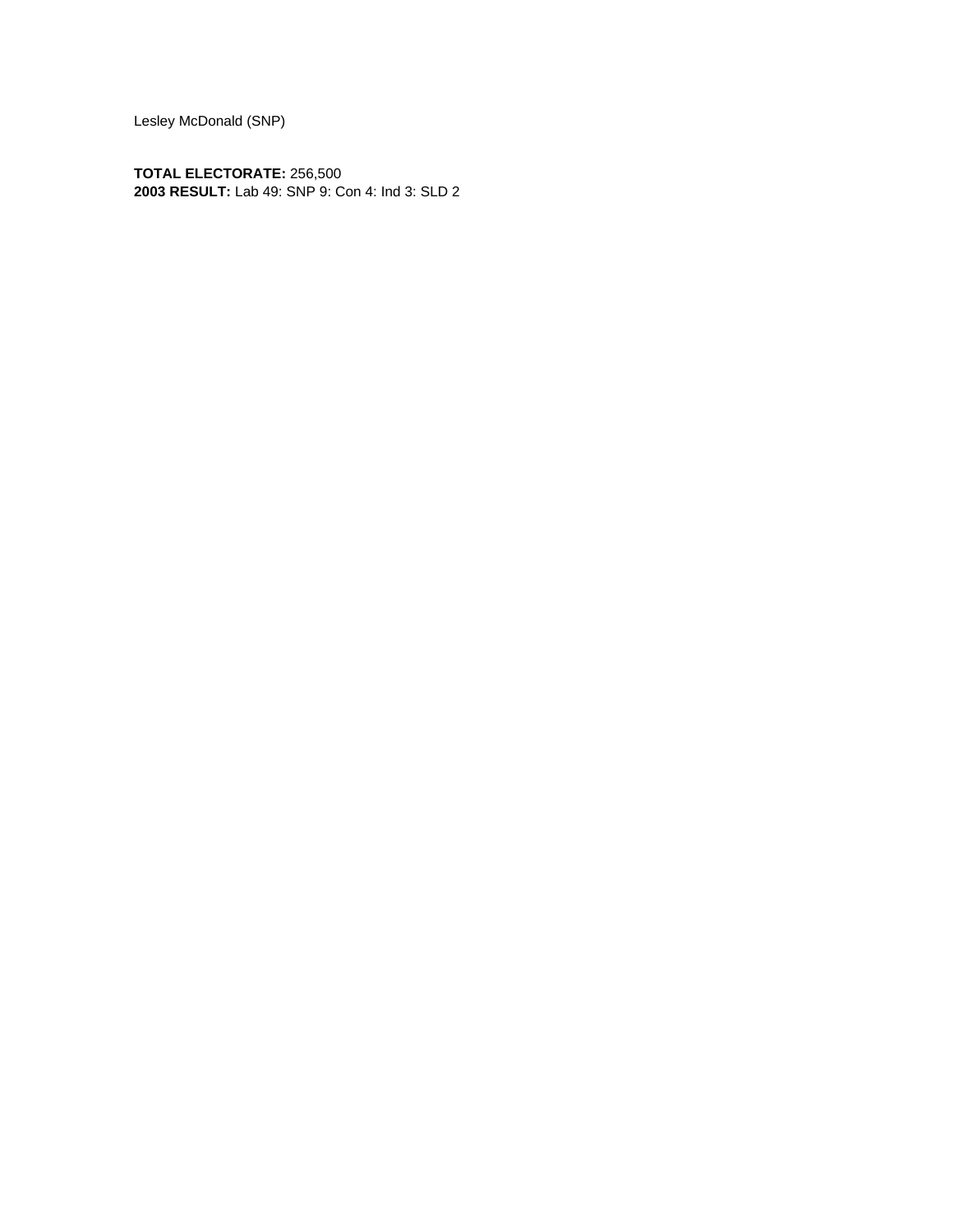**Stirling** 

# **2007 Elected Councillors**

## **Ward 1 Trossachs and Teith**

Tony Finch (Con) Paul Owens (SLP) Fergus Wood (SNP)

### **Ward 2 Forth and Endrick**

Alistair Berril (Con) Graham Lambie (SNP) Colin O'Brien (SLP)

### **Ward 3 Dunblane and Bridge of Allan**

Callum Campbell (Con) Colin Finlay (SLP) David Goss (SLD) Graham Houston (SNP)

#### **Ward 4 Castle**

John Hendry (SLP) Graham Reed (SLD) Jim Thompson (SNP)

#### **Ward 5 Stirling West**

Neil Benny (Con) Scott Farmer (SNP) Andrew Simpson (SLP)

### **Ward 6 Stirling East**

Ian Brown (SLD) Corrie McChord (SLP) Steven Paterson (SNP)

# **Ward 7 Bannockburn**

Margaret Brisley (SLP) Alasdair MacPherson (SNP) Gerard O'Brien (SLP)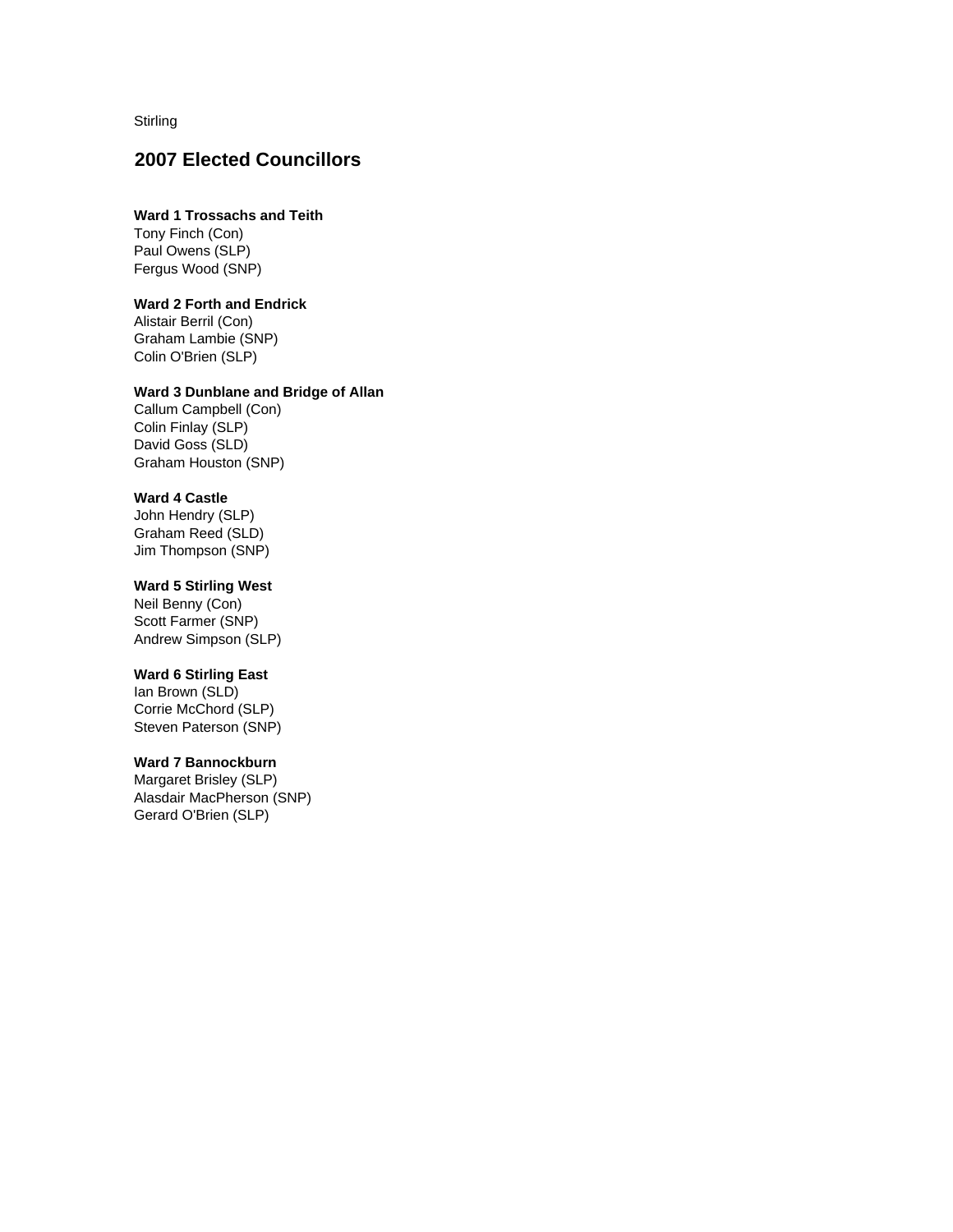West Dunbartonshire

# **2007 Elected Councillors**

## **Ward 1 Lomond**

Ronald McColl (SNP) Craig McLaughlin (SNP) Martin Rooney (SLP)

## **Ward 2 Leven**

Jim Bollan (SSP) Jonathan McColl (SNP) John Millar (SLP) May Smillie (SNP)

# **Ward 3 Dumbarton**

George Black (Ind) Geoff Calvert (SLP) David McBride (SLP) Iain Robertson (SNP)

## **Ward 4 Kilpatrick**

Margaret Bootland (SLP) Jim Finn (SNP) Douglas McAllister (SNP)

## **Ward 5 Clydebank Central**

Denis Agnew (Ind) Jim Brown (SNP) Patrick McGlinchey (SLP) Willie McLaughlin (SLP)

### **Ward 6 Clydebank Waterfront**

Gail Casey (SLP) William Hendrie (SNP) Jim McElhill (SNP) Marie McNair (SLP)

**TOTAL ELECTORATE:** 122,801 **2003 RESULT:** Lab 18: SNP 12: Con 1: SLD 1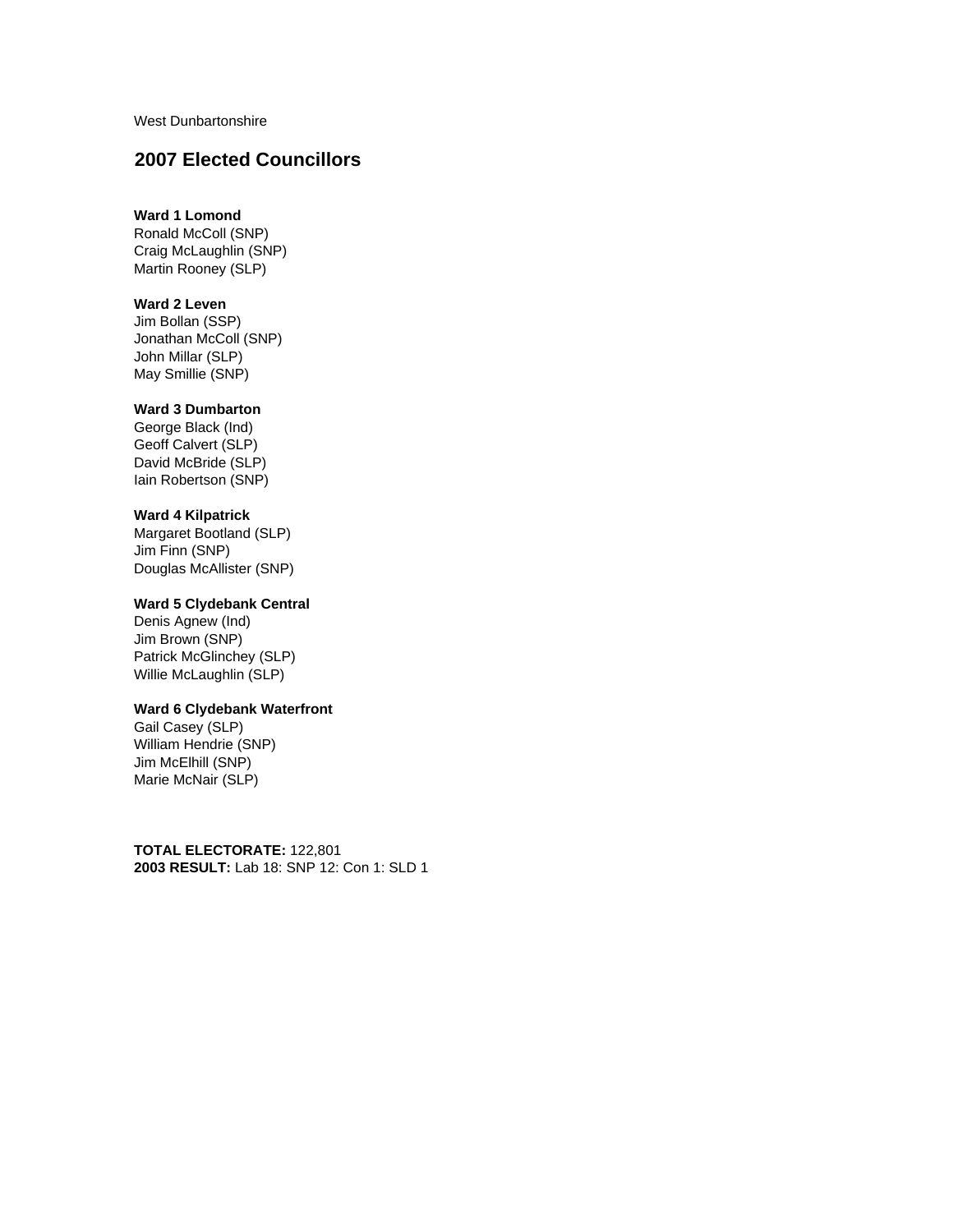West Lothian

# **2007 Elected Councillors**

# **Ward 1 Linlithgow**

Tom Conn (Lab) Martyn Day (SNP) Tom Kerr (Con)

### **Ward 2 Broxburn Uphall and Winchburgh**

Janet Campbell (SNP) Alexander Davidson (Lab) Ellen Glass (Action to Save St. John's Hosp.) Graeme Morrice (Lab)

### **Ward 3 Livingston North**

John Cochrane (Action to Save St. John's Hosp.) Robert De Bold (SNP) Bruce Ferrie (Lab) Andrew Miller (SNP)

### **Ward 4 Livingston South**

Lawrence Fitzpatrick (Lab) Peter Johnston (SNP) Danny Logue (Lab) John Muir (SNP)

### **Ward 5 East Livingston and East Calder**

Frank Anderson (SNP) Willie Dunn (Lab) Carl John (SNP) Dave King (Lab)

#### **Ward 6 Fauldhouse and The Breich Valley**

Neil Findlay (Lab) Greg McCarra (SNP) Cathy Muldoon (Lab)

### **Ward 7 Whitburn and Blackburn**

Gordon Beurskens (Action to Save St. John's Hosp.) James Dickson (SNP) George Paul (Lab) Jim Swan (Lab)

## **Ward 8 Bathgate**

William Boyle (SNP) John McGinty (Lab) James Walker (SNP)

### **Ward 9 Armadale and Blackridge**

Stuart Borrowman (Ind.) Jim Dixon (Lab) Isabel Hutton (SNP)